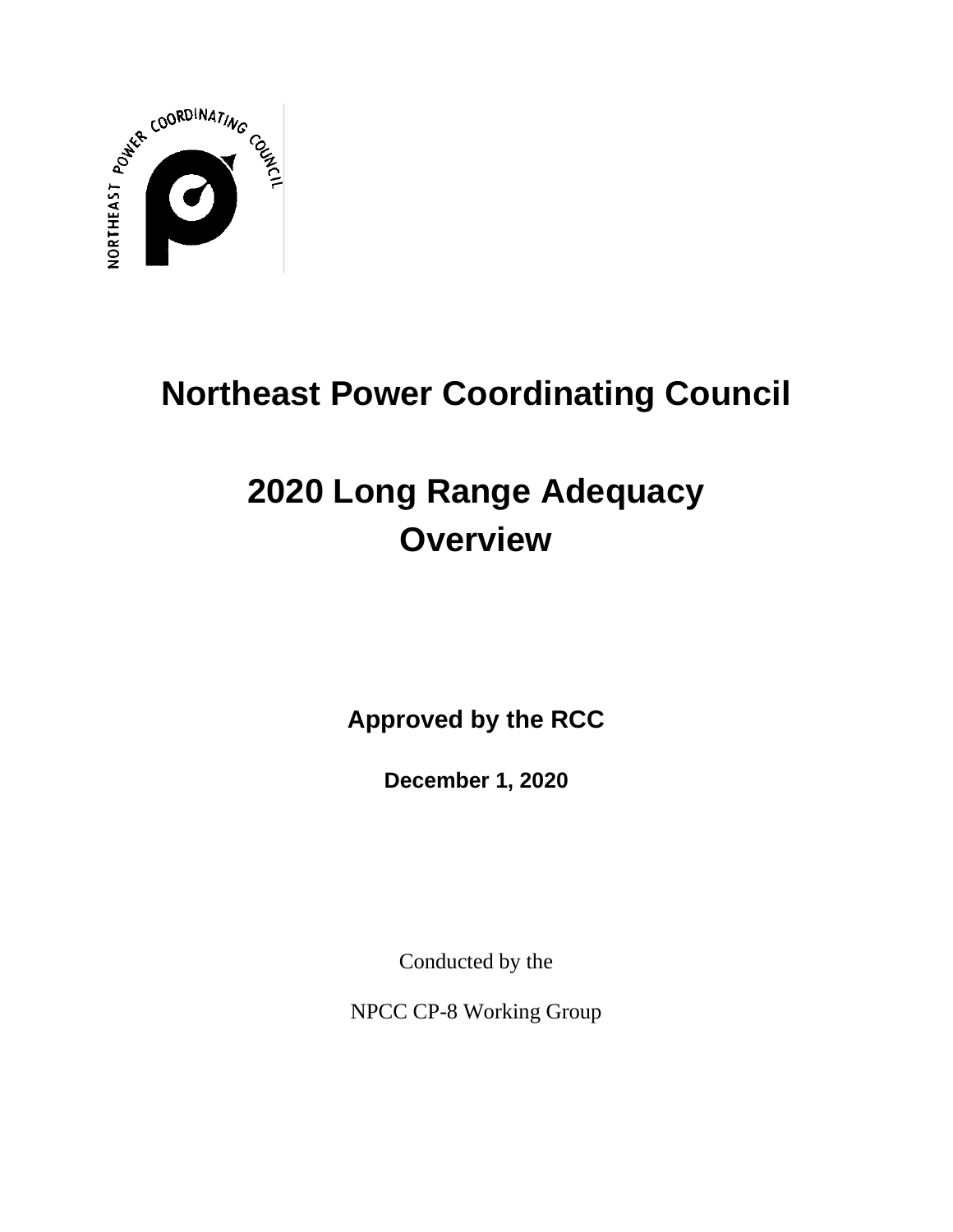

### **NPCC CP-8 WORKING GROUP**

| Philip Fedora (Chair)                               | Northeast Power Coordinating Council, Inc.     |
|-----------------------------------------------------|------------------------------------------------|
| <b>Gregory Drake</b>                                | New York State Reliability Council             |
| Sylvie Gicquel<br>Hakim Sennoun                     | Hydro-Québec Distribution                      |
| <b>Scott Leuthauser</b>                             | <b>HQ Energy Services - US</b>                 |
| Philip Moy<br><b>Khatune Zannat</b>                 | PSE&G Long Island                              |
| Laura Popa<br>Sadhana Shrestha<br>Benjamin O'Rourke | New York Independent System Operator           |
| Kamala Rangaswamy                                   | Nova Scotia Power Inc.                         |
| Rob Vance<br>Prathemesh Kumthekar                   | Énergie NB Power                               |
| Vithy Vithyananthan                                 | <b>Independent Electricity System Operator</b> |
| Fei Zeng<br>Peter Wong                              | ISO New England Inc.                           |

The CP-8 Working Group acknowledges the efforts of Messrs. Eduardo Ibanez and Mitch Bringolf, GE Energy Consulting, and Patricio Rocha-Garrido, the PJM Interconnection, and thanks them for their assistance in this analysis.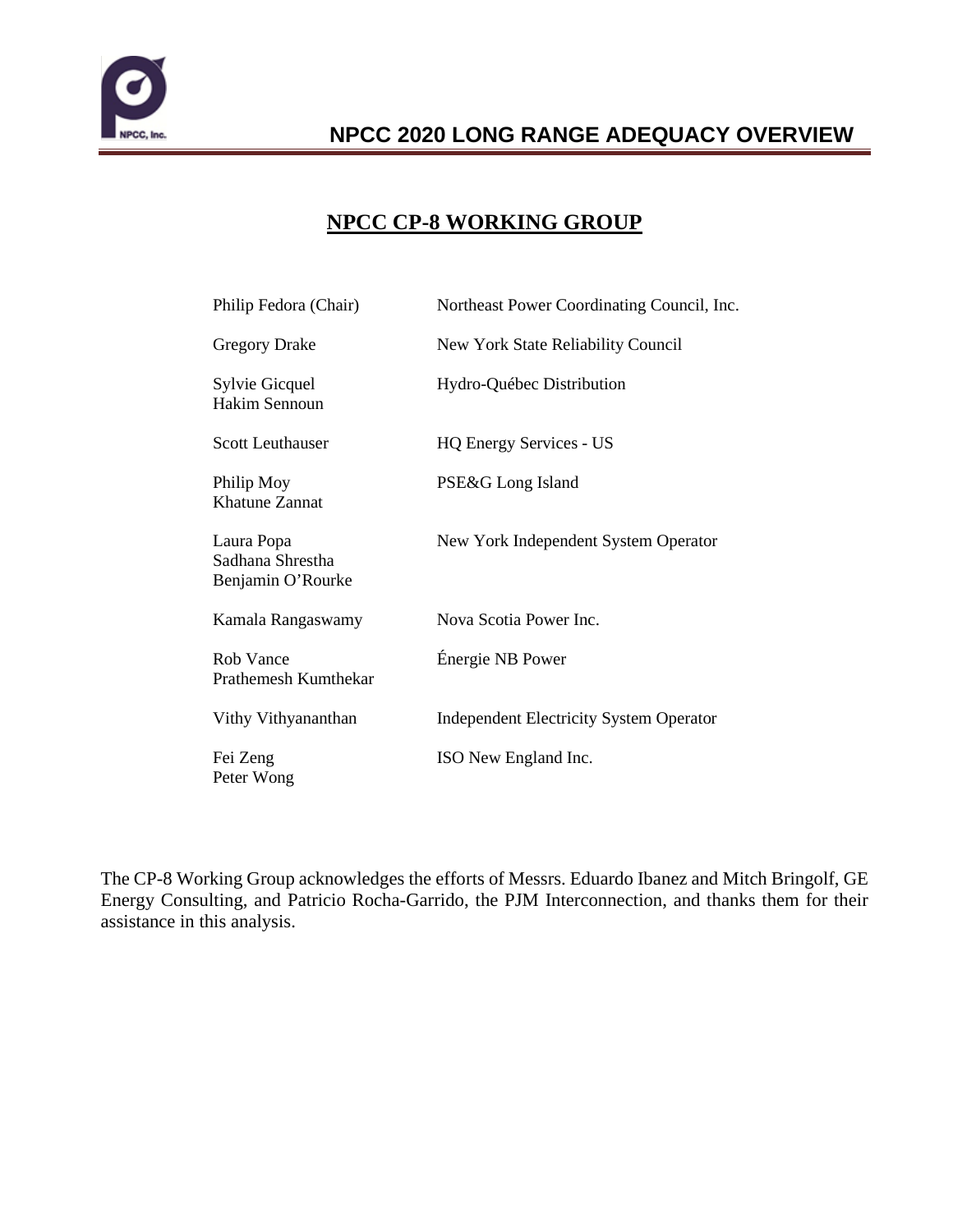

# **TABLE OF CONTENTS**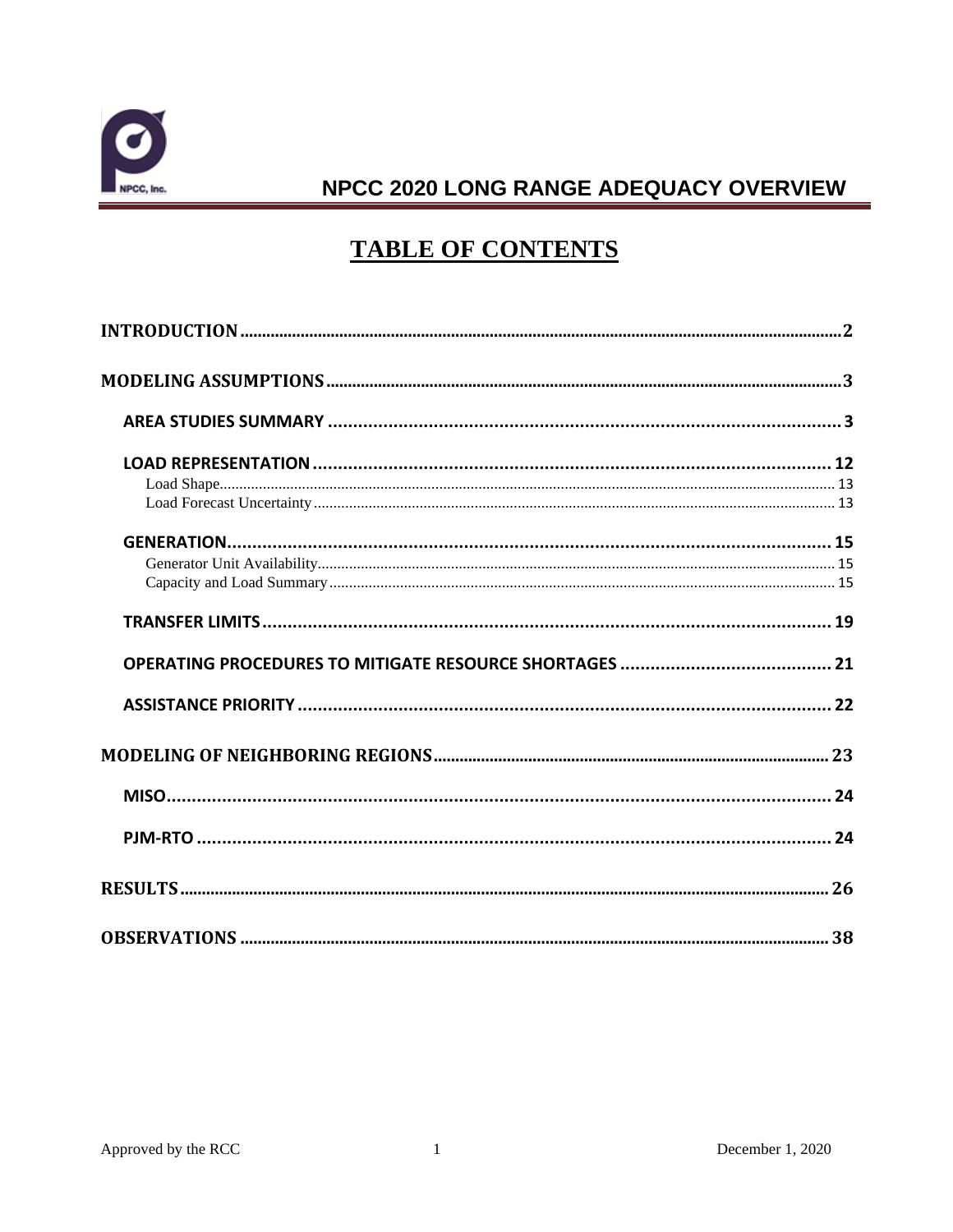

# <span id="page-3-0"></span>**Introduction**

This study evaluated, on a consistent basis, the long-range adequacy of Northeast Power Coordinating Council's (NPCC) and neighboring Regions' plans to meet their Loss of Load Expectation (LOLE) planning criteria **[1](#page-3-1)** through a multi-area probabilistic assessment for the period from 2021 to 2025, based on the data reported within the *NERC 2020 Long-Term Reliability Assessment* **[2](#page-3-2)** (LTRA).

General Electric's (GE) Multi-Area Reliability Simulation (MARS) program **[3](#page-3-3)** was selected by NPCC for this analysis. GE Energy Consulting was retained by the CP-8 Working Group to conduct the simulations. MARS version 3.30.1531 was used for the assessment.

The database developed by the NPCC CP-8 Working Group's *NPCC Reliability Assessment for Summer 2020*, April 16, 2020, **[4](#page-3-4)** was used as the starting point for this overview. CP-8 Working Group members reviewed the existing data and then revised it to reflect the conditions expected for the 2021-2025 period, consistent with the information reported for the *NERC 2020 Long-Term Reliability Assessment*.

This report is organized in the following manner: after a brief Introduction, general modeling assumptions are presented followed by a summary provided by each Area describing their specific modeling representation. The results and observations of this overview are then presented.

This overview's Objective and Scope of Work are shown in Appendix A. Appendix B summarizes the Area Generation and Load assumptions used in the analysis.

<span id="page-3-1"></span><sup>1</sup> See: Directory No. 1- Section 5.2 [https://www.npcc.org/program-areas/standards-and-criteria/regional-criteria/directories](https://nam10.safelinks.protection.outlook.com/?url=https%3A%2F%2Fwww.npcc.org%2Fprogram-areas%2Fstandards-and-criteria%2Fregional-criteria%2Fdirectories&data=04%7C01%7Cpfedora%40npcc.org%7C7aa63bcbe42d4b82b13308d879edbdf7%7C5a72ebbb3f504602864c9f8f16e88506%7C1%7C0%7C637393409600057059%7CUnknown%7CTWFpbGZsb3d8eyJWIjoiMC4wLjAwMDAiLCJQIjoiV2luMzIiLCJBTiI6Ik1haWwiLCJXVCI6Mn0%3D%7C1000&sdata=WeVthlkKdBZHvi8R3jOQYdaR1O5oZ3brdFTtRbBIRn8%3D&reserved=0)

<span id="page-3-3"></span><span id="page-3-2"></span><sup>&</sup>lt;sup>2</sup> See: http://www.nerc.com/pa/RAPA/ra/Pages/default.aspx<br><sup>3</sup> See:<http://geenergyconsulting.com/practice-area/software-products/mars>

<span id="page-3-4"></span><sup>4</sup> See: <https://www.npcc.org/content/docs/public/library/reports/seasonal-assessment/npcc-2020-summer-assessment.pdf>, Appendix VIII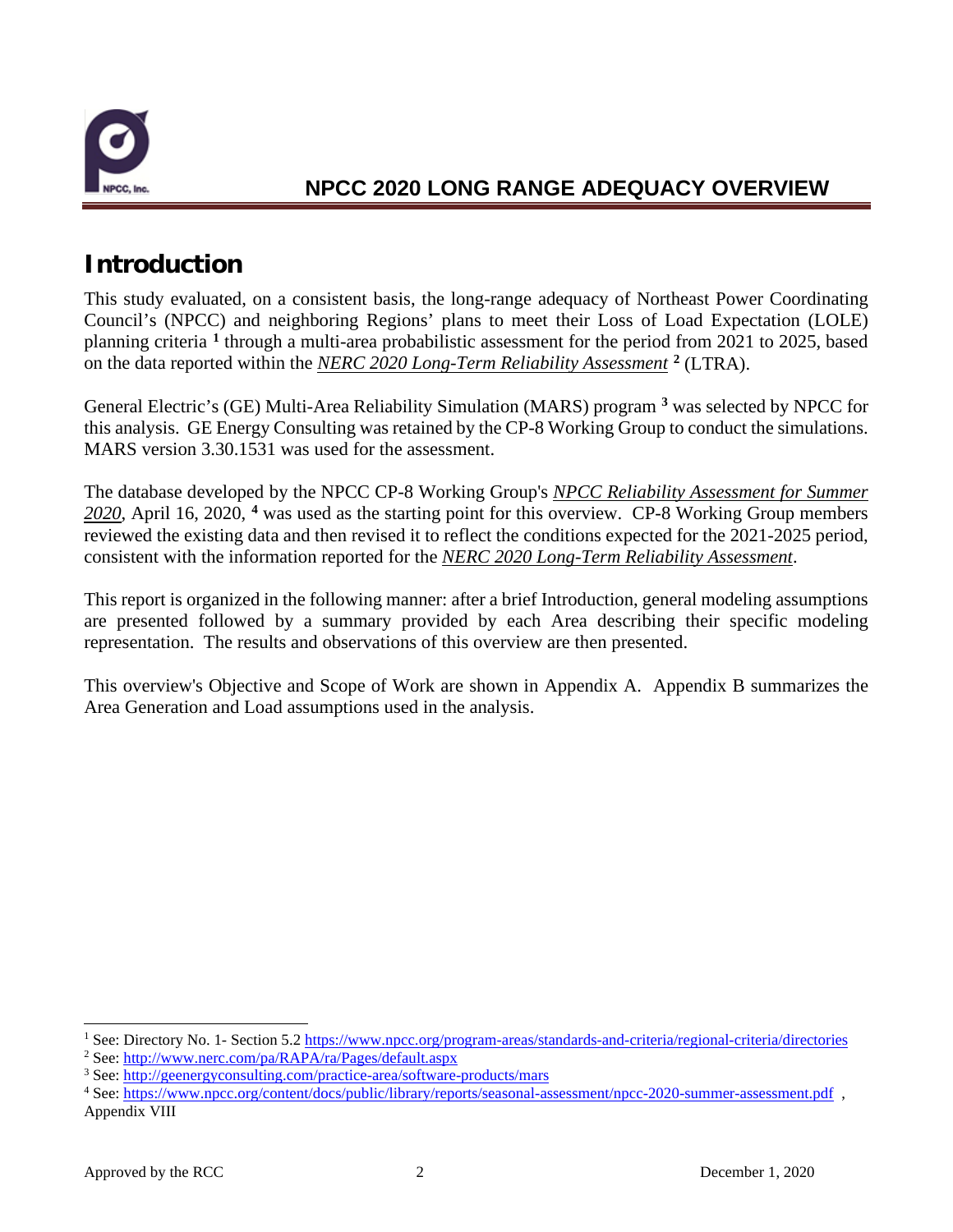

# <span id="page-4-0"></span>**Modeling Assumptions**

The assumptions used in the NPCC Long Range Adequacy Overview are consistent with the data reported in *NERC 2020 Long-Term Reliability Assessment.* **[5](#page-4-2)** and the following recently completed Area studies:

### **Area Studies Summary**

#### <span id="page-4-1"></span>**New York**

The Comprehensive System Planning Process (CSPP) is the New York ISO's biennial ten-year planning process comprised of four components: 1) Local Transmission Planning Process (LTPP); 2) Reliability Planning Process (RPP) and the newly-defined Short-Term Reliability Process (STRP); 3) Congestion Assessment and Resource Integration Study (CARIS); and 4) Public Policy Transmission Planning Process (PPTPP). The CSPP also provides for cost allocation and cost recovery in certain circumstances for regulated reliability, economic, and public policy transmission projects, as well as the coordination of interregional planning activities.

The RPP consist of two evaluations:

- 1. The Reliability Needs Assessment (RNA). The New York ISO performs a biennial study in which it evaluates the resource and transmission adequacy and transmission system security of the New York Bulk Power Transmission Facilities (BPTF) over the RNA Study Period (now **[6](#page-4-3)** years 4 through year 10). Through this evaluation, the NYISO identifies Reliability Needs in accordance with applicable Reliability Criteria. This report is reviewed by New York ISO stakeholders and approved by the Board of Directors.
- 2. The Comprehensive Reliability Plan (CRP). After the RNA is complete, the New York ISO requests the submission of market-based solutions to satisfy the Reliability Need. The New York ISO also identifies a Responsible TO and requests that the TO submit a regulated backstop solution and that any interested entities submit alternative regulated solutions to address the identified Reliability Needs. The New York ISO evaluates the viability and sufficiency of the proposed solutions to satisfy the identified Reliability Needs and evaluates and selects the more efficient or cost-effective transmission solution to the identified need, if applicable. In the event that marketbased solutions do not materialize to meet a Reliability Need in a timely manner, the New York ISO triggers regulated solution(s) to satisfy the need. The New York ISO develops the CRP for the RNA Study Period that sets forth its findings regarding the proposed solutions. The CRP is reviewed by the New York ISO stakeholders and approved by the New York ISO's Board of Directors.

<span id="page-4-2"></span><sup>5</sup> See: <http://www.nerc.com/page.php?cid=4|61>

<span id="page-4-3"></span><sup>6</sup> Effective May 1, 2020, the scope of the RNA is limited to years 4-10 of the planning horizon while the NYISO Short-Term Reliability Process is responsible for years 1-3 and also assesses years 4-5. The STRP addresses needs in years 4-5 only if they cannot be addressed by the RPP.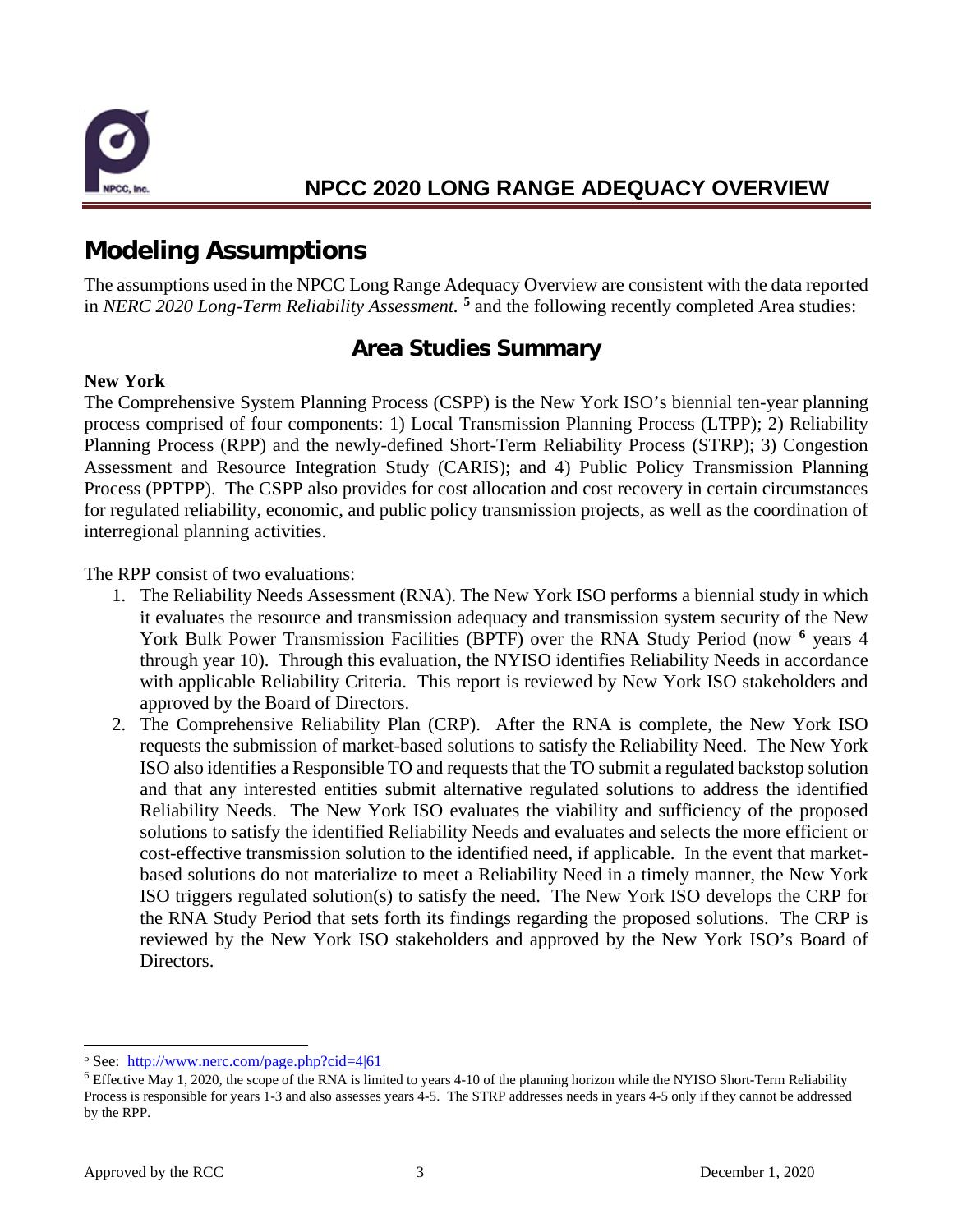

In 2019 the New York ISO proposed to stakeholders creating a Short-Term Reliability Process ("STRP") to evaluate and address reliability impacts resulting from both Generator deactivations and other drivers of Reliability Needs that are identified in a quarterly Short-Term Assessment of Reliability ("STAR") study. The New York ISO made a tariff filing at FERC to create the STRP in February 2020, requesting a May 1, 2020 effective date. The FERC accepted the NYISO filing on April 30, 2020, and the first quarterly STAR commenced on July 15, 2020. The New York ISO posted the completed STAR report on October 13, 2020 and commenced the next STAR on October 15, 2020. The 2020 RNA also incorporates the effects of these tariff changes by assessing Reliability Needs in years 4-10 of the Study Period, while the STRP assesses five years from its start date, with a focus on addressing needs in years 1-3 of the Study Period.

#### **Summary of 2020 RNA**

The *2020 Reliability Needs Assessment* **[7](#page-5-0)** (RNA) assesses the resource adequacy and transmission security of the New York Control Area (NYCA) Bulk Power Transmission Facilities (BPTF) from year 2024 through 2030, the Study Period of this RNA.

Some of the key assumptions included:

- Load Forecast:
	- o Provided in the 2020 Load & Capacity Data ("Gold Book<sup>[8](#page-5-1)</sup>")
- Transmission:
	- o Provided in the Gold Book which includes:
		- Western New York Public Policy
		- AC Transmission Public Policy
- Generation Additions:
	- o Applied the RNA inclusion rules which resulted in including:<br> $646$  MW of wind generation
		- 646 MW of wind generation
		- 23 MW of solar generation
	- o Approximately 1800 MW of BTM solar added by 2025
- Generation Removed:
	- o The last coal units at Somerset and Cayuga were deactivated in the cases
	- o Indian Point 2 and Indian Point 3 nuclear units are deactivated in May 2020 and May 2021 respectively
	- o The New York State Department of Environmental Conservation's "Peaker Rule."[9](#page-5-2) will result in approximately 1,500 MW of combustion turbine peaker capability located mainly

<span id="page-5-0"></span><sup>7</sup> <https://www.nyiso.com/library>

<span id="page-5-1"></span><sup>8</sup> <https://www.nyiso.com/documents/20142/2226333/2020-Gold-Book-Final-Public.pdf/>

<span id="page-5-2"></span><sup>9</sup> The "Peaker Rule" is the commonly-used name for a New York State Department of Environmental Conservation ("DEC") regulation that limits nitrogen oxides (NOx) emissions from simple-cycle combustion turbines during periods of peak load. Units that were impacted by this rule needed to file compliance plans by March 2, 2020. Based on those compliance plans a subset of those generators would be unavailable during summer peak periods phasing in from 2023 to 2025.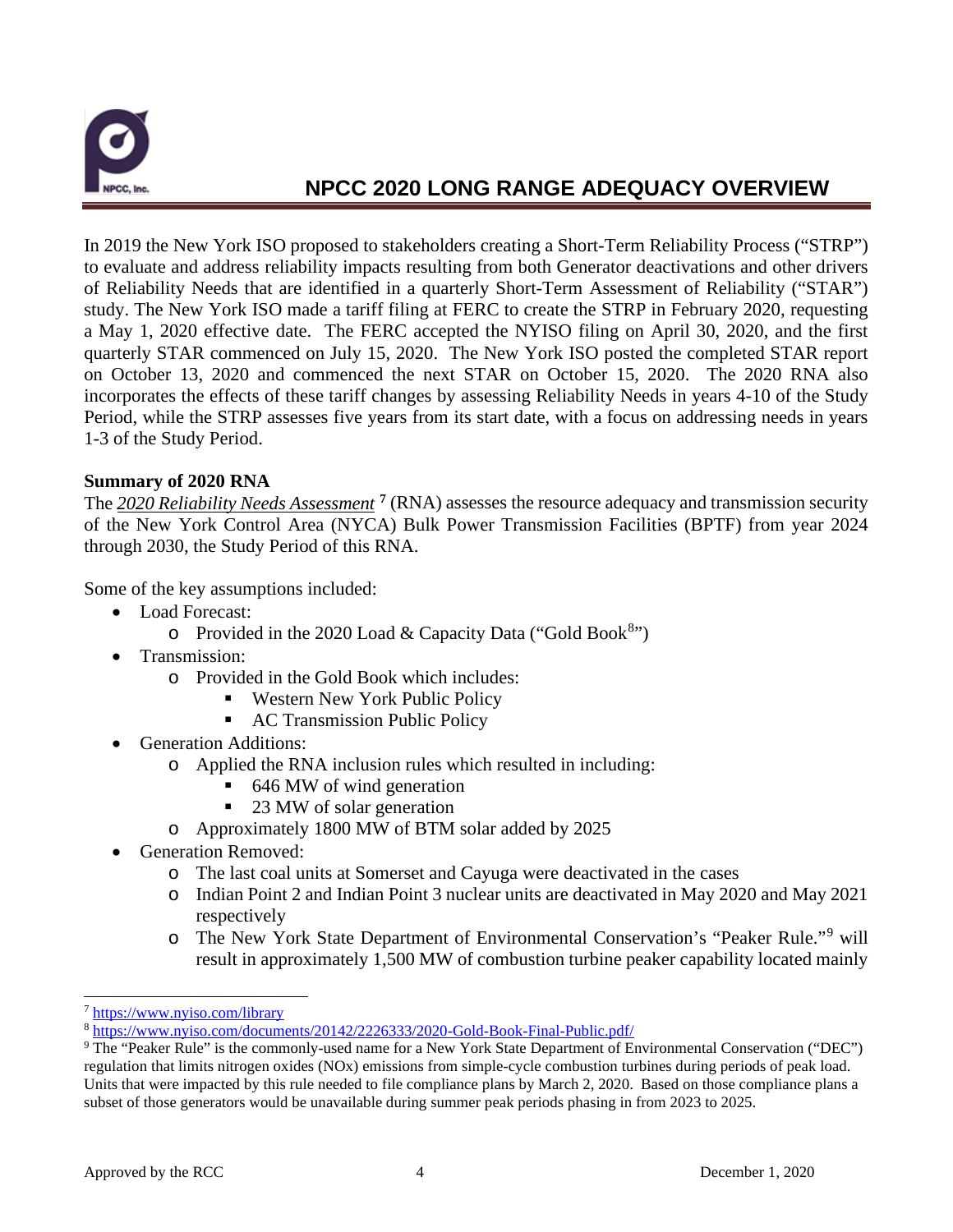

in the New York City, Hudson Valley and Long Island to be unavailable phasing in from 2023 to 2025.

The 2020 RNA has identified violations or potential violations of reliability criteria ("Reliability Needs") in the base case throughout the entire study period (2024-2030) due to dynamic instability, transmission overloads, and resource deficiencies. The key conclusions are:

- The 2020 RNA has identified resource adequacy LOLE violations starting 2027, and increasing through 2030; while 2026 is at the 0.1 days/year criterion.
- The 2020 RNA also identified transmission security violations of reliability criteria in the base case throughout the entire RNA study period (2024-2030) due to dynamic instability and transmission overloads.

The issues identified are primarily driven by a combination of forecasted peak demand and the assumed unavailability of certain generation in New York City affected by the New York State Department of Environmental Conservation's "Peaker Rule." In addition to the base case set of assumptions and findings, the RNA provides an assessment of risks to the bulk electric grid under certain scenarios to inform stakeholders and policymakers of potential alternate outcomes. Scenarios are variations on key base case assumptions such as higher load forecast, capacity removal, or deviations from assumed system plans. If they occurred, the events analyzed in the scenarios could change the timing, location, or degree of reliability issues identified in the base case. Each of these variations of the base case for this 2020 RNA indicates potential increased risks of reliability criteria violations in the future. The scenarios include higher peak load than forecasted, additional generator retirements, a "status quo" case in which major transmission and generation plans fail to come to fruition, and a 70% renewable energy by 2030 ("70x30 scenario").

Subsequent studies, such as the 2020 RNA scenario, as well as the *Climate Change Impact and Resilience Phase II Study*, build upon the findings of the 2019 CARIS scenario, and provide further insight focusing on system reliability aspects such as transmission security and resource adequacy. The 70x30 Scenario is based on the New York State Climate Leadership and Community Protection Act (CLCPA) mandates that New York consumers be served by 70% renewable energy by 2030 (70x30). The CLCPA includes specific technology-based targets for distributed solar (6,000 MW by 2025), storage (3,000 MW by 2030), and offshore wind (9,000 MW by 2035), and ultimately establishes that the electric sector will be emissions free by 2040.

#### **Summary of the 3rd Quarter ("Q3") 2020 STAR Summary**

The Q3 STAR<sup>[10](#page-6-0)</sup> assesses the resource adequacy and transmission security of the New York Control

<span id="page-6-0"></span><sup>10</sup> [https://www.nyiso.com/documents/20142/16004172/2020-Q3-STAR-Report-vFinal.pdf/f836a71a-8fb7-dd24-2b6a](https://www.nyiso.com/documents/20142/16004172/2020-Q3-STAR-Report-vFinal.pdf/f836a71a-8fb7-dd24-2b6a-bfd0e739e2ec)[bfd0e739e2ec](https://www.nyiso.com/documents/20142/16004172/2020-Q3-STAR-Report-vFinal.pdf/f836a71a-8fb7-dd24-2b6a-bfd0e739e2ec)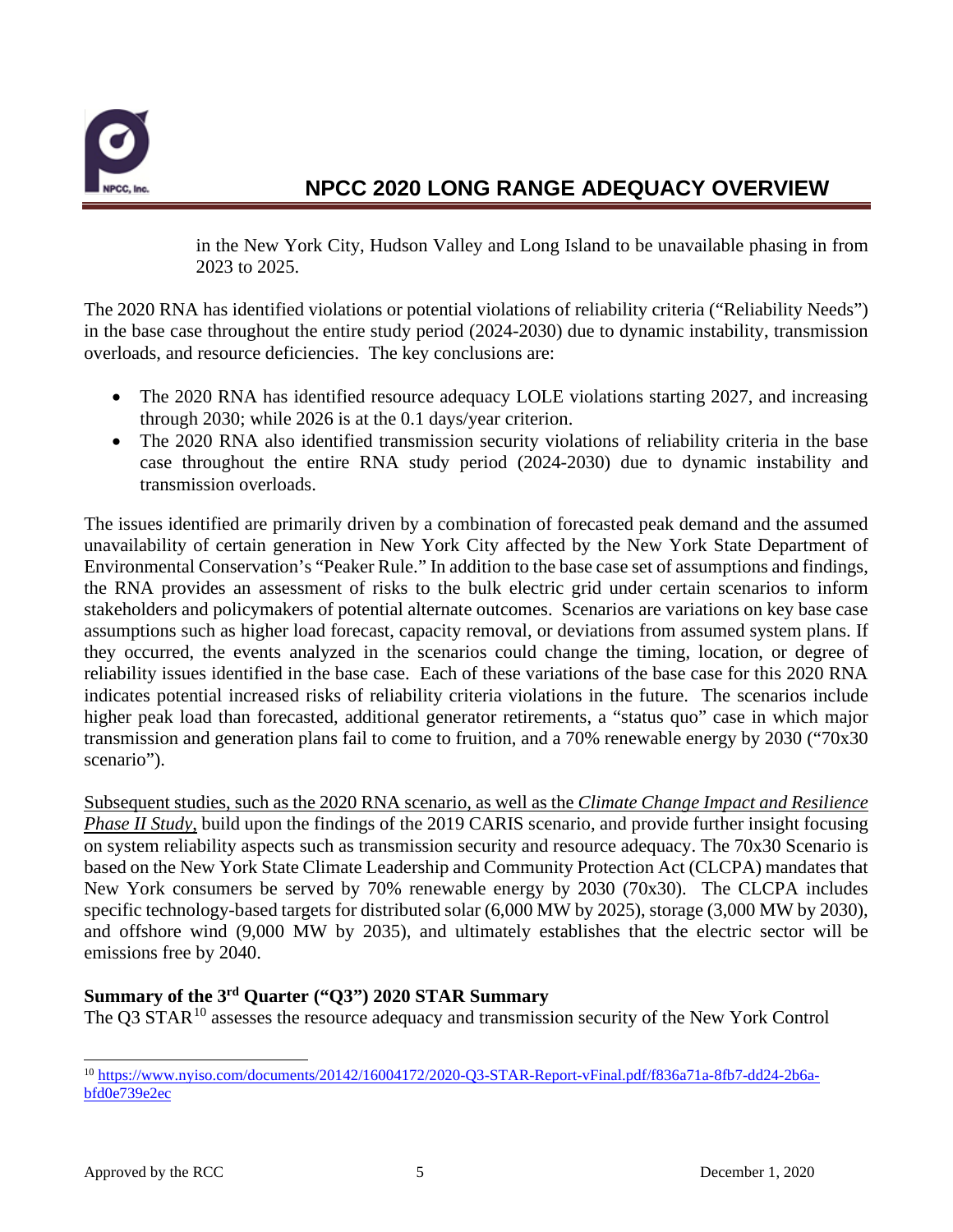

Area (NYCA) Bulk Power Transmission Facilities (BPTF) from year 2021 through 2025, with a focus on years 2021 – 2023. The key assumptions were the same as those in the RNA.

The Q3 STAR identified violations or potential violations of reliability criteria ("Reliability Needs") in the base case starting in 2023. The key conclusions are:

- The Q3 2020 STAR identified that the planned system through 2025 is within the resource adequacy criterion of 0.1 days/year loss of load expectation (LOLE).
- The 2020 Q3 STAR identified dynamic instability starting in 2023 and continuing through 2025. The issues include low transient voltage response, loss of generator synchronism, and undamped voltage oscillations. The assessment also identified transmission overloads beginning in year 2025. The short-term needs observed in 2023 are Near-Term Reliability Needs and solutions will be addressed in accordance with the NYISO Short-Term Reliability Process.
- The needs observed in years 2024 and 2025 are identical to those identified in the 2020 Reliability Needs Assessment ("RNA"), and therefore will be addressed in the long-term Reliability Planning Process.

#### **New England**

The New England assumptions used in this overview are consistent with the data reported in the *NERC 2020 Long-Term Reliability Assessment.* **[11](#page-7-0)** the *2020-2029 Forecast Report of Capacity, Energy, Loads and Transmission* (2020 CELT) **[12](#page-7-1)** data and the *NPCC 2020 New England Comprehensive Review of Resource Adequacy*. **[13](#page-7-2)**

ISO-New England develops an independent demand forecast for its Balancing Authority (BA) Area by using historical hourly demand data from individual member utilities. This data is used to develop the regional hourly peak demand and energy forecasts. ISO-NE then develops a forecast of both state and system hourly peak and energy demands. The regional peak and state demand forecast are considered coincident. This demand forecast is the gross demand forecast, which is then decreased to a net forecast by subtracting the impacts as a result of conservation/energy efficiency measures and BTM PV. ISO-New England is a summer-peaking electrical power system. The reference demand forecast is based on the reference economic forecast, which reflects the regional economic conditions that are expected to occur.

Over the assessment period 2021 through 2025, the 50/50 New England net peak demand (gross peak demand minus behind-the-meter photovoltaic (BTM PV) resources) is expected to increase from 28,438 MW in 2021 to 29,534 MW by 2025. The 1,096 MW increase in net peak demand represents a 3.85% growth during the 5-year period. The New England net energy for load is expected to increase from 123,268 GWh in 2021 to 124,678 GWh by 2025. The 1,410 GWh increase in net energy for load represents a 1.14% growth during the study period.

<span id="page-7-0"></span><sup>11</sup> See: <http://www.nerc.com/page.php?cid=4|61>

<span id="page-7-1"></span><sup>&</sup>lt;sup>12</sup> See[: https://www.iso-ne.com/system-planning/system-plans-studies/celt/](https://www.iso-ne.com/system-planning/system-plans-studies/celt/)

<span id="page-7-2"></span><sup>13</sup> See[: https://www.npcc.org/library/resource-adequacy](https://www.npcc.org/library/resource-adequacy)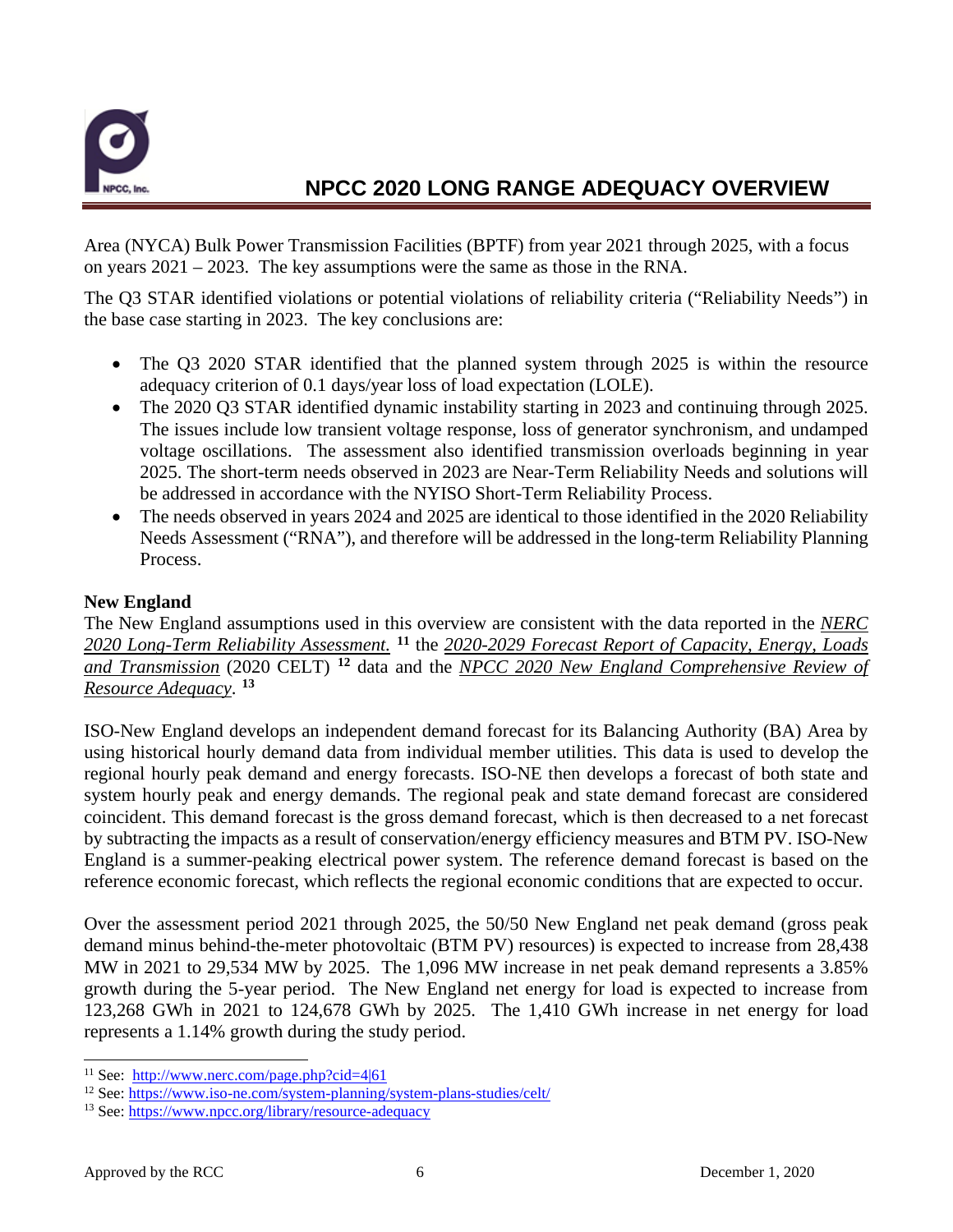

Annually, ISO-New England forecasts the load reduction impact of BTM PV resources, and the reductions to peak demand and energy due to passive DR programs that are comprised mostly of EE. EE resources are projected to grow from 3,653 MW in 2021 to 4,877 MW by 2025. This represents a 1,224 MW (33.5%) increase during the study period. Meanwhile, demand resource programs are expected to grow from 3,700 MW in 2021 to 3,919 MW by 2025.

This year, for the first time, ISO-New England has included an electrification forecast in the load forecast. A new electrification forecast reflects the added electricity demand associated with heat pumps (within the residential and commercial space heating sector) and electric vehicles (EVs) (within the transportation sector). Heat pumps are not projected to add demand to the New England summer peak loads since they are primarily designed for winter operation. EV demand is forecast to be 12 MW in 2020, 34 MW in 2021.

On June 1, 2018, ISO-New England integrated price-responsive DR into the energy and reserve markets. Currently, approximately 584 MW of DR participates in these markets and is dispatchable (i.e. treated similar to generators). Regional DR will increase to 592 MW by 2023 and this value is assumed constant/available thru the remainder of the assessment period.

Resource additions from November 2020 through May 2022 consist mainly of solar and wind resources with approximately 100 MW of hydro resource uprates. Total capacity addition by mid-2022 amounts to approximately 177 MW.

New England has 174 MW (1,379 MW nameplate) of wind generation and 787 MW (2,164 MW nameplate) of BTM PV. Approximately 12,400 MW (nameplate) of wind generation projects have requested generation interconnection studies. The BTM PV peak load reduction values are calculated as a percentage of ac nameplate. The percentages include the effect of diminishing PV production at the time of the system peak as increasing PV penetrations shift the timing of peaks later in the day,

Generating capacity that has been added since 2019 consists primarily of 251 MW nameplate of solar capacity. Existing certain capacity for 2021 is 30,499 MW. Approximately 40 MW of Tier 1 solar and  $\sim$ 10 MW wind capacity is projected to be added by 2021. Tier 2 capacity additions scheduled for 2021 include 255 MW of wind and solar generation. In 2022, scheduled Tier 2 capacity additions total 605 MW of wind, solar, and natural-gas-fired generation.

Resource retirements are expected to total approximately 2,570 MW by mid-2024. Notable retirements include: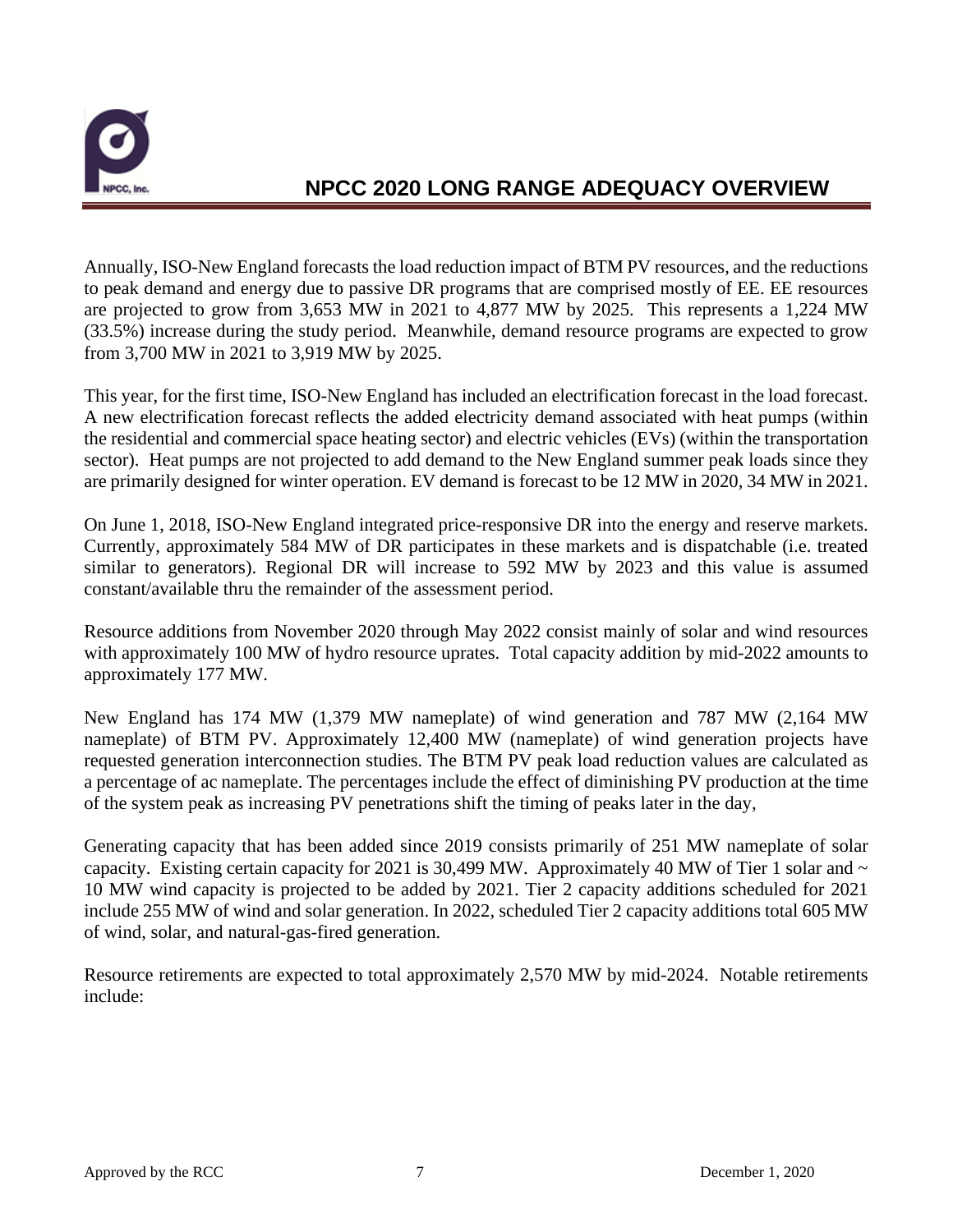

|                                  |                            | <b>Approximate Summer</b> |
|----------------------------------|----------------------------|---------------------------|
| <b>Projected Retirement Date</b> | <b>Station Name</b>        | Capacity (MW)             |
| June 2021                        | <b>Bridgeport Harbor 3</b> | 370                       |
| June 2022                        | Mystic 7 and Jet           | 551                       |
|                                  | <b>Pawtucket Power</b>     | 57                        |
| June 2023                        | South Meadow 11 - 14       | 148                       |
| June 2024                        | Mystic $8 & 9$             | 1,427                     |

New England is interconnected with the three Balancing Areas (Bas) of Quebec, the Maritimes, and New York. ISO-New England takes into account the transmission transfer capability between these BAs to assure that their limits are accounted for in regional resource adequacy. ISO-New England's Forward Capacity Market methodology limits the purchase of import capacity based on these interconnection transfer limits. ISO-New England's capacity net imports are assumed to range from 1,059 MW to 1,305 MW during the 2021 to 2023 period and decrease to 82 MW by 2024 and 14 MW by 2025.

The region has constructed several major reliability-based transmission projects within the past few years to strengthen the regional BPS. While a number of major projects are nearing completion, two significant projects remain under construction, Greater Boston and Southeastern Massachusetts and Rhode Island (SEMA/RI). The majority of the Greater Boston project will be in-service by December 2021 while the addition of a 115 kV line between Sudbury and Hudson is expected to be in service by Dec. 2023. The SEMA/RI project is in the early stages of construction.

#### **Ontario**

The Ontario assumptions used in this study are consistent with the data reported in the *NERC 2020 Long-Term Reliability Assessment*. **[14](#page-9-0)**

Over the 2021-2025 period, the Ontario peak demand is expected to increase on average by about 1.8% annually and the energy demand is to increase by about 0.6%. The increased demand for electricity is being driven by population growth, economic expansion and increased penetration of electric devices. Offsetting the growth are reductions from conservation, energy efficiency and codes and standards savings, electricity price responsiveness, and increased output by distributed generation. In the near term, there is demand forecast uncertainty due to COVID-19. However, demand is expected to experience upward pressure from economic and demographic growth in the long term. Growth will also come from the EV market, the electrification of transit and the move away from carbon fuels and towards cleaner electricity.

<span id="page-9-0"></span><sup>14</sup> See: <http://www.nerc.com/page.php?cid=4|61>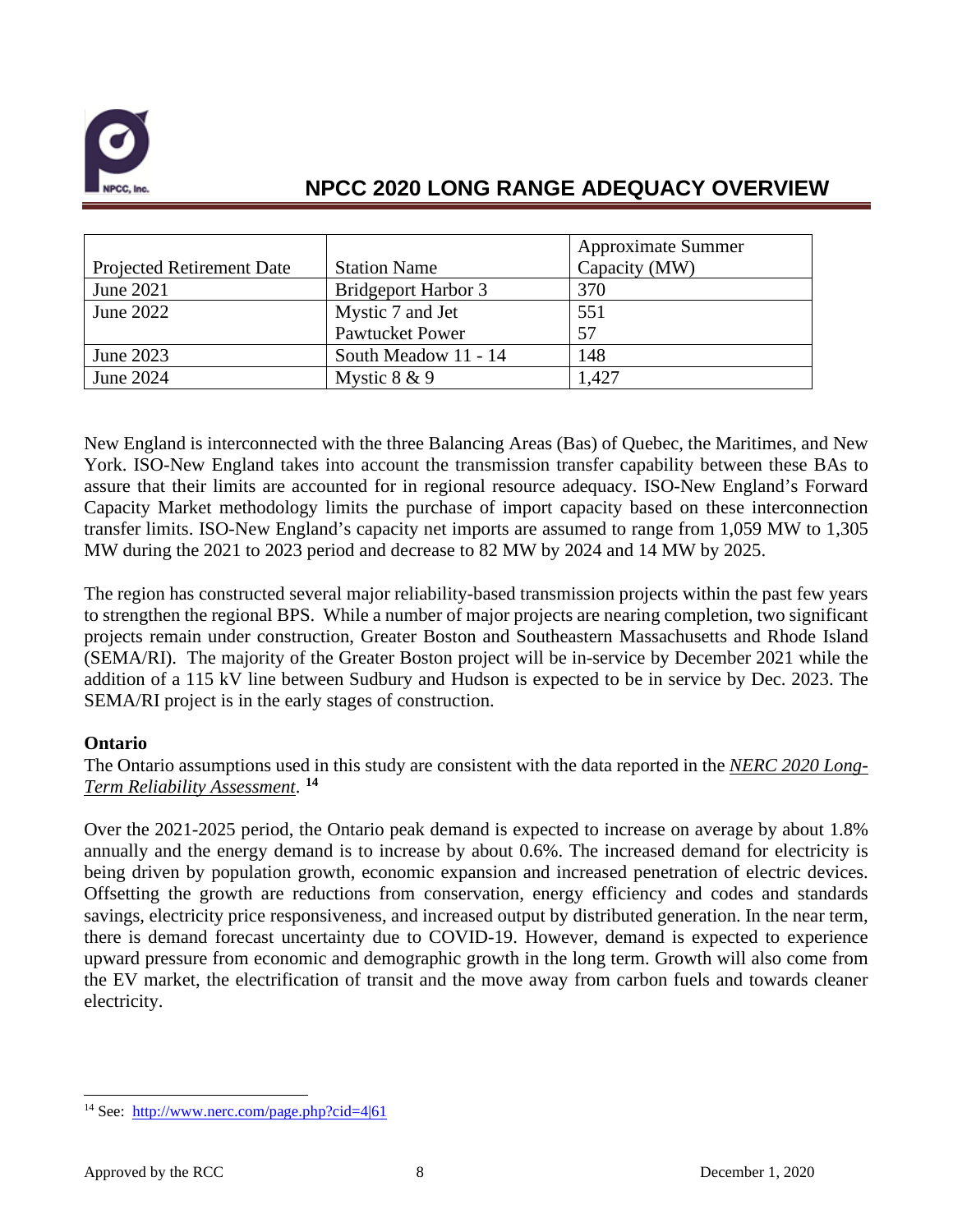

Contracted wind resources amounting to 360 MW are expected to be added to the grid. Substantial resource turnover is anticipated in the coming years, driven by nuclear retirements, nuclear refurbishments and by the expiry of contracted resources.

Future capacity auctions will enable demand response, including dispatchable loads and hourly DR resources, to compete with other resources. Resources with capacity obligations are required to be available for curtailment up to their secured capacity during times of system need. The December 2019 DR Auction procured 858.6 MW for the six-month summer commitment period beginning on May 1, 2020, and 919.3 MW for the six-month winter commitment period beginning on November 1, 2020.

The Ontario IESO estimates total DERs in Ontario exceed 4,300 MW, including about 4,000 MW of contracted renewable resources. The Ontario IESO continues to collaborate with the DER community to increase coordination between the grid operator and embedded resources, directly or through integrated operations with local distribution companies with the aim to improve visibility of DERs and identify opportunities for a more coordinated operation of Ontario's electricity system.

Nuclear refurbishments at Bruce and Darlington generating stations are expected to reduce the generation capacity availability in the coming years. During the refurbishment period, one to four units are expected to be on outage at any given time, including peak seasons. Once they return to service, they will continue to help meet Ontario's adequacy requirements in the mid/longer term. One unit at Darlington Nuclear Generating Station returned to service in May 2020 from a four-year long refurbishment outage. The retirement of Pickering Nuclear Generating Station is currently proposed to be deferred to 2024/2025, from 2022/2024. Napanee Generating Station, a 994 MW gas-fired plant, was added in March 2020. Contracted wind resources amounting to 360 MW are expected to be added to the grid in 2020.

As part of the electricity trade agreement between Ontario and Quebec, Ontario will supply 500 MW of capacity to Quebec each winter from December to March until 2023. Ontario has the option to receive 500 MW of capacity from Quebec for one summer before 2030. The IESO and NYISO facilitates trading of capacity from Ontario to New York. To ensure reliability in Ontario is maintained, only capacity that is determined by the IESO to be above Ontario's required reserve margin levels, over summer or winter season, are exported. Furthermore, system-backed capacity import resources will be able to participate in the future capacity auctions.

A new 400–450 km long 230 kV double-circuit transmission line is planned to come into service in Q4 2021 to reinforce the connection of Northwestern Ontario to the rest of the provincial grid. Planning is underway to reinforce several 230 kV transmission lines by 2023 to increase the supply capability into the Central Toronto area. In the Windsor-Essex area, two projects have been initiated: development of a new switching station expected in-service in Q3 2022; and, a new approximately 50-km, double-circuit 230 kV transmission line to bring additional supply to the area by Q4 2025. In the Ottawa area, the Ontario IESO has requested work to proceed to upgrade circuits between Merivale TS and Hawthorne TS, with a planned in-service date of Q4 2022. This project will address supply capacity constraints to west Ottawa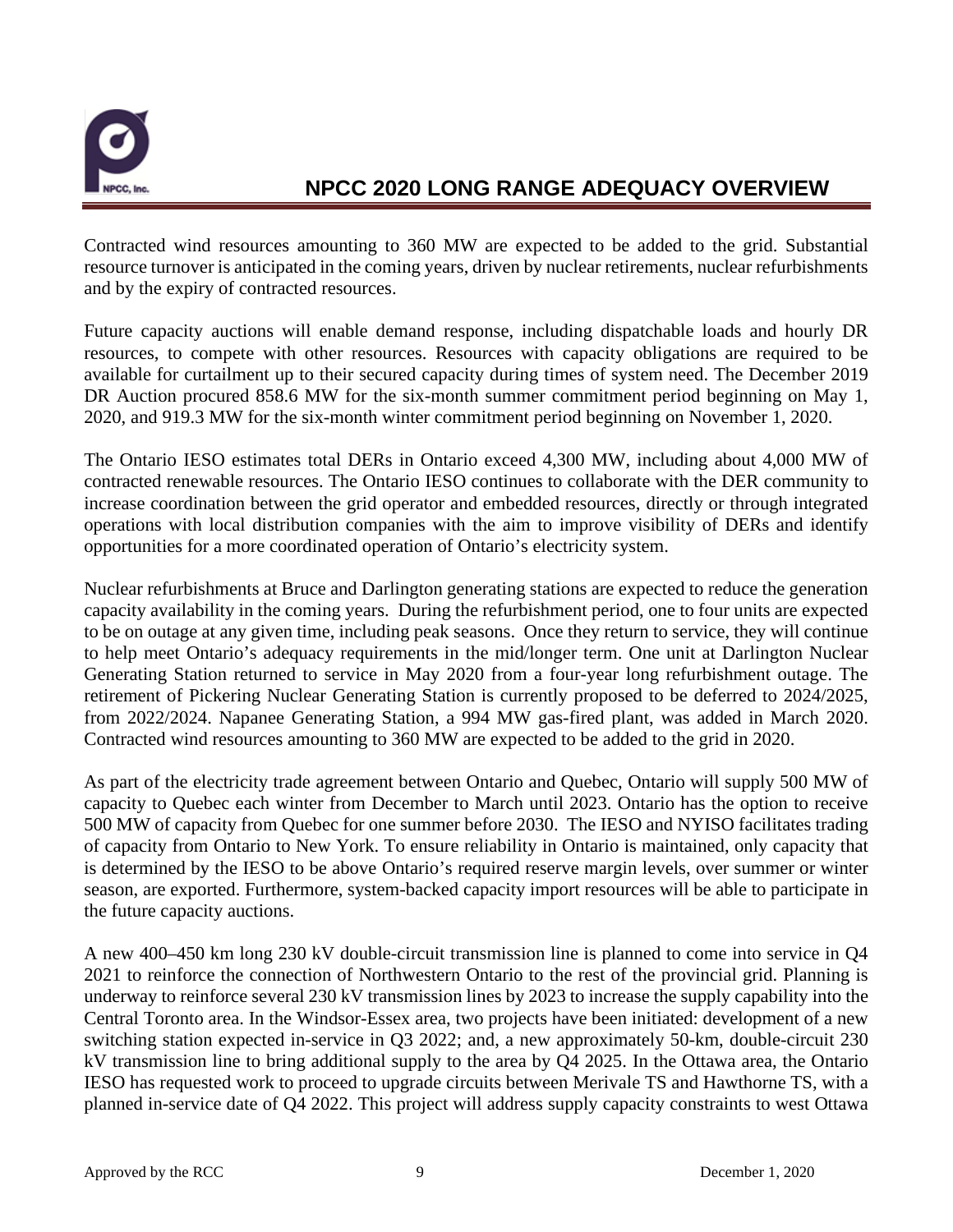

and support the deliverability of capacity imports from Québec. In Eastern Ontario, high voltage levels have been observed due to low transfer levels across the 500 kV transmission system. To mitigate the issue, two 500 kV line-connected shunt reactors will be installed with a planned in-service date of Q4 2021.

#### **Québec**

The Québec Area assumptions used in this study are consistent with the data reported in the *NERC 2020 Long-Term Reliability Assessment.* **[15](#page-11-0)**

Demand requirements are obtained by adding transmission and distribution losses to the sales forecasts. The monthly peak demand is then calculated by applying load factors to each end-use and/or sector sale. The sum of these monthly end-use sector peak demands is the total monthly peak demand. EE and conservation programs are integrated in the demand forecasts.

The Québec area has various types of DR resources specifically designed for peak shaving during winter operating periods. The first type of DR resource is the interruptible load program that is mainly designed for large industrial customers; it has an impact of 1,738 730 MW on winter 2020-2021 peak demand. The area is also expanding its existing interruptible load program for commercial buildings which will have an impact of 310 MW in 2020-21, 150 MW for winter 2021-2022 and then growing to 300 MW by 2026- 27. Another similar program for residential customers is under development and should gradually rise from 57 MW for winter 2020-2021 to 621 MW for winter 2030-2031.The area is also expanding its existing interruptible load program for commercial buildings which will grow from 330 MW in 2020-21 to 515 MW by 2025-26. Another similar program for residential customers is under development.

The Romaine-4 unit (245 MW) was expected to be fully operational in 2021, but its commissioning is delayed to 2022. The refurbishment of the Rapide-Blanc generating station is expected to start next year. The integration of small hydro units also accounts for 41 MW of new capacity during the assessment period. For other renewable resources, about 371 MW (134 MW on-peak value) of wind capacity has been added to the system since 2018 and 54 MW (20 MW on-peak value) is expected to be in service by 2021. Additionally, 61 MW of new biomass is expected to be in service by 2022. Finally, 9.5 MW of solar resource will be in service by the end of this year. Its impact at the peak time period is not significant.

In 2019, Hydro-Québec TransÉnergie conducted a Transmission System Planning Assessment to fulfill NERC TPL-001-4 requirements. As a result, the commissioning of the second Micoua-Saguenay 735 kV line planned for 2022. This new line is currently at the permitting stage and is expected to be in service in 2022.

<span id="page-11-0"></span><sup>15</sup> See: <http://www.nerc.com/page.php?cid=4|61>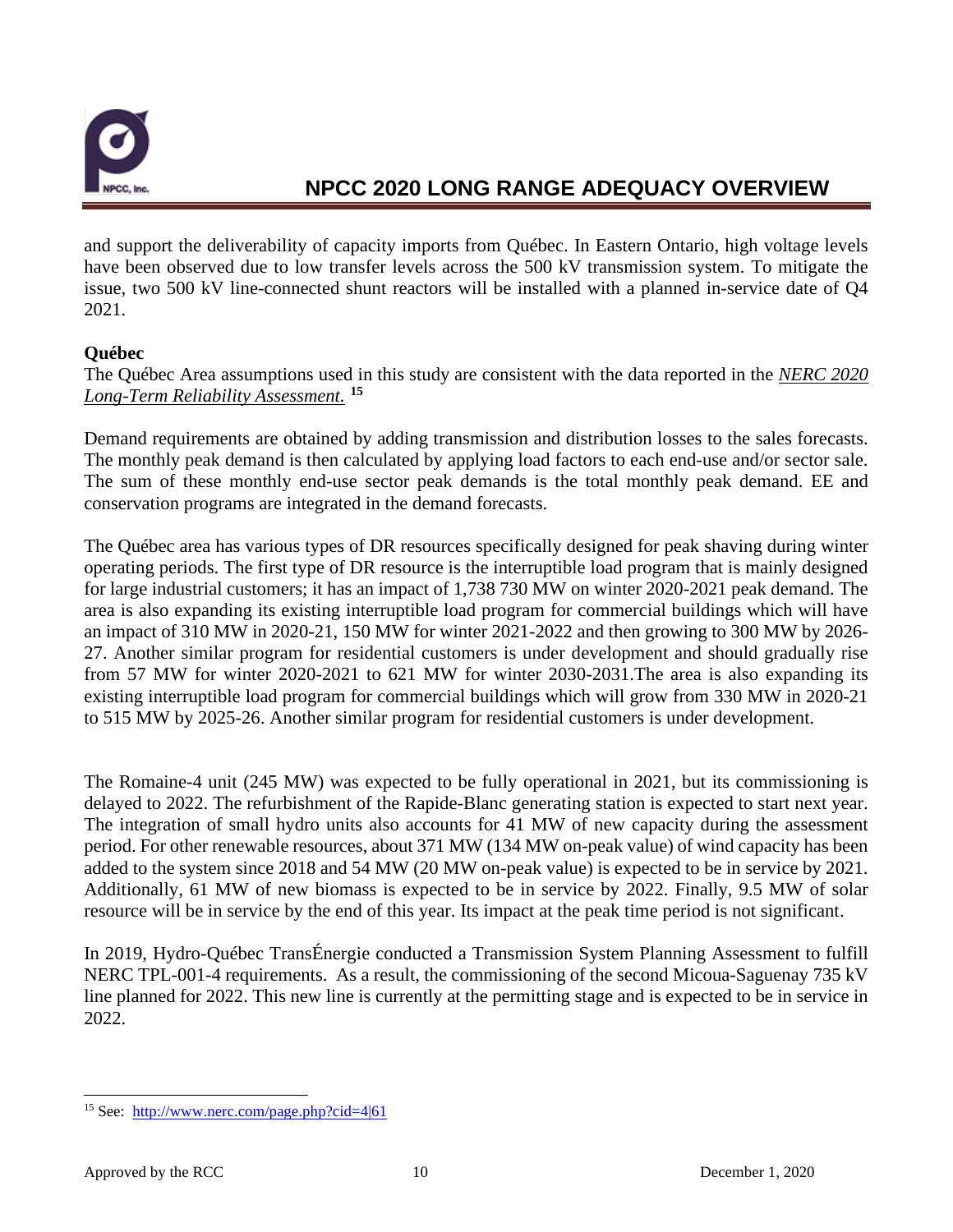

#### **Maritimes Area**

The Maritimes Area is a winter peaking area with separate markets and regulators in New Brunswick (NB), Nova Scotia, Prince Edward Island (PEI), and Northern Maine. NB Power is the Reliability Coordinator for the Maritimes Area with its system operator functions performed by its Transmission and System Operator division under a regulator approved Standards of Conduct.

There is no regulatory requirement for a single authority to produce a demand forecast for the whole Maritimes Area. The peak Area demand occurs in winter and is highly reliant on the forecasts of the two largest sub-areas of New Brunswick and Nova Scotia which are historically highly coincidental (typically between 97% and 99%). Demand for the Maritimes Area is determined to be the non-coincident sum of the peak loads forecasted by the individual sub-areas. The aggregated growth rates of both demand and energy for the combined sub-areas see an upward trend over summer and winter seasonal periods of the Long Range Adequacy Overview (LRAO) assessment period. The five-year summer growth rate starting in year 2020 is 5.7% and for winter starting in winter of 2020/21 is 1.0%. This translates to compound average growth rates of 1.1% in summer and 0.2% in winter. The Maritimes Area annual energy forecasts are expected to increase by a total of 3.2% during the 5-year assessment period for an average growth of 0.6% per year. Rural to metropolitan population migration and the introduction of split phase heat pump technology to areas traditionally heated by fossil fuels has created load growth in Prince Edward Island that has outpaced load growth in the rest of the Maritimes Area in recent years. It is expected that these effects will level off in the future.

Plans to develop up to 120 MW by 2029/2030 of controllable direct load control programs using smart grid technology to selectively interrupt space and/or water heater systems in residential and commercial facilities are underway but no specific annual demand and energy saving targets currently exist. During the 5-year assessment period in the Maritimes Area, annual amounts for summer peak demand reductions associated with Energy Efficiency and Conservation programs rise from 20 MW to 112 MW while the annual amounts for winter peak demand reductions rise from 93 MW to 299 MW.

The current amount of Distributed Energy Resources (DERs) in the Maritimes Area is currently insignificant at about 29 MW (in winter). During the five-year assessment period, additions of solar (mainly rooftop) resources in Nova Scotia are expected to increase this value to about 76 MW. The capacity contribution of rooftop solar during the peak is zero as system winter peaks occur during darkness. As more installations are phased in, operational challenges such as ramping and light load conditions will be considered, and mitigation techniques investigated.

The DER capacity in New Brunswick is currently around 1 MW. After a 1.8 MW installation 2021, New Brunswick has no future projections to report although DER could increase rapidly in future years and potentially impact operation of the distribution system. Studies by New Brunswick Power in conjunction with Siemens are underway to determine the impact of large scale DER installed on the system. This will include examination of the impacts of controllable solar installations and battery storage at the distribution level operating in conjunction with controllable demand response to shift electric heat and electric water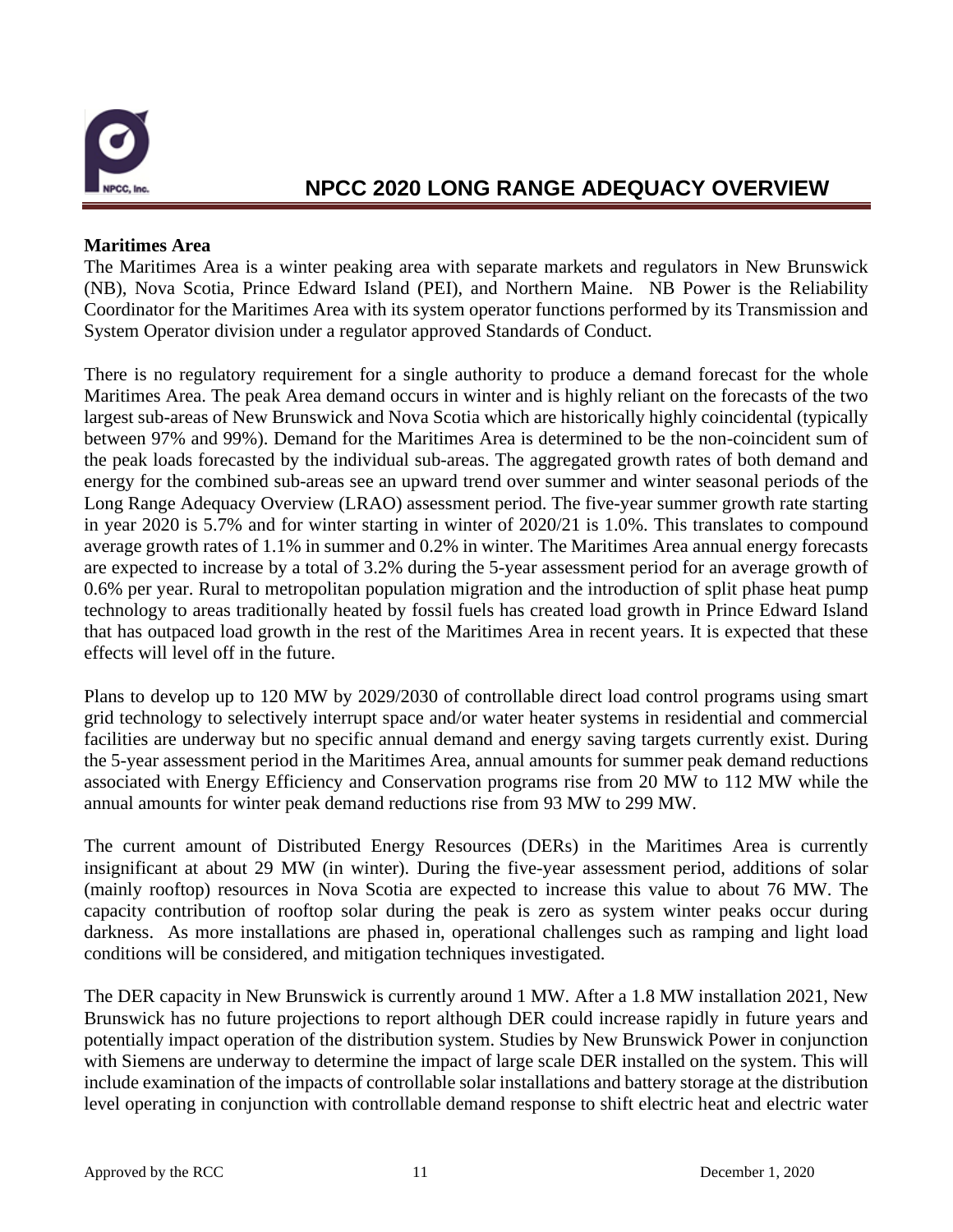

heater loads during peak periods. DER is expected to form a significant portion of New Brunswick Power's DSM initiatives. Since the amounts of DER resources that will be allowed to operate on the system is unknown at this time, New Brunswick Power does not forecast specific DER amounts and all such resources are included as "Energy Efficiency and Conservation" for NPCC 2020 LRAO purposes.

Prince Edward Island and Maine have not reported any DER installations.

Confirmed generation retirements includes two units of oil based thermal generating capacity in Prince Edward Island totaling 17.6 MW, four small diesel fired thermal generators totaling 7 MW and one biomass generator of 37 MW in Northern Maine as they reached end of life. Three additional units of oil based thermal generating capacity totaling 42.8 MW are expected to retire in Prince Edward Island in the 2022 to 2023 time-frame. Nova Scotia will retire a 150 MW (nameplate) coal fueled generator in 2021 provided capacity from the Muskrat Falls hydro-electricity project in the Canadian province of Newfoundland and Labrador is available to completely offset its removal.

Small amounts of new generation capacity are being installed to introduce alternative renewable energy resources into the capacity mix. Except for hydro generation, Renewable Electricity Standards (RES) have led to the development of substantially more wind generation capacity than any other renewable generation type. In Nova Scotia, the RES target for 2020 increased from 25-40% of energy sales from renewable resources with the expectation that the incremental renewable requirements would largely be met by the energy import from the Muskrat Falls hydro project; however, due to COVID-19 related construction delays at Muskrat Falls, the RES targets and timelines are currently being revised. Currently, RES energy is provided primarily by wind generation, hydro, and biomass. For wind capacity, the Maritimes Area applies year-round calculated equivalent firm capacities of 22% (New Brunswick), 19% (Nova Scotia), 15% (Prince Edward Island), and 40% (Maine) of nameplate.

Construction of a 475 MW +/-200 kV HVDC undersea cable link (Maritime Link) between Newfoundland and Labrador and NS was completed in late 2017. This cable, in conjunction with the construction of the Muskrat Falls hydro development in Labrador, is expected to facilitate the unconfirmed retirement of a 150 MW (nameplate) coal-fired unit in Nova Scotia in 2021. This unit will only be retired once a similarly sized replacement firm capacity contract from Muskrat Falls is in operation so that the overall resource adequacy is unaffected by these changes. The Maritime Link could also potentially provide a source for imports from Nova Scotia into New Brunswick that would reduce transmission loading in the southeastern New Brunswick area.

### **Load Representation**

<span id="page-13-1"></span><span id="page-13-0"></span>The loads for each area were modeled on an hourly, chronological basis. The MARS program modified the input hourly loads through time to meet each Area's specified annual or monthly peaks and energies.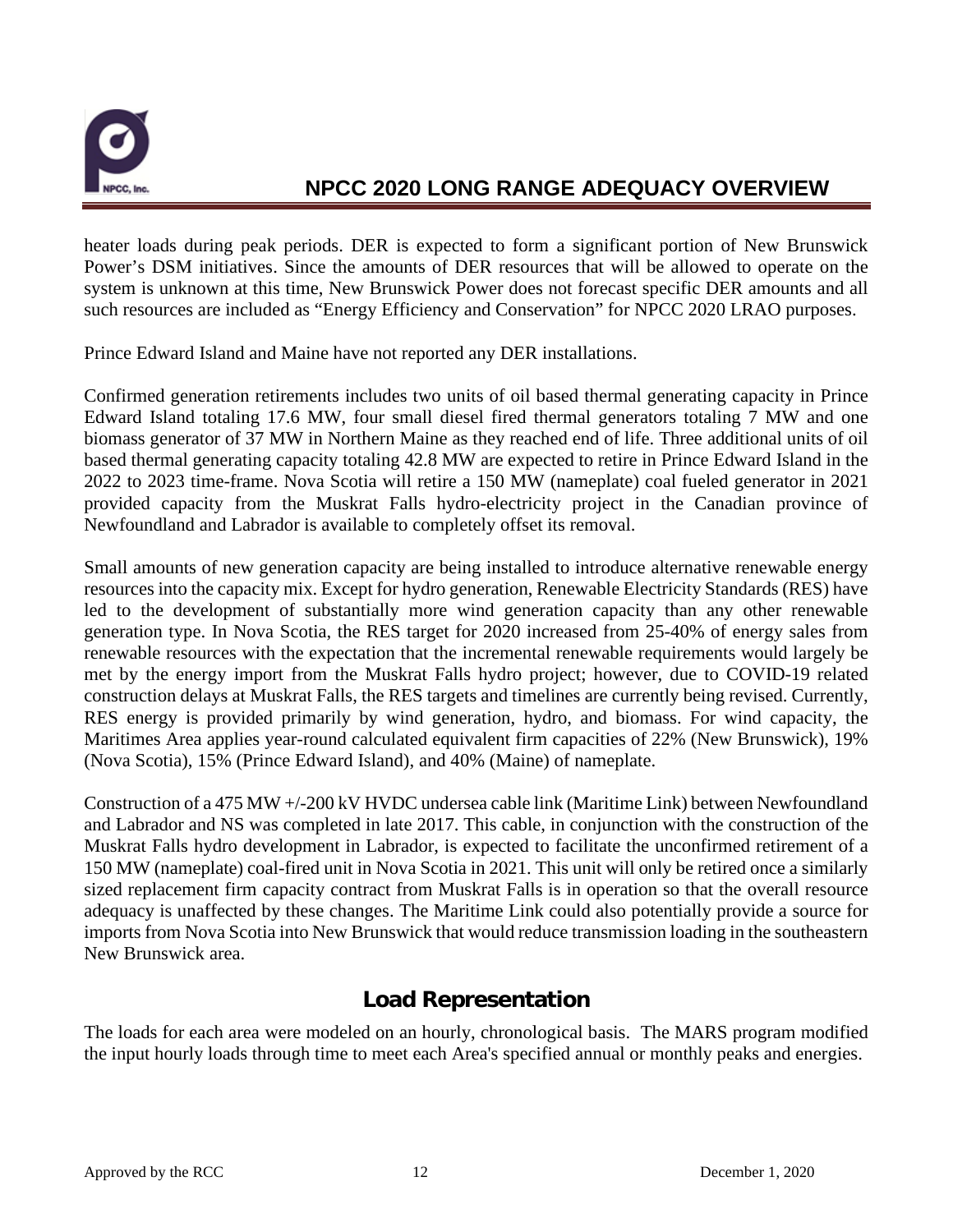

#### **Load Shape**

For the past several years, the Working Group has been using different load shapes for the different seasonal assessments. The Working Group considered the 2002 load shape to be representative of a reasonable expected coincidence of area load for the summer assessments. Likewise, the winter 2003 – 2004 load shape has been used for the winter assessments. The selection of these load shapes was based on a review of the weather characteristics and corresponding loads of the years from 2002 through 2008:

- $\checkmark$  a 2002/03 load shape representative of a winter weather pattern with a typical expectation of cold days; and,
- $\checkmark$  a 2003/04 load shape representative of a winter weather pattern that includes a consecutive period of cold days.

Review of the results for both load shape assumptions indicated only slight differences in the results. The Working Group agreed that the weather patterns associated with the 2003/04 load shape are representative of weather conditions that stress the system, appropriate for use in future winter assessments. Upon review of subsequent winter weather experience, the Working Group agreed that the 2003/04 load shape assumption be used again for this analysis.

For a study such as this that focuses on the entire year rather than a single season, the Working Group agreed to develop a composite load shape from the historical hourly loads for 2002, 2003, and 2004. January through March of the composite shape was based on the data for January through March of 2004. The months of April through September were based on those months for 2002, and October through December was based on the 2003 data.

Before the composite load model was developed by combining the various pieces, the hourly loads for 2003 and 2004 were adjusted by the ratios of their annual energy to the annual energy for 2002. This adjustment removed the load growth that had occurred from 2002, from the 2003 and 2004 loads, so as to create a more consistent load shape throughout the year.

The resulting load shape was then adjusted through the study period to match each Area's monthly or annual peak and energy forecasts. The impacts of Demand-Side Management programs were included in each Area's load forecast.

#### <span id="page-14-0"></span>**Load Forecast Uncertainty**

Load forecast uncertainty was also modeled.The effects on reliability of uncertainties within the load forecast, due to weather and economic conditions, were captured through the load forecast uncertainty model in the GE MARS program. The program computes the reliability indices at each of the specified load levels (for this study, seven load levels were modeled) and calculates weighted-average values based on input probabilities of occurrence.

While the per unit variations in Area and sub-Area load can vary on a monthly and annual basis, Table 1(a) shows the values assumed for January 2019, corresponding to the assumed occurrence of the NPCC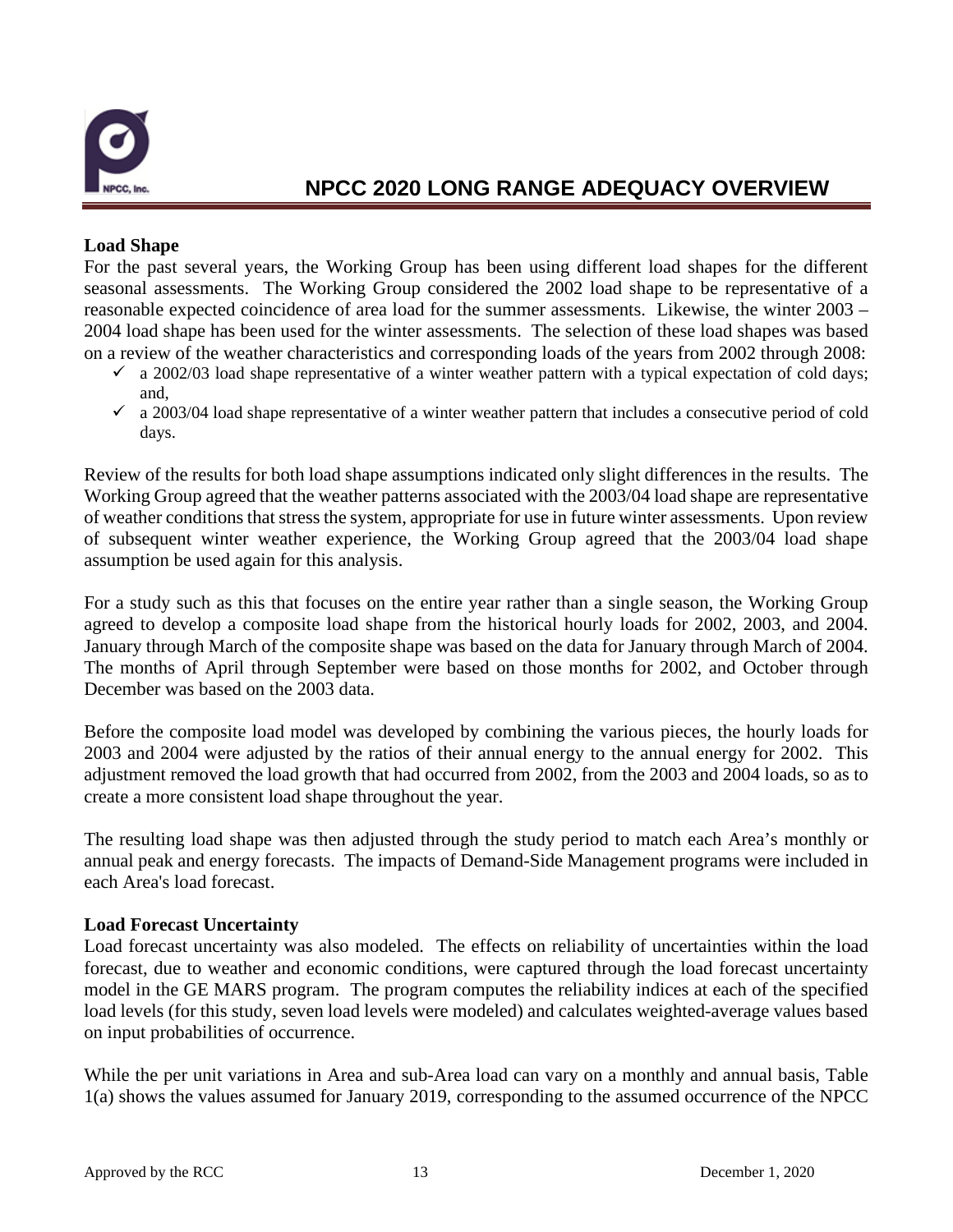

winter peak load (assuming the composite load shape) and Table 1(b) shows the values assumed for August 2019, corresponding to the NPCC summer peak load. Table 1 also shows the probability of occurrence assumed for each of the seven load levels modeled.

In computing the reliability indices, all of the areas were evaluated simultaneously at the corresponding load level, the assumption being that the factors giving rise to the uncertainty affect all of the areas at the same time. The amount of the effect can vary according to the variations in the load levels.

For this study, the reliability indices were calculated for the expected load conditions, derived from computing the reliability at each of the seven load levels modeled, and computing a weighted-average expected value based on the specified probabilities of occurrence.

| Area      | <b>Per-Unit Variation in Load</b> |        |        |        |        |        |        |  |  |
|-----------|-----------------------------------|--------|--------|--------|--------|--------|--------|--|--|
| HQ        | 1.086                             | 1.086  | 1.043  | 1.000  | 0.959  | 0.916  | 0.911  |  |  |
| MT        | 1.138                             | 1.092  | 1.046  | 1.000  | 0.954  | 0.908  | 0.862  |  |  |
| <b>NE</b> | 1.071                             | 1.033  | 0.985  | 0.963  | 0.935  | 0.865  | 0.800  |  |  |
| NY        | 1.122                             | 1.078  | 1.037  | 1.000  | 0.967  | 0.938  | 0.912  |  |  |
| ON        | 1.057                             | 1.041  | 1.021  | 1.000  | 0.976  | 0.948  | 0.920  |  |  |
|           |                                   |        |        |        |        |        |        |  |  |
| Prob.     | 0.0062                            | 0.0606 | 0.2417 | 0.3830 | 0.2417 | 0.0606 | 0.0062 |  |  |

**Table 1(a) Per Unit Variation in Load Assumed (Month of January 2021)**

**Table 1(b) Per Unit Variation in Load Assumed (Month of August 2021)**

| Area      | <b>Per-Unit Variation in Load</b> |        |        |        |        |        |        |  |  |
|-----------|-----------------------------------|--------|--------|--------|--------|--------|--------|--|--|
| HQ        | 1.069                             | 1.069  | 1.035  | 1.000  | 0.968  | 0.939  | 0.911  |  |  |
| MТ        | 1.138                             | 1.092  | 1.046  | 1.000  | 0.954  | 0.908  | 0.862  |  |  |
| NE        | 1.234                             | 1.109  | 1.008  | 0.920  | 0.900  | 0.856  | 0.851  |  |  |
| <b>NY</b> | 1.142                             | 1.099  | 1.047  | 0.990  | 0.926  | 0.860  | 0.800  |  |  |
| ON        | 1.143                             | 1.099  | 1.050  | 1.000  | 0.948  | 0.896  | 0.852  |  |  |
|           |                                   |        |        |        |        |        |        |  |  |
| Prob.     | 0.0062                            | 0.0606 | 0.2417 | 0.3830 | 0.2417 | 0.0606 | 0.0062 |  |  |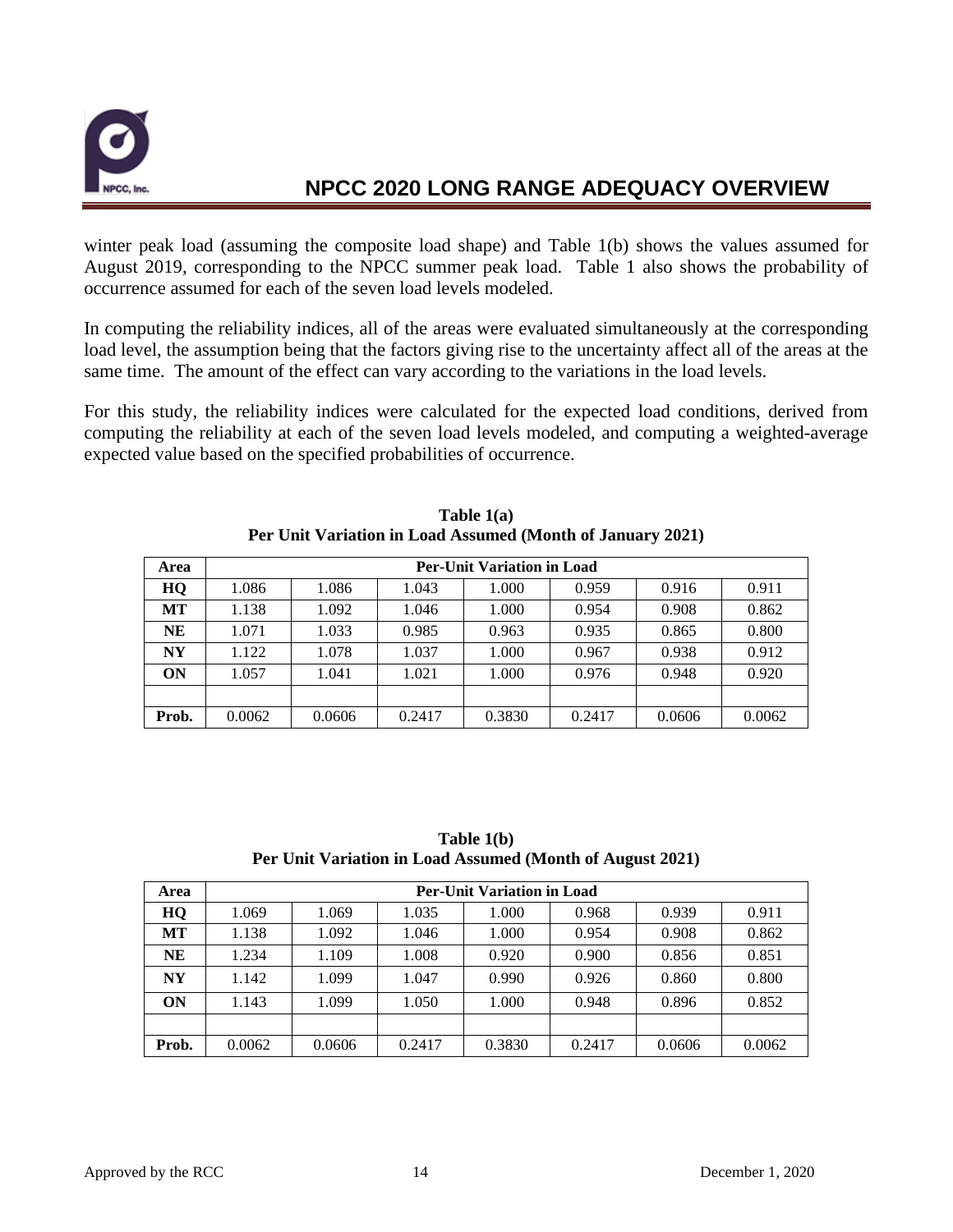

### **Generation**

#### <span id="page-16-1"></span><span id="page-16-0"></span>**Generator Unit Availability**

Details regarding the NPCC area's assumptions for generator unit availability are described in the latest NPCC Seasonal Multi-Area Probabilistic Assessment. **[16](#page-16-3)**

#### <span id="page-16-2"></span>**Capacity and Load Summary**

Figures 1 through 6 summarize area capacity and load assumed in this Overview at the time of area peak for the period 2021 to 2025. Area peak load is shown against the initial area generating capacity (includes demand resources modeled as resources), adjusted for purchases, retirements, and additions. New England generating capacity also includes active Demand Response, based on the Capacity Supply Obligations obtained through ISO-NE's Forward Capacity Market three years in advance. More details can be found in Appendix B.



#### **Quebec Capacity and Load - MW (Winter)**

**Figure 1 – Quebec Winter Capacity and Load**

<span id="page-16-3"></span><sup>16</sup> See[: https://www.npcc.org/Library/Seasonal%20Assessment/Forms/Public%20List.aspx](https://www.npcc.org/Library/Seasonal%20Assessment/Forms/Public%20List.aspx)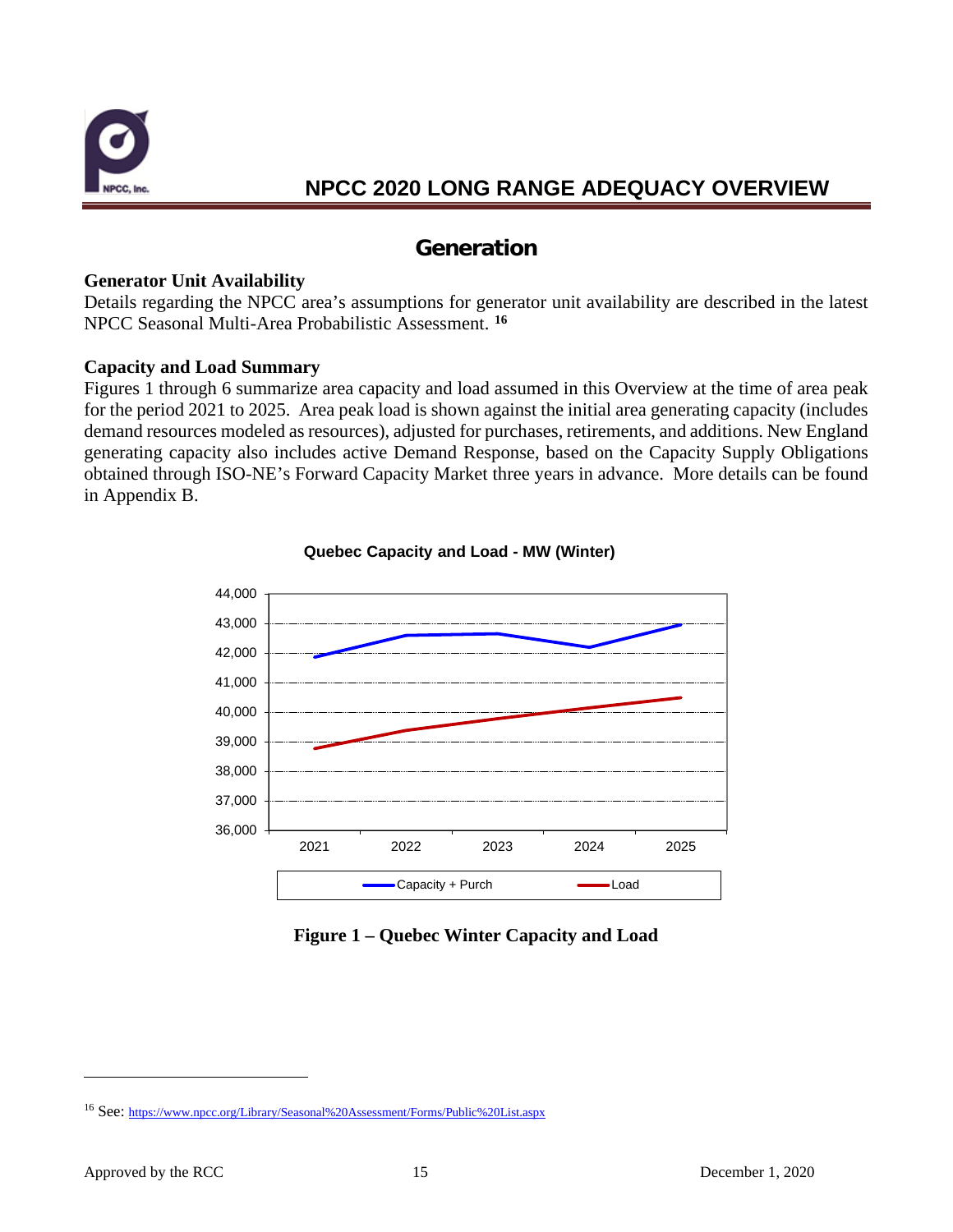



#### **Maritimes Capacity and Load - MW (Winter)**

**Figure 2 – Maritimes Winter Capacity and Load**



#### **New England Capacity and Load - MW (Summer)**

**Figure 3 – New England Summer Capacity and Load**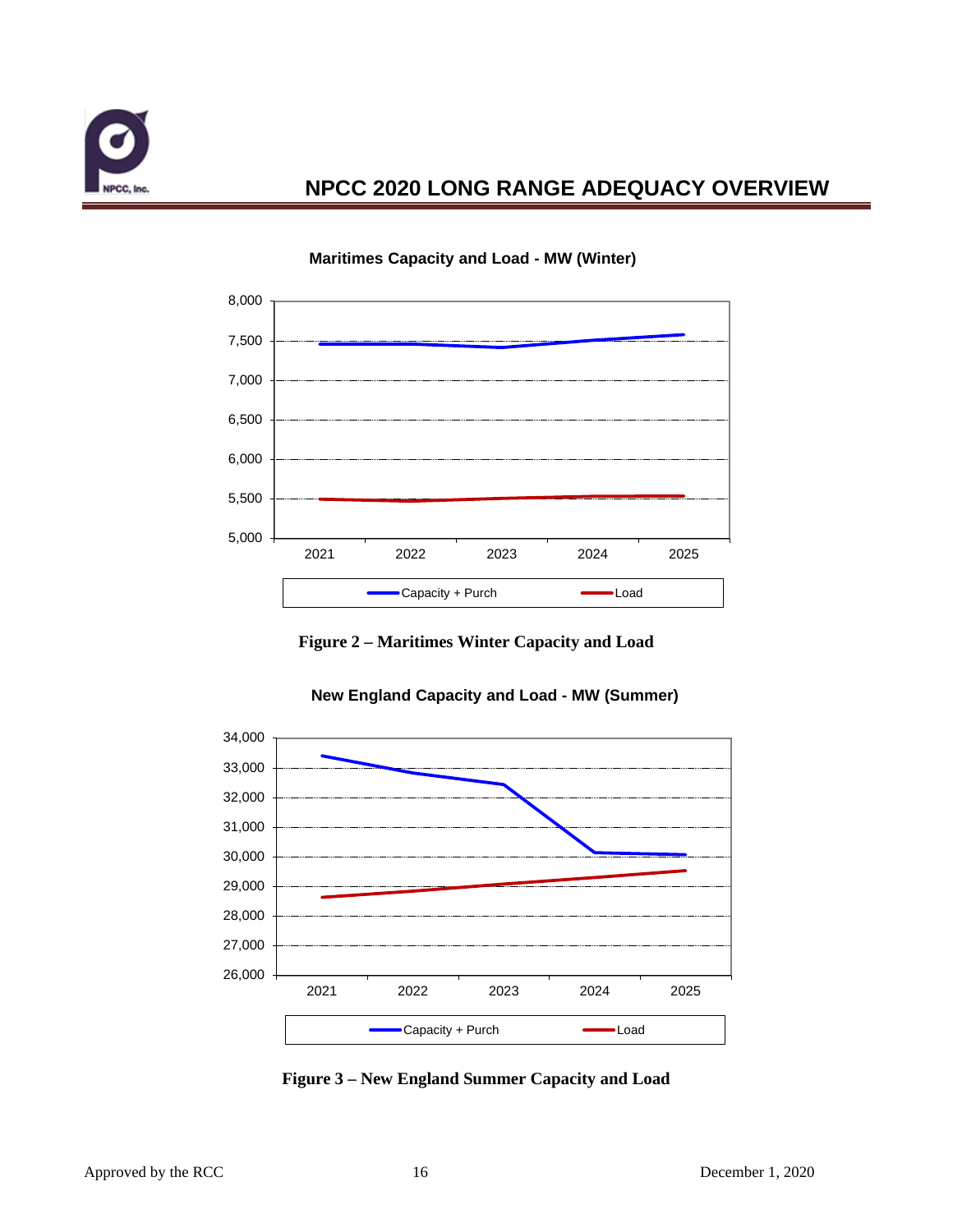



#### **New York Capacity and Load - MW (Summer)**



#### **Ontario Capacity and Load - MW (Summer)**

**Figure 5 – Ontario Summer Capacity and Load**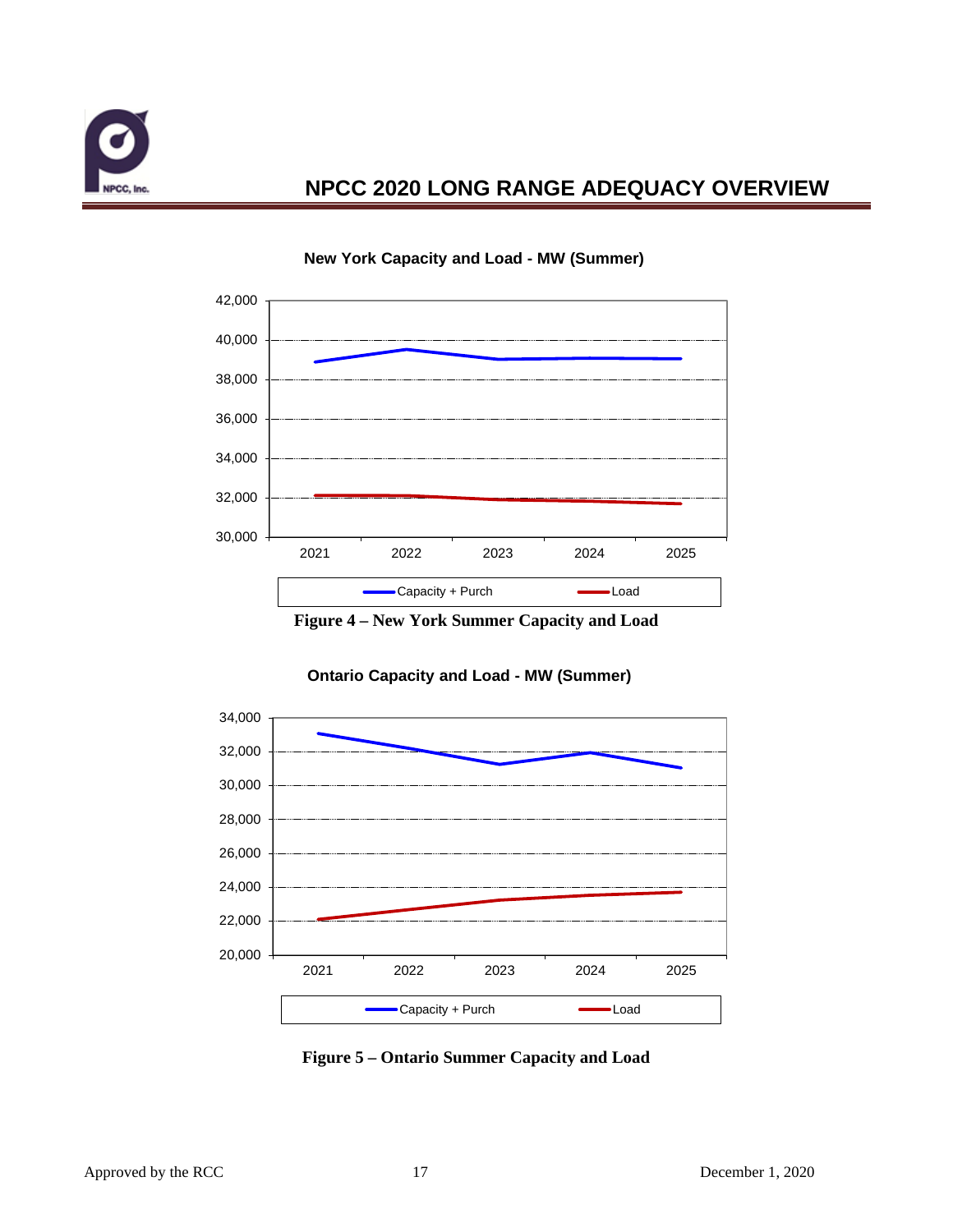



#### **PJM-RTO Capacity and Load - MW (Summer)**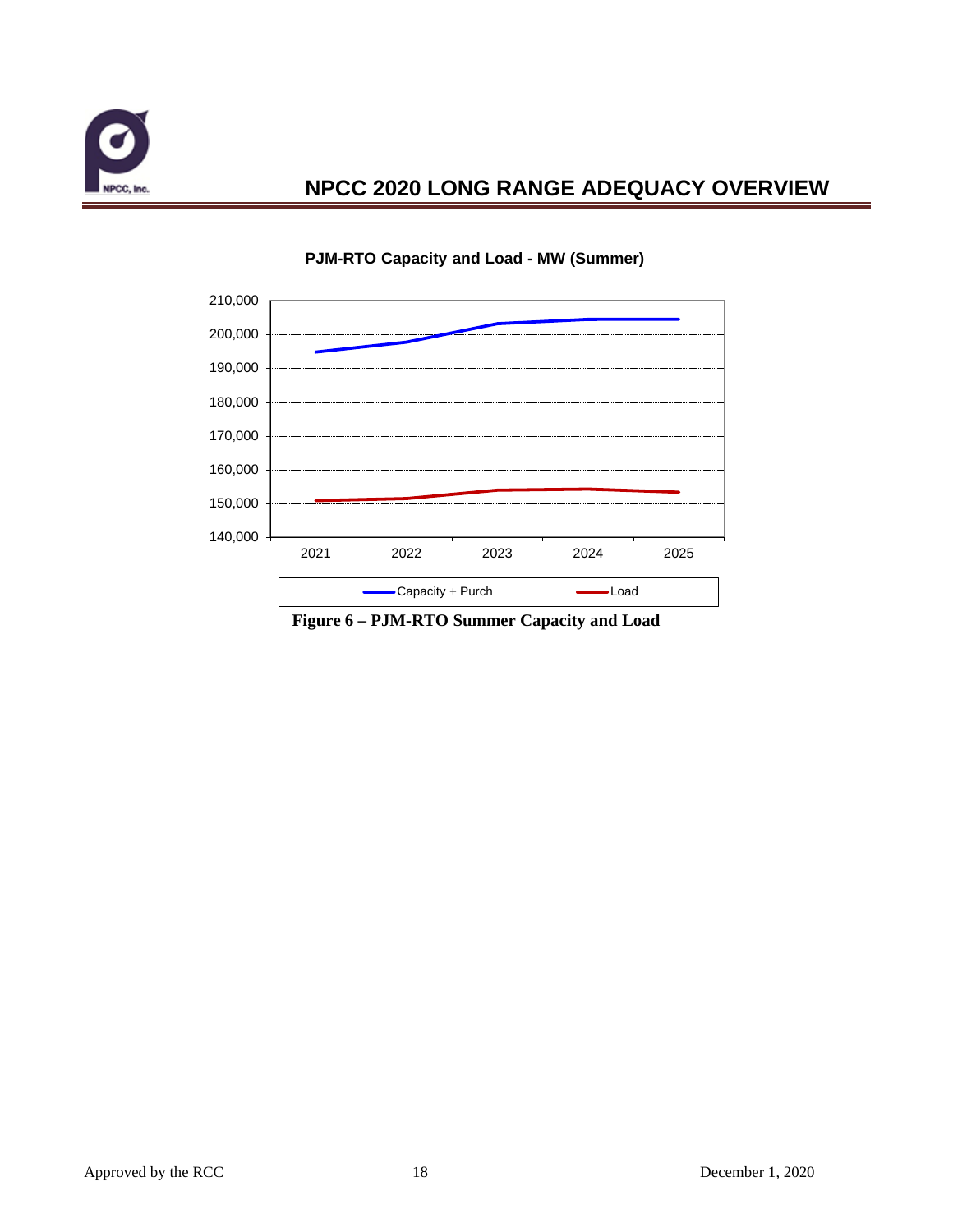

### **Transfer Limits**

<span id="page-20-0"></span>Figure 7 stylistically illustrates the system that was represented in this Assessment, showing area and assumed transfer limits for the period 2021 to 2025.



Note: With the Variable Frequency Transformer operational at Langlois (Cedars), Hydro-Québec can import up to 100 MW from New York. **[17](#page-20-1)**

#### **Figure 7 - Assumed Transfer Limits**

<span id="page-20-1"></span><sup>&</sup>lt;sup>17</sup> See[: http://www.oasis.oati.com/HQT/HQTdocs/2014-04\\_DEN\\_et\\_CORN-version\\_finale\\_en.pdf](http://www.oasis.oati.com/HQT/HQTdocs/2014-04_DEN_et_CORN-version_finale_en.pdf)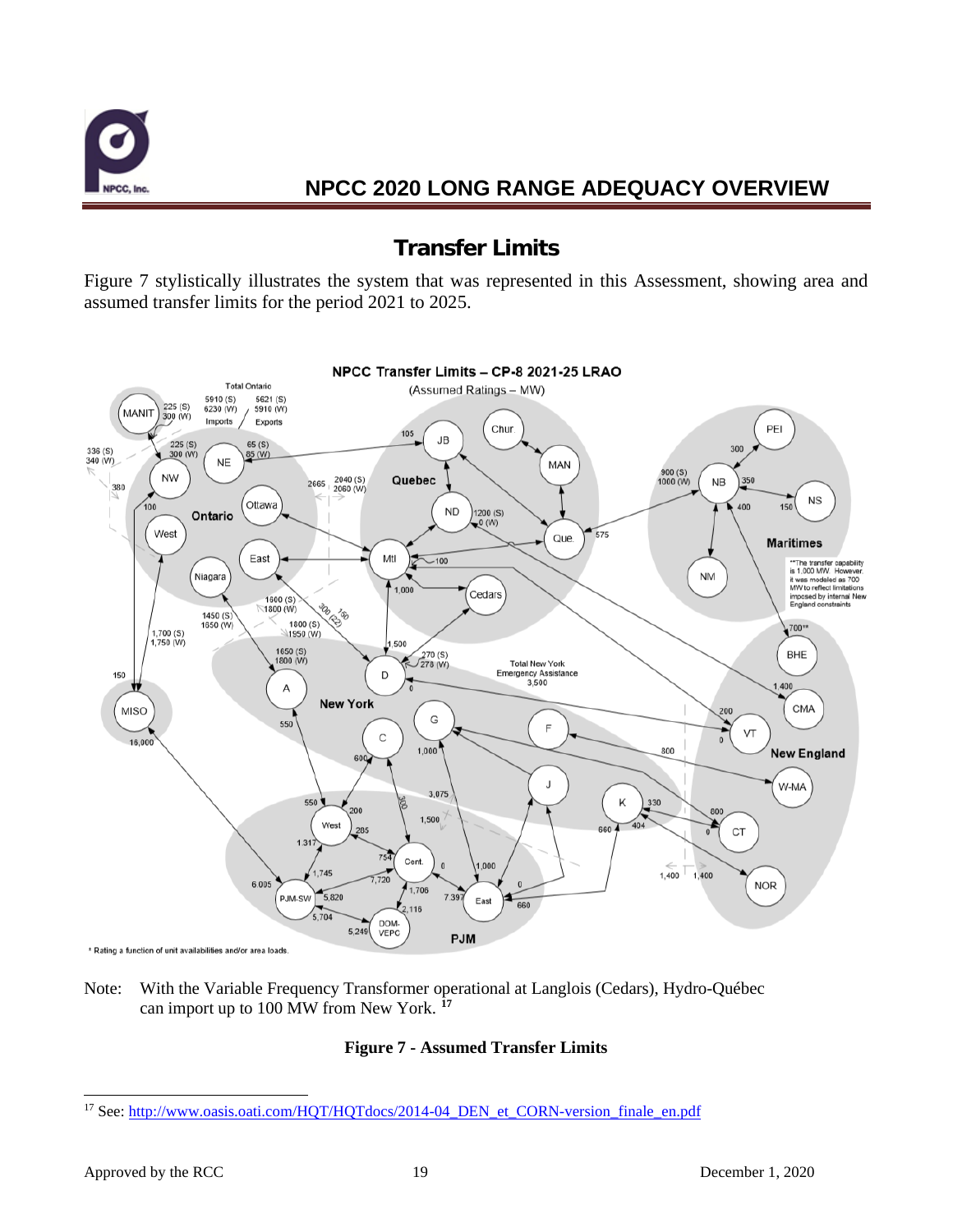

Transfer limits between and within some areas are indicated in Figure 7 with seasonal ratings (S- summer, W- winter) where appropriate. The acronyms and notes used in Figure 7 are defined as follows:

| Chur<br><b>MANIT</b><br>ND.<br>BJ | - Churchill Falls<br>- Manitoba<br>- Nicolet-Des Cantons<br>- Bay James | <b>NOR</b><br><b>BHE</b><br>Mtl<br>C MA | - Norwalk – Stamford<br>- Bangor Hydro Electric<br>- Montréal<br>- Central MA | NΜ<br>NB<br>PEI<br>CТ | - Northern Maine<br>- New Brunswick<br>- Prince Edward Island<br>- Connecticut |
|-----------------------------------|-------------------------------------------------------------------------|-----------------------------------------|-------------------------------------------------------------------------------|-----------------------|--------------------------------------------------------------------------------|
| W MA                              | - Western MA                                                            | NS                                      | - Nova Scotia                                                                 | Dom-VEPC              | - Dominion Virginia Power                                                      |
| MAN                               | - Manicouagan                                                           | <b>NBM</b>                              | - Millbank                                                                    | NW                    | - Northwest (Ontario)                                                          |
| <b>NE</b>                         | - Northeast (Ontario)                                                   | VT                                      | - Vermont                                                                     | MТ                    | - Maritimes Area                                                               |
| <b>MISO</b>                       | - Mid-Continent Independent<br><b>System Operator</b>                   | <b>Oue</b>                              | - Québec Centre                                                               |                       |                                                                                |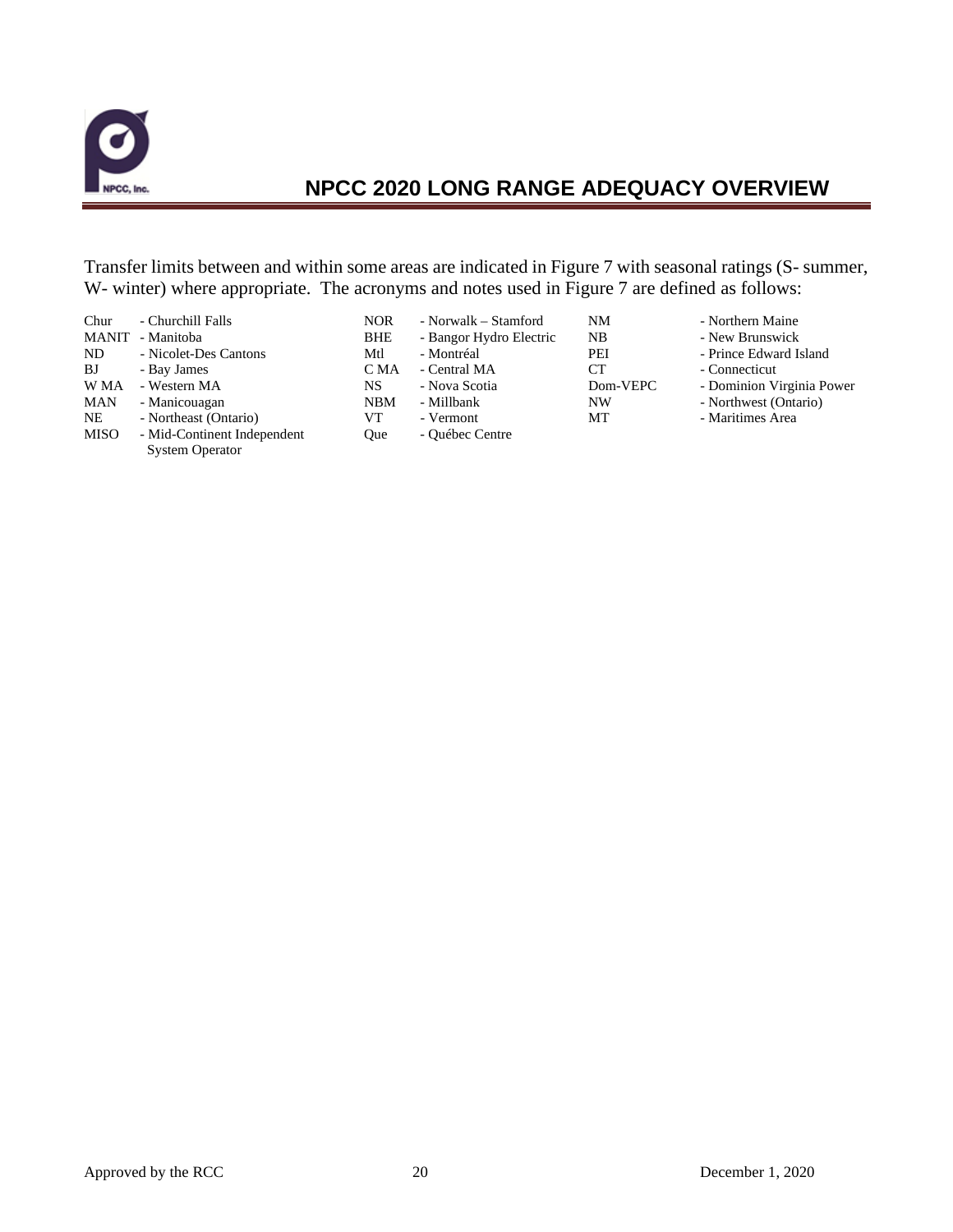

### **Operating Procedures to Mitigate Resource Shortages**

<span id="page-22-0"></span>Each area takes predefined steps as their reserve levels approach critical levels. These steps consist of load control and generation supplements that can be implemented by System Operators before firm load has to be disconnected. Load control measures could include disconnecting or reducing interruptible loads, making public appeals to reduce demand, and/or implementing voltage reductions. Other measures could include calling on generation available under abnormal or emergency conditions, and/or reducing operating reserves. Table 2 summarizes the load relief assumptions modeled for each NPCC area.

| <b>Actions</b>                | HQ    | MТ    | NΕ    | NΥ               | ON               |
|-------------------------------|-------|-------|-------|------------------|------------------|
|                               | (Jan) | (Jan) | (Aug) | (Aug)            | (Aug)            |
| 1. Curtail Load               | 1,732 |       |       |                  |                  |
| Appeals                       |       |       |       |                  | $1\%$ of<br>load |
| RT-DR/SCR/EDRP                |       |       |       | 87318            |                  |
| SCR Load /Man. Volt. Red.     |       |       |       | 0.21%<br>of load |                  |
| 2. No 30-min Reserves         | 500   | 233   | 625   | 655              | 473              |
| 3. Voltage Reduction          | 250   |       | 263   | 1.0%<br>of load  | 1.3%<br>of load  |
| Interruptible Loads           |       | 277   |       | 207              |                  |
| 4. No 10-min Reserves         | 750   | 505   |       |                  | 945              |
| <b>General Public Appeals</b> |       |       |       | 80               |                  |
| 5.5% Voltage Reduction        |       |       |       |                  | 0.64%            |
| No 10-min Reserves            |       |       | 980   | 1,310            | of load          |
| Appeals/Curtailments          |       |       |       |                  |                  |

#### **Table 2 NPCC Operating Procedures to Mitigate Resource Shortages Peak Month 2021 Load Relief Assumptions - MW**

The need for an area to begin these operating procedures is modeled in the GE MARS program by evaluating the daily probabilistic expectation at specified margin states. The user specifies these margin states for each area in terms of the benefits realized from each emergency measure, which can be expressed in MW, as a per unit of the original or modified load, and as a per unit of the available capacity for the hour.

<span id="page-22-1"></span><sup>&</sup>lt;sup>18</sup> Derated value shown accounts for assumed availability.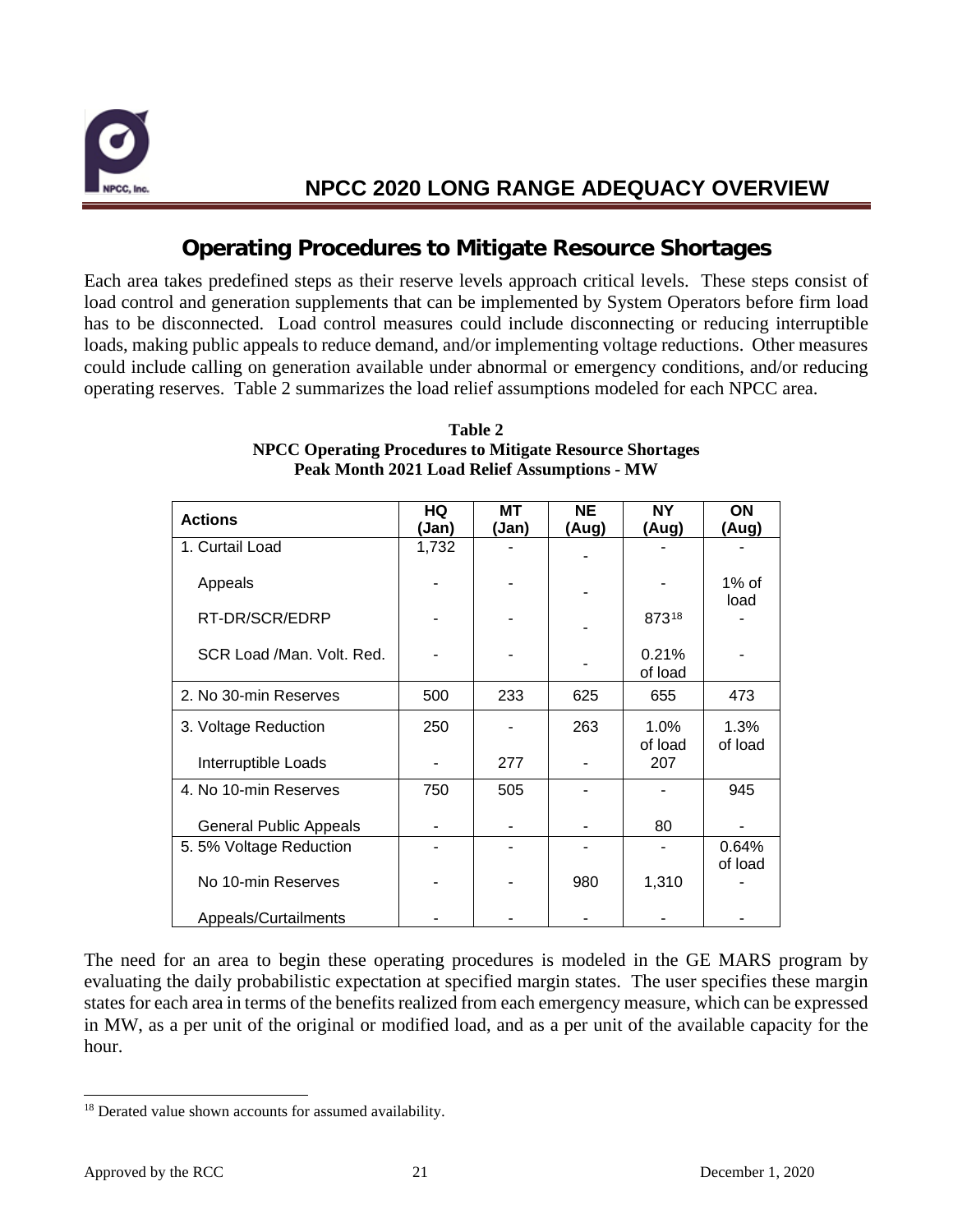

The Working Group recognizes that Areas may invoke these actions in any order, depending on the situation faced at the time; however, it was agreed that modeling the actions as in the order indicated in Table 2 was a reasonable approximation for this analysis.

### **Assistance Priority**

<span id="page-23-0"></span>All Areas may receive assistance on a shared basis in proportion to their deficiency. In this analysis, each step was initiated simultaneously in all Areas and sub-Areas.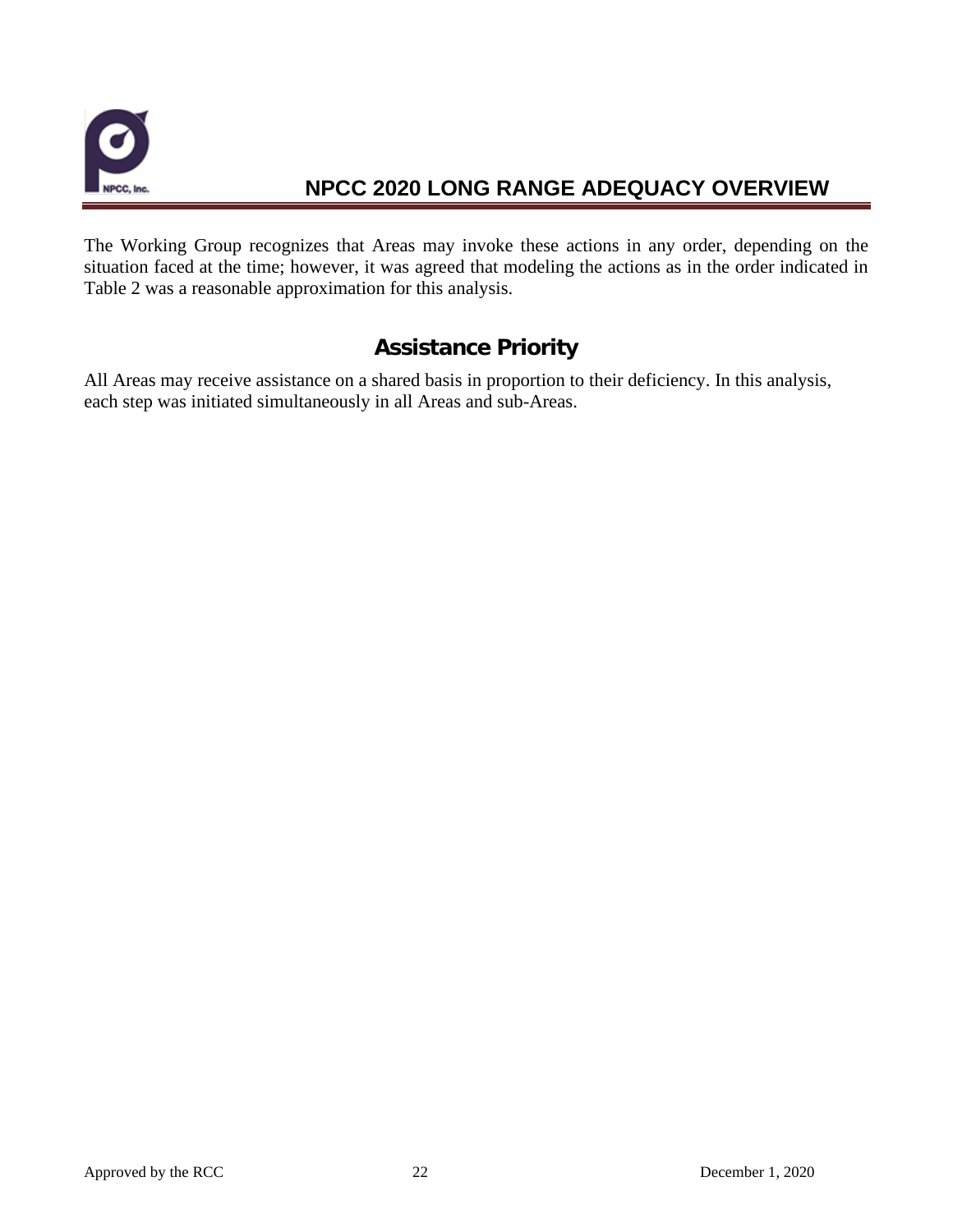

# <span id="page-24-0"></span>**Modeling of Neighboring Regions**

The modeling of the PJM-RTO is shown in Figure 7. The PJM-RTO was divided into five distinct areas: Eastern Mid-Atlantic, Central Mid-Atlantic, Western Mid-Atlantic, PJM West, and PJM South. This represents a slight departure from modeling practices prior to 2014 in which PJM West and PJM South were modeled as one region (PJM Rest). This modeling change was justified on grounds that the PJM South area (Dominion Virginia Power) is a member of SERC while practically all the PJM West area is a member of RFC. Furthermore, PJM West and PJM South are now two separate areas in the PJM Capacity Market framework (PJM's Reliability Pricing Model).

A detailed representation of the neighboring region of MISO (Midcontinent Independent System Operator) was also assumed. The demand and capacity assumptions for PJM and the MISO for 2021 are summarized in Table 3 and Figure 8.

|                                  | <b>PJM</b>                   | <b>MISO</b>                  |
|----------------------------------|------------------------------|------------------------------|
| Peak Load (MW)                   | 150,905                      | 95,223                       |
| <b>Peak Month</b>                | July                         | August                       |
| <b>Assumed Capacity (MW)</b>     | 194,192                      | 109,061                      |
| <b>Purchase/Sale (MW)</b>        | 671                          | $-1,501$                     |
| Reserve (%)                      | 35                           | 18                           |
| <b>Operating Reserves (MW)</b>   | 3,400                        | 3,906                        |
| <b>Curtailable Load (MW)</b>     | 8,955                        | 4,553                        |
| No 30-min Reserves (MW)          | 2,765                        | 2,670                        |
| <b>Voltage Reduction (MW)</b>    | 2,201                        | 2,200                        |
| No 10-min Reserves (MW)          | 635                          | 1,236                        |
| Appeals (MW)                     | 400                          | 400                          |
| <b>Load Forecast Uncertainty</b> | $+/- 13.5\%, 9.0\%,$<br>4.5% | $+/- 11.3\%, 7.6\%,$<br>3.8% |

**Table 3 PJM and MISO 2021 Assumptions [19](#page-24-1)**

<span id="page-24-1"></span><sup>&</sup>lt;sup>19</sup> Load and capacity assumptions for RFC-Other and MRO-US based on NERC's Electricity, Supply and Demand Database (ES&D) available at: [http://www.nerc.com/~esd/](http://www.nerc.com/%7Eesd/)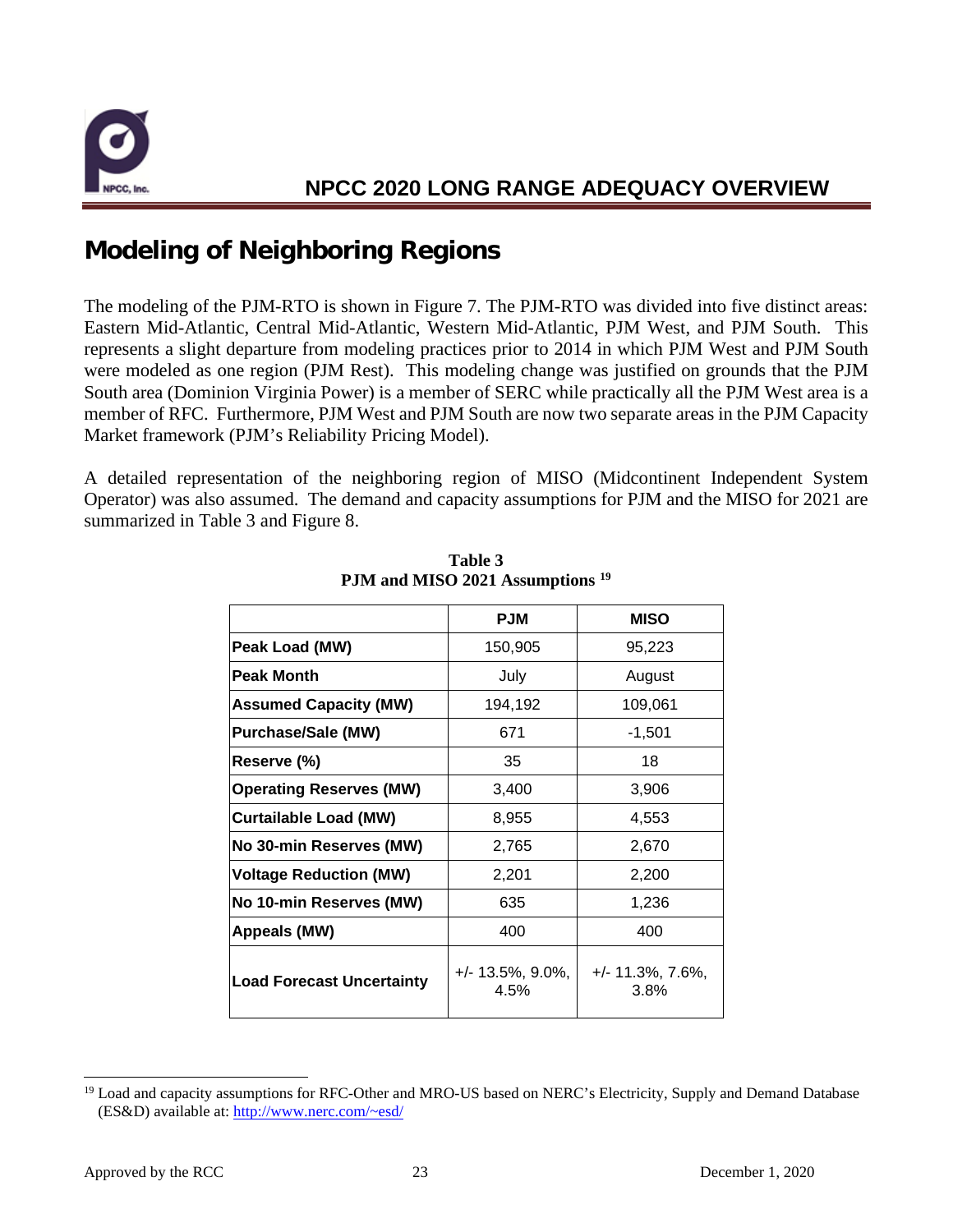



**Figure 8 – 2021 Projected Monthly Expected Peak Loads for NPCC, PJM and MISO**

### **MISO**

<span id="page-25-0"></span>The Mid-Continent Independent System Operator, Inc. (MISO) is a not-for-profit, member-based organization administering wholesale electricity markets in all or parts of 15 states in the US. Beginning with the 2015 NPCC Long Range Adequacy Overview, (LRAO) the MISO region (minus the recently integrated Entergy region) was included in this analysis replacing the RFC-OTH and MRO-US regions. In previous versions of the LRAO, RFC-OTH and MRO-US were included to represent specific areas of MISO, however due to difficulties in gathering load and capacity data for these two regions (since most of the reporting is done at the MISO level), it was decided to start including the entirety of the northern MISO region within the model.

The MISO was modeled in this study due to the strong transmission ties of the region with the rest of the study system.

### **PJM-RTO**

#### <span id="page-25-1"></span>**Load Model**

The load model used for the PJM-RTO in this study is consistent with the PJM Planning division's technical methods. The hourly load shape is based on observed 2002 calendar year values, which reflects representative weather and economic conditions for a peak planning study. The hourly loads were then adjusted per the PJM Load Forecast Report, dated January 2020. Load Forecast Uncertainty was modeled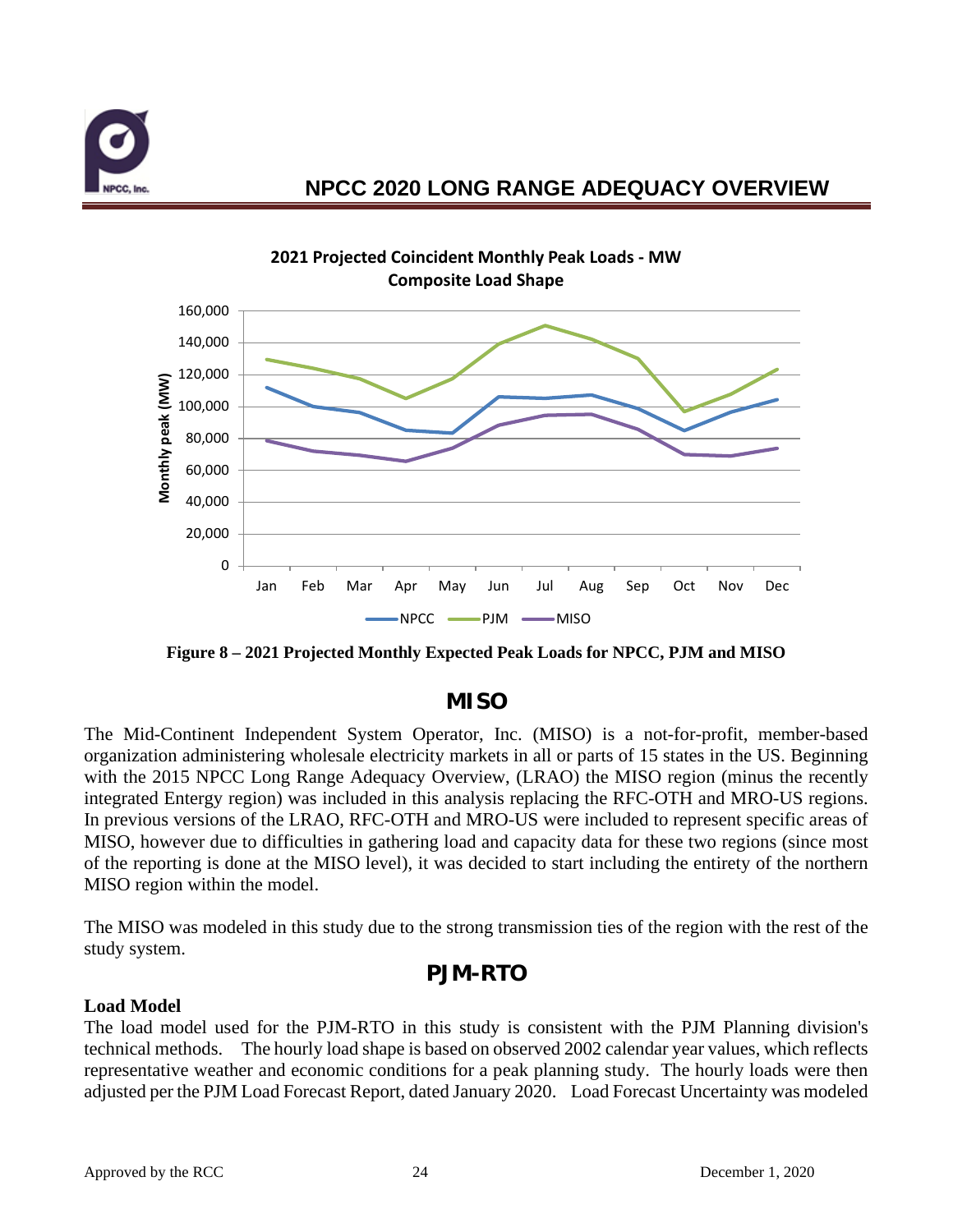

consistent with recent PJM planning models considering seven load levels, each with an associated probability of occurrence. This load uncertainty typically reflects factors such as weather, economics, diversity (timing) of peak periods among internal PJM zones, the period years that the model is based on, sampling size, and how many years in the future for which the load forecast is being derived.

#### **Expected Resources**

All generators that have been demonstrated to be deliverable were modeled as PJM capacity resources in the PJM-RTO study area. Existing generation resources, planned additions, modifications, and retirements are per the EIA-411 data submission and the PJM planning process. Load Management (LM) is modeled as an Emergency Operating Procedure. The total available MW as LM is per results from the PJM's capacity market.

#### **Expected Transmission Projects**

The transfer values shown in the study are reflective of peak emergency conditions. PJM is a summer peaking area. The studies performed to determine these transfer values are in line with the Regional Transmission Planning Process employed at PJM, of which the Transmission Expansion Advisory Committee (TEAC) reviews these activities and assumptions. All activities of the TEAC can be found at: www.pjm.com. All transmission projects are treated in aggregate, with the appropriate timing and transfer values changing within the model, consistent with PJM's regional Transmission Expansion Plan.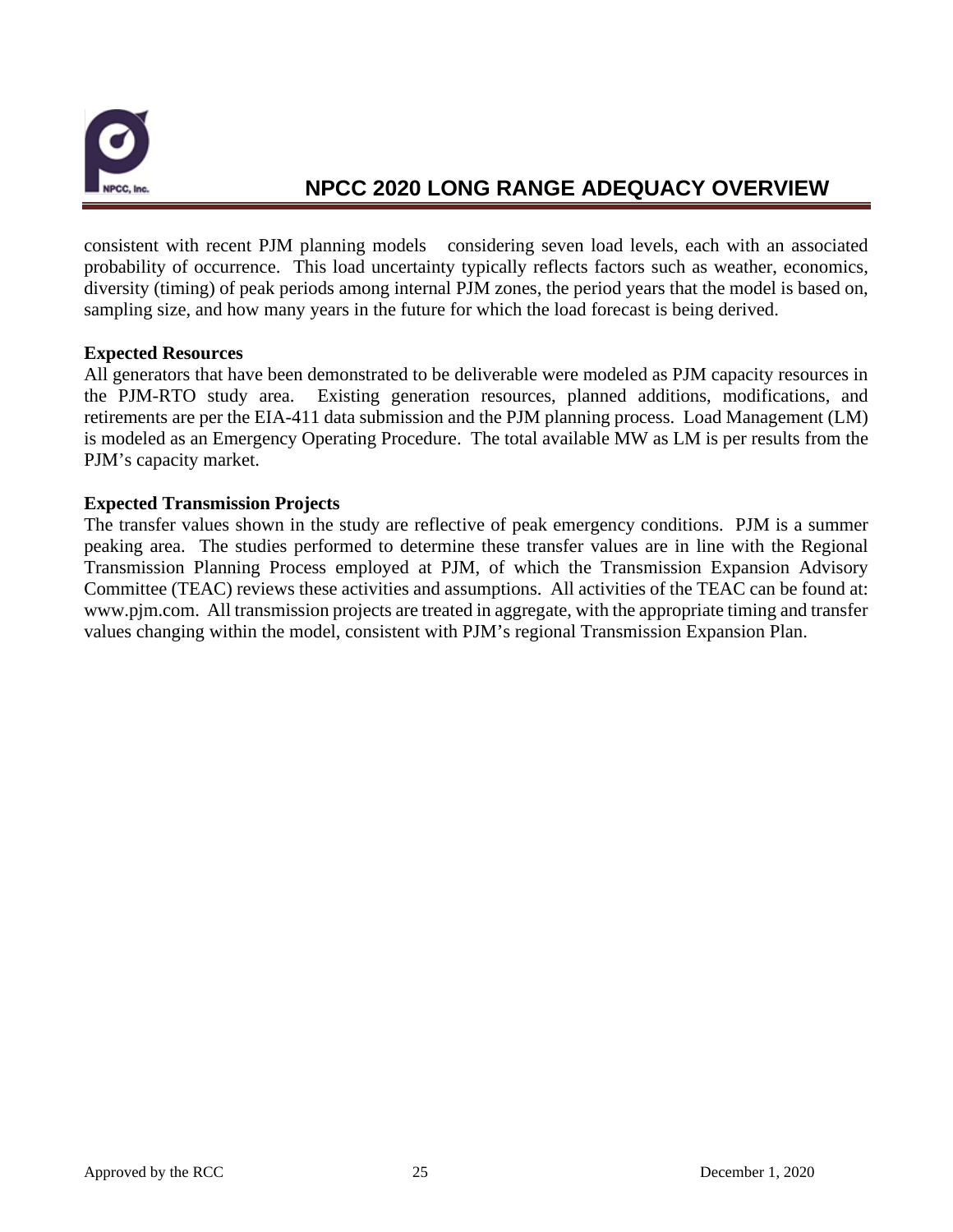

# <span id="page-27-0"></span>**Results**

Figures 9(a) and 9(b) shows the estimated annual NPCC Area Loss of Load Expectation (LOLE) for the 2021-2025 period.



### **Daily LOLE - Expected Load**

**Figure 9(a) - Estimated Annual NPCC Area LOLE (2021 – 2025)**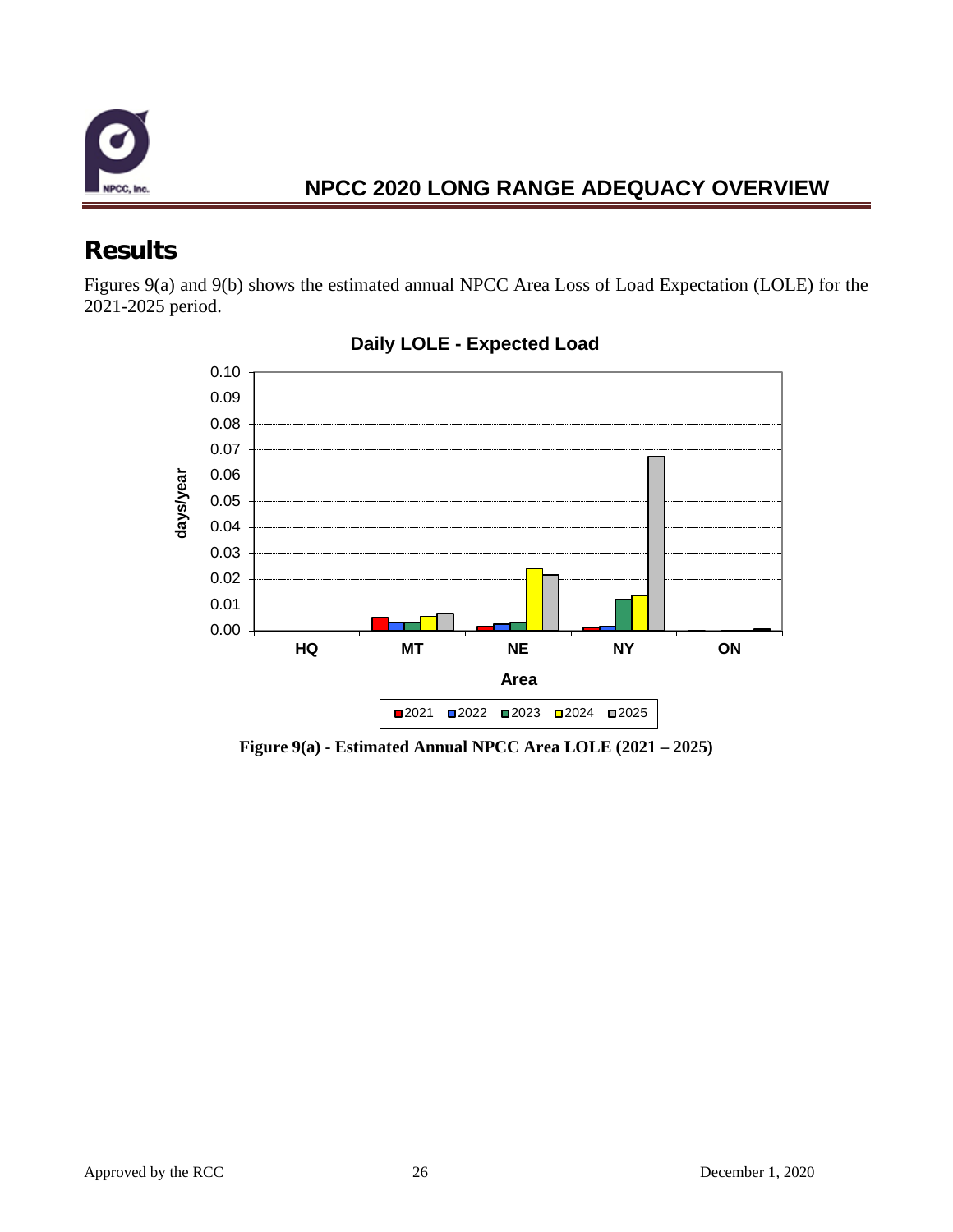



#### **Daily LOLE - Expected Load**

**Figure 9(b) - Estimated Annual NPCC Area LOLE (2021– 2025)**

Figures 9(c) and 9(d) shows the estimated annual NPCC Areas and Neighboring Region's Loss of Load Expectation (LOLE) for the 2021-2025 period.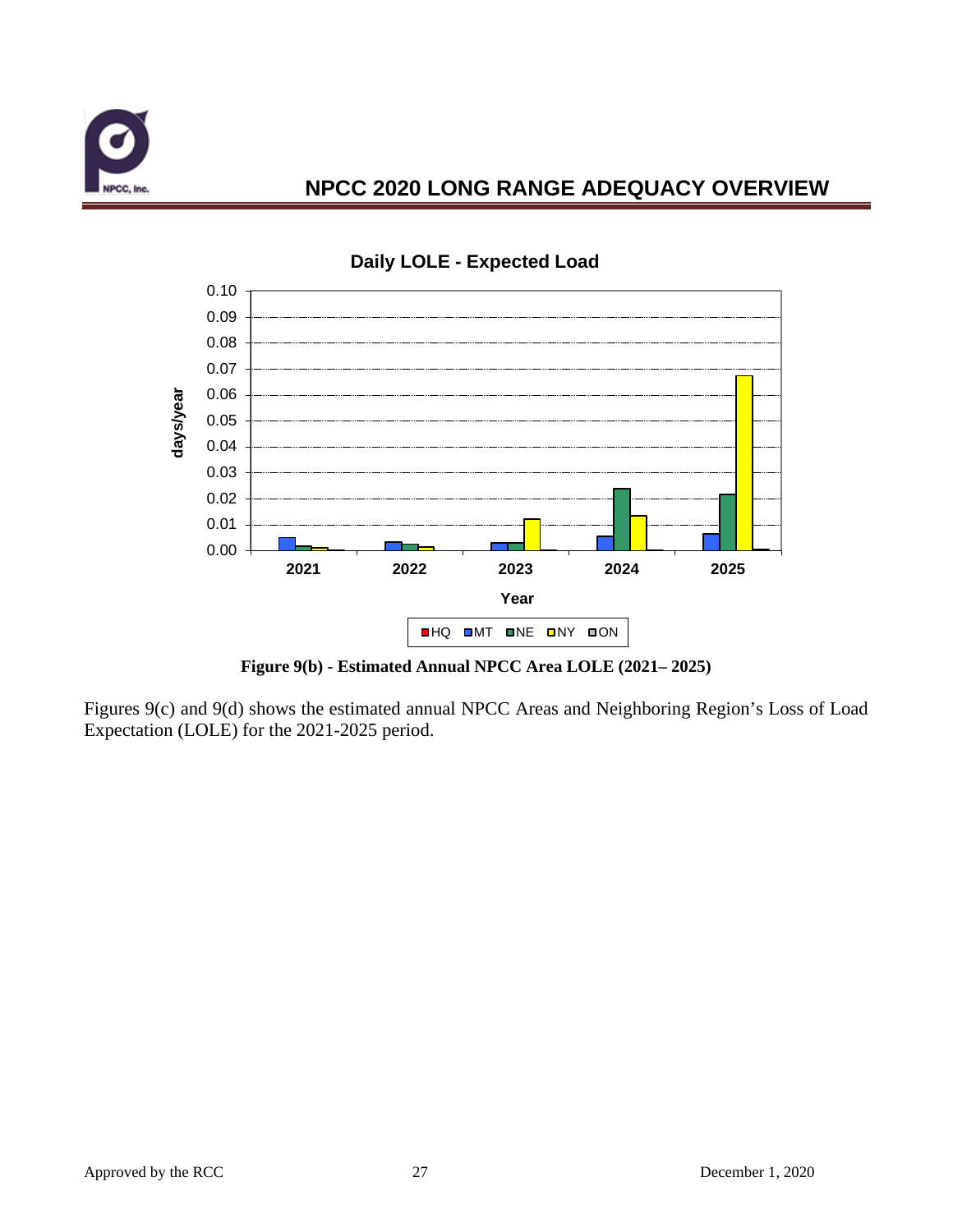



**Daily LOLE - Expected Load**

**Figure 9(c) - Estimated Annual NPCC Areas and Neighboring Regions LOLE (2021 – 2025)**

■2021 ■2022 ■2023 ■2024 ■2025



**Daily LOLE - Expected Load**

**Figure 9(d) – Estimated Annual NPCC Areas and Neighboring Region's LOLE (2021 – 2025)**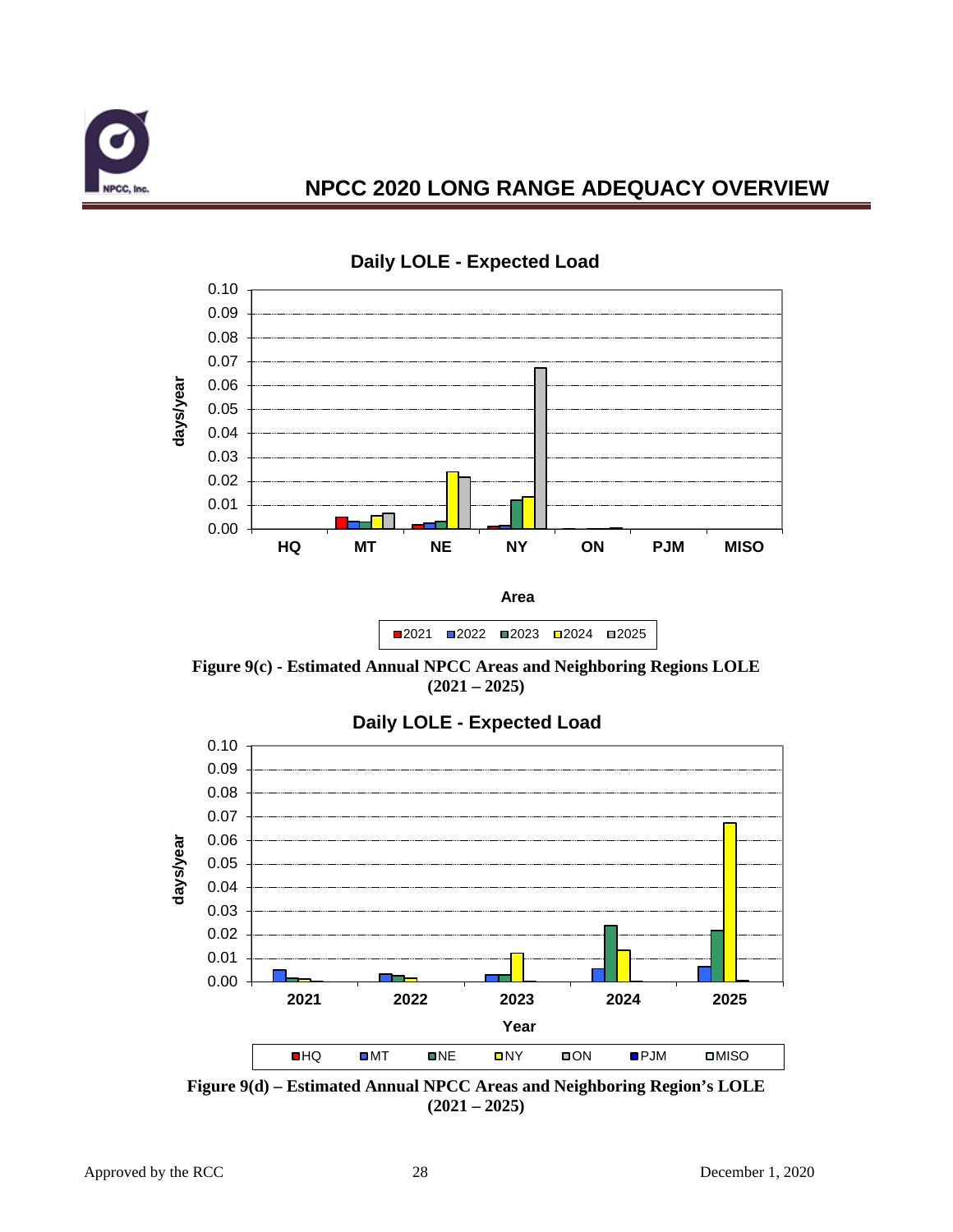

Figures 10(a) and 10(b) show the estimated annual NPCC Area Loss of Load Expectation (LOLH) estimated the 2021-2025 period.



### **LOLH - Expected Load**

**Figure 10(a) - Estimated Annual NPCC Area LOLH (2021 – 2025)**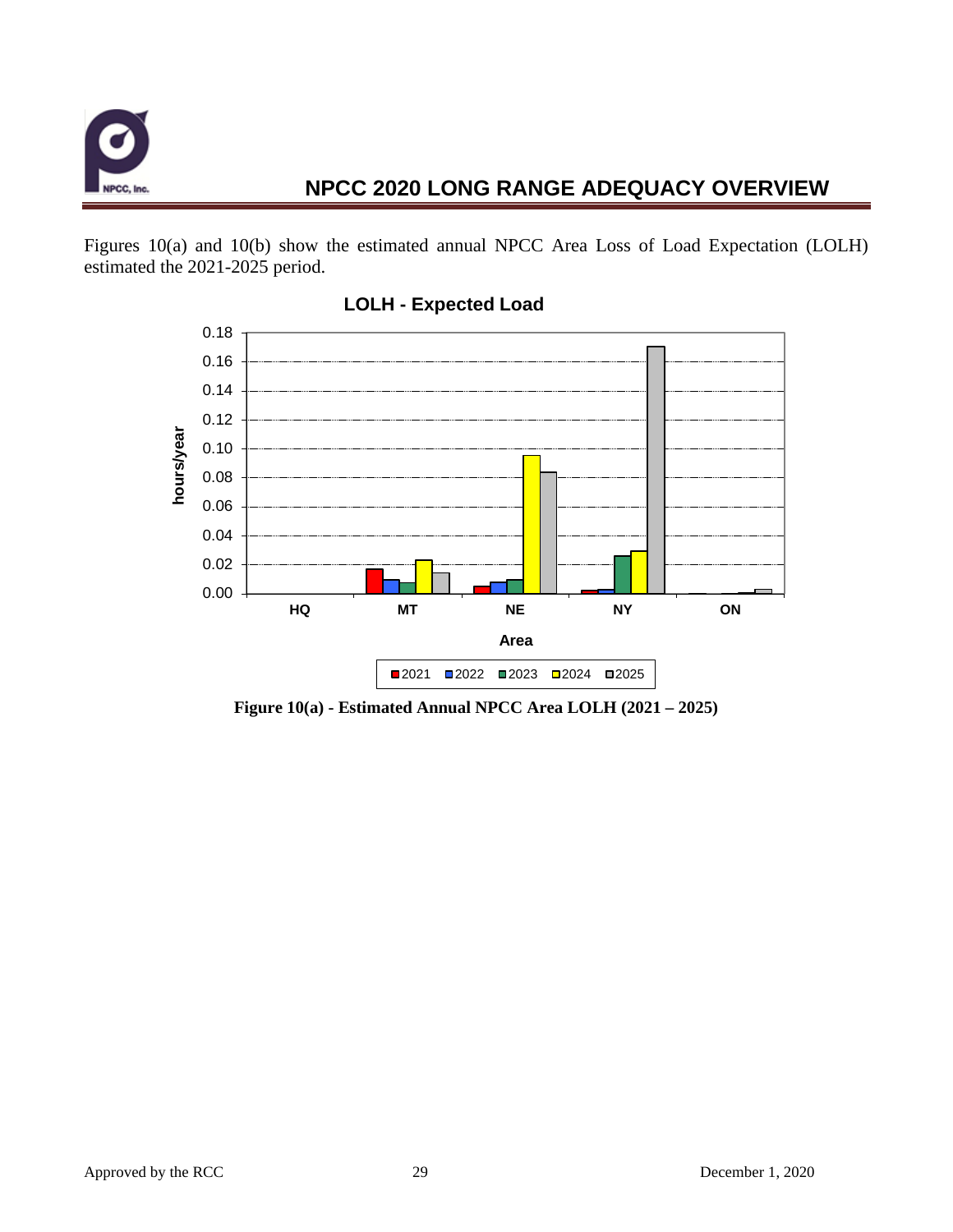



**LOLH - Expected Load**

**Figure 10(b) - Estimated Annual NPCC Area LOLH (2021 – 2025)**

Figures 10(c) and 10(d) shows the estimated annual Loss of Load Expectation (LOLH) for NPCC Areas and neighboring Regions for the 2021-2025 period.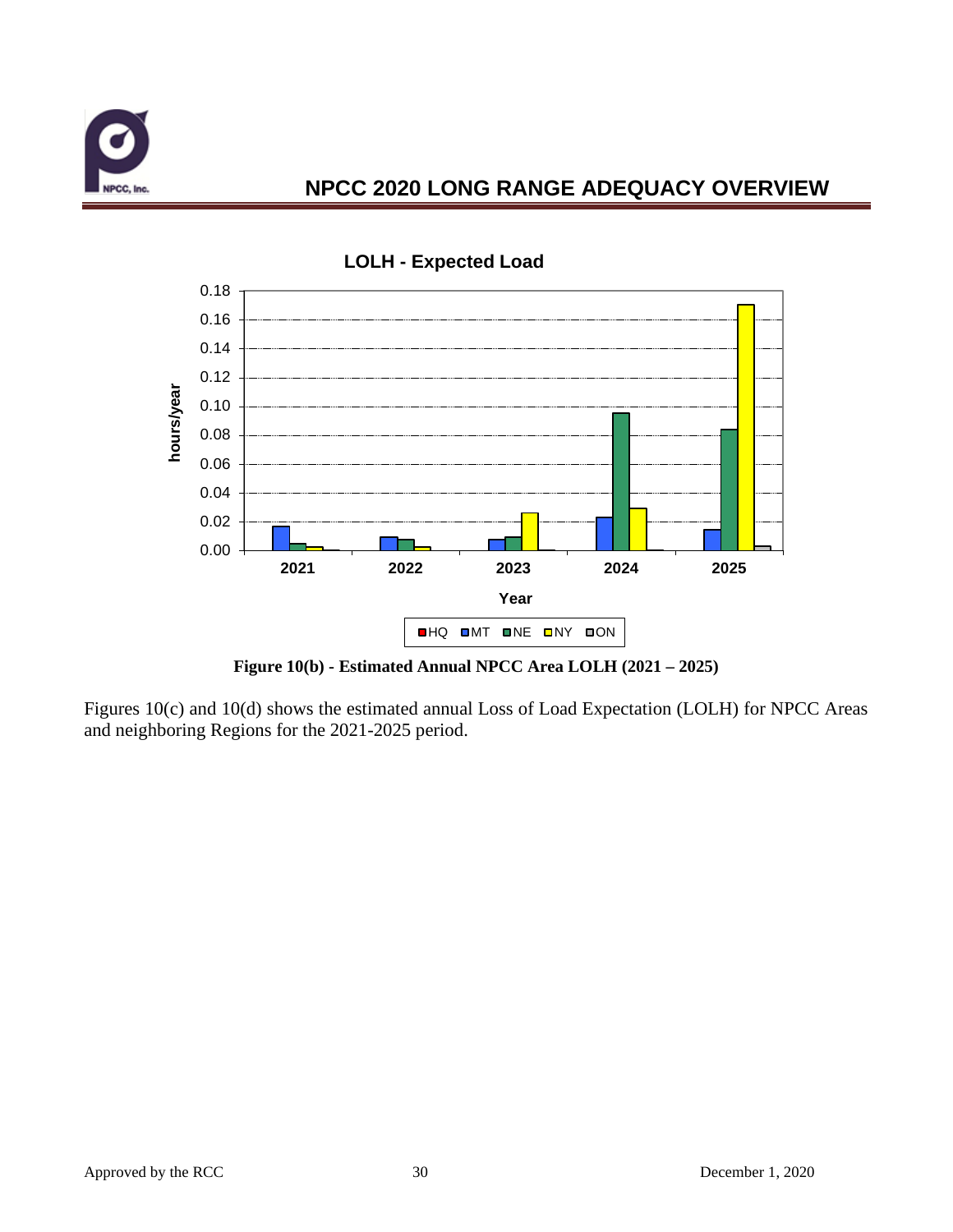



**Figure 10(c) - Estimated Annual LOLH for NPCC Areas and Neighboring Regions (2021 – 2025)**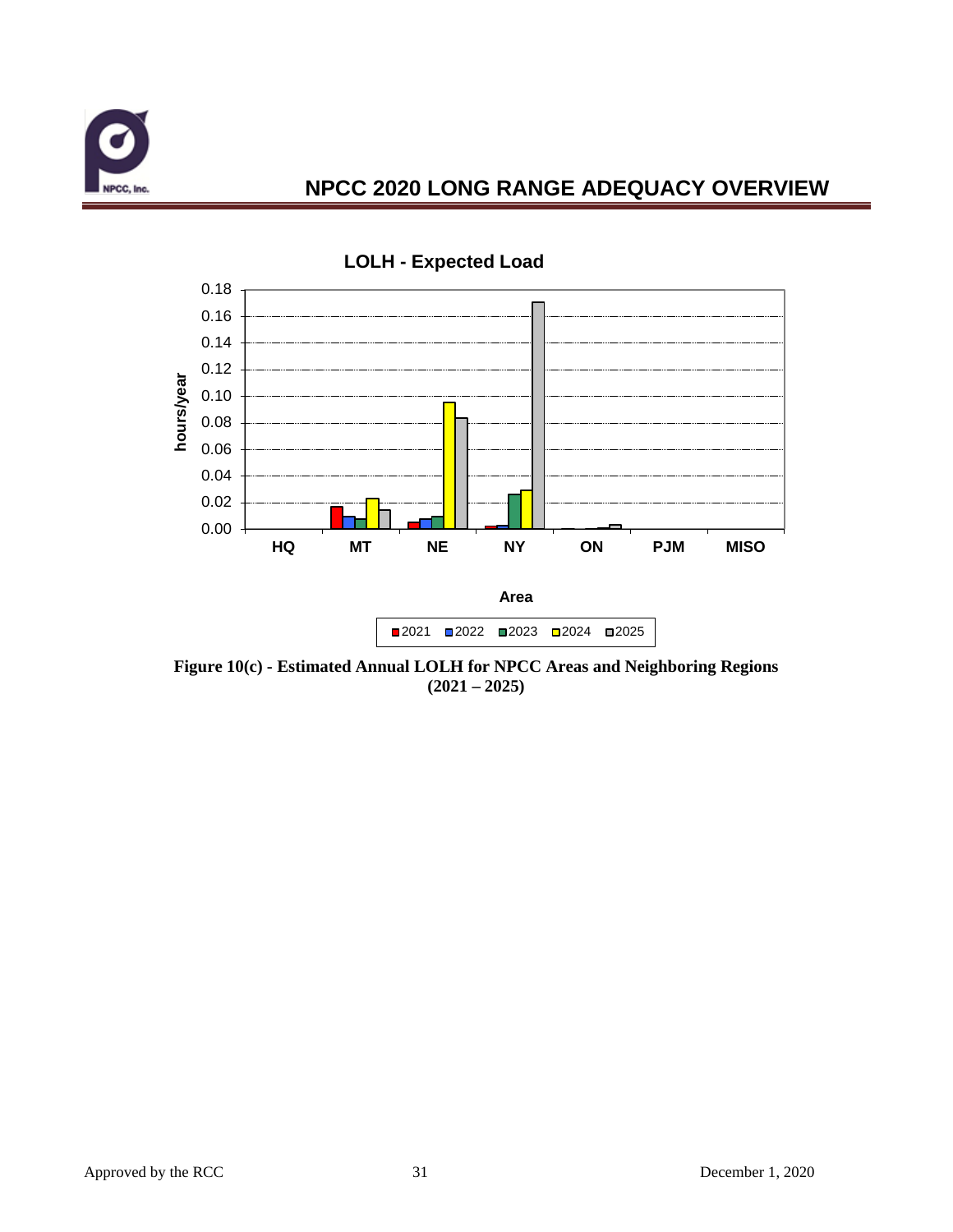



#### **LOLH - Expected Load**

**Figure 10(d) - Estimated Annual LOLH for NPCC Areas and Neighboring Regions (2021 – 2025)**

Figures 11(a) and 11(b) shows the estimated annual Expected Unserved Energy (EUE) for NPCC Areas for the 2021-2025 period.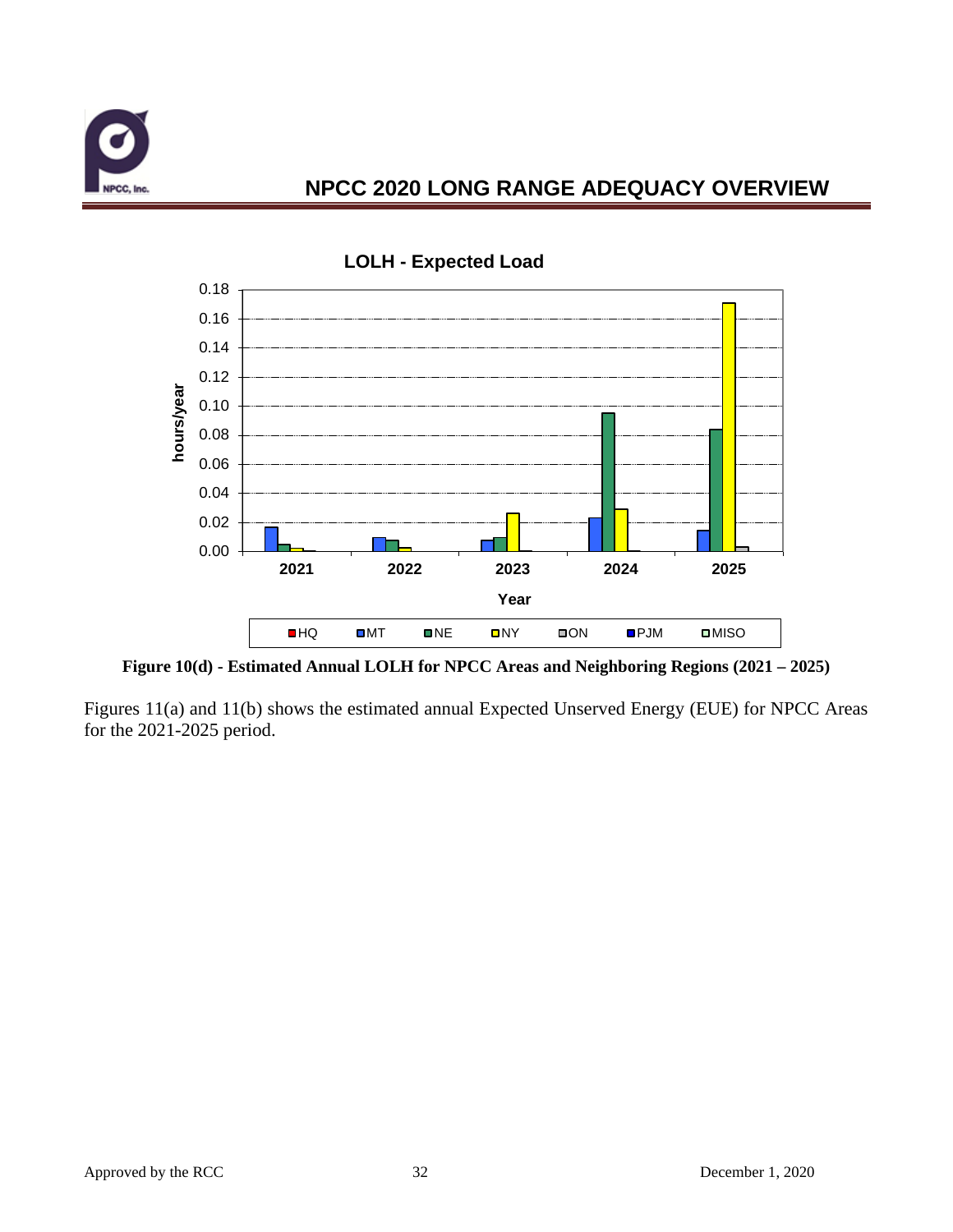



**EUE - Expected Load**

**Figure 11(a) - Estimated Annual NPCC Area EUE (2021 – 2025)**



**Figure 11(b) – Estimated Annual NPCC Area LOLH (2021 – 2025)**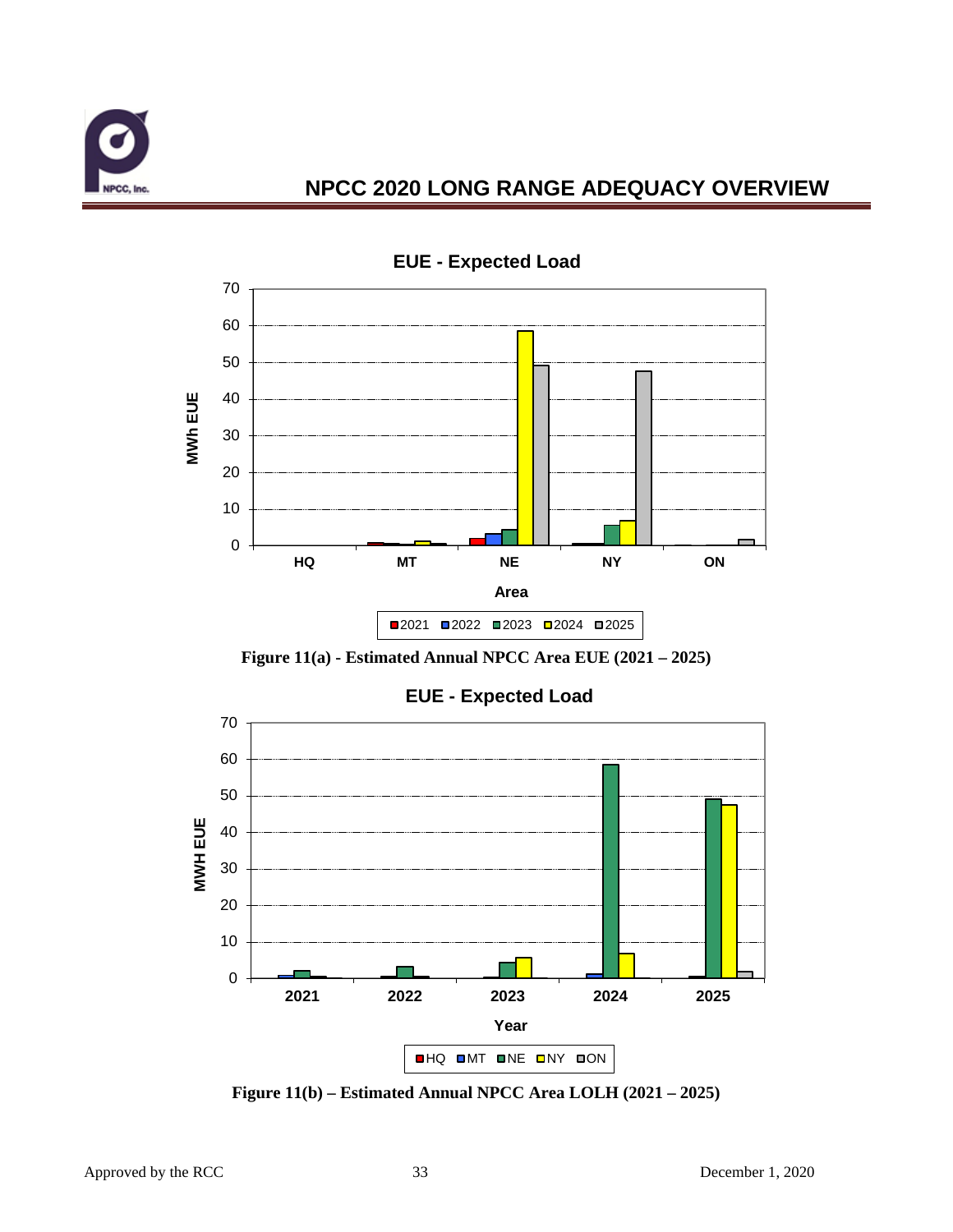

Figures 11(c) and 11(d) shows the estimated annual Expected Unserved Energy (EUE) for NPCC and the neighboring Regions for the 2021-2025 period.



**EUE - Expected Load**

**Figure 11(c) - Estimated Annual EUE for NPCC Areas and Neighboring Regions (2021 – 2025)**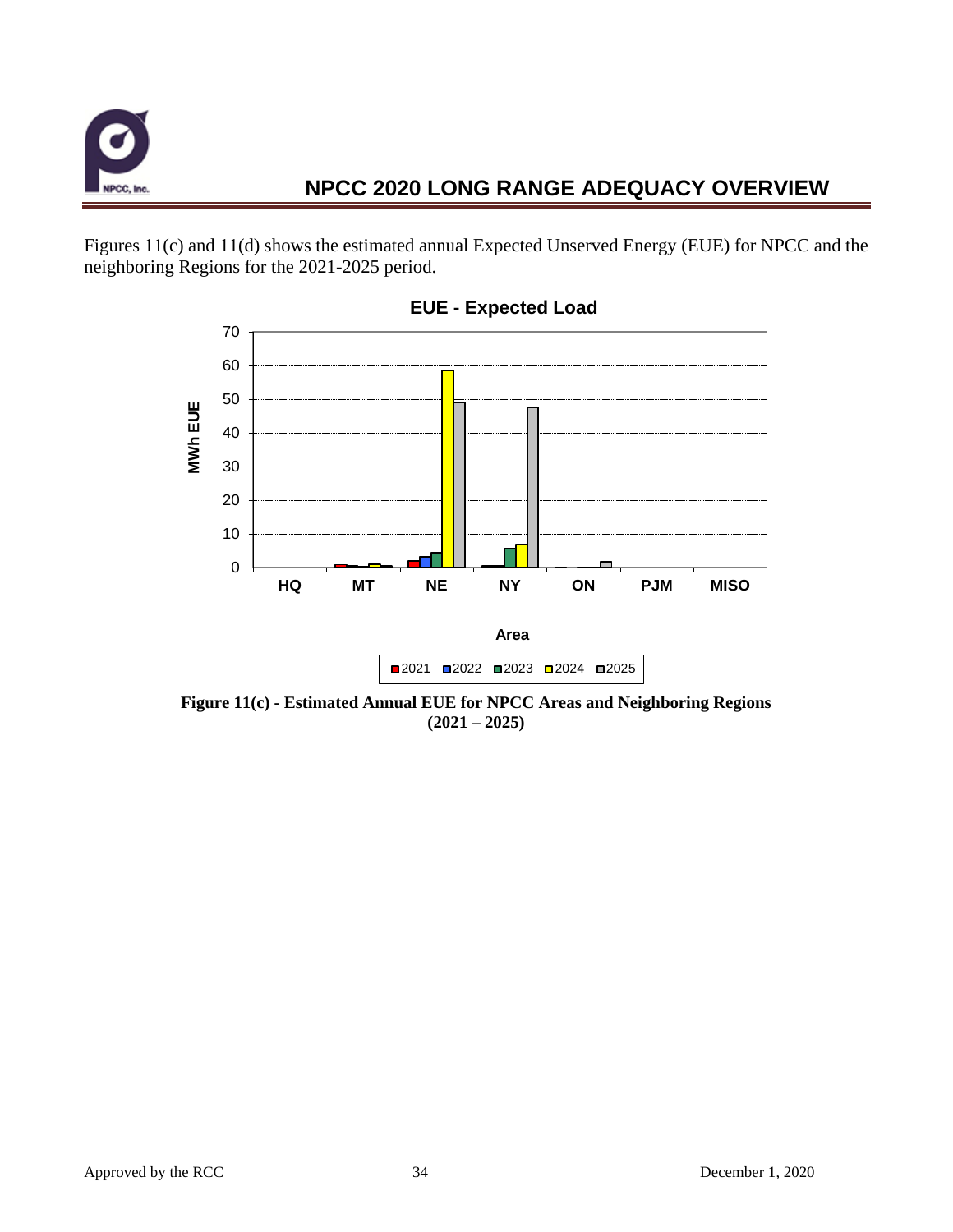



**EUE - Expected Load**

**Figure 11(d) - Estimated Annual EUE for NPCC Areas and Neighboring Regions (2021 – 2025)**

Table 4 (below) shows the percentage difference between the amount of annual energy estimated by the GE MARS program and the amount reported in the *NERC 2020 Long Term Reliability Assessment*. This is primarily due to the differences in the NPCC Area assumptions used for their respective energy forecasts. The GE MARS program calculation for the total estimated NPCC annual energy is within approximately 3% of the corresponding sum of the NPCC Areas annual energy forecasts.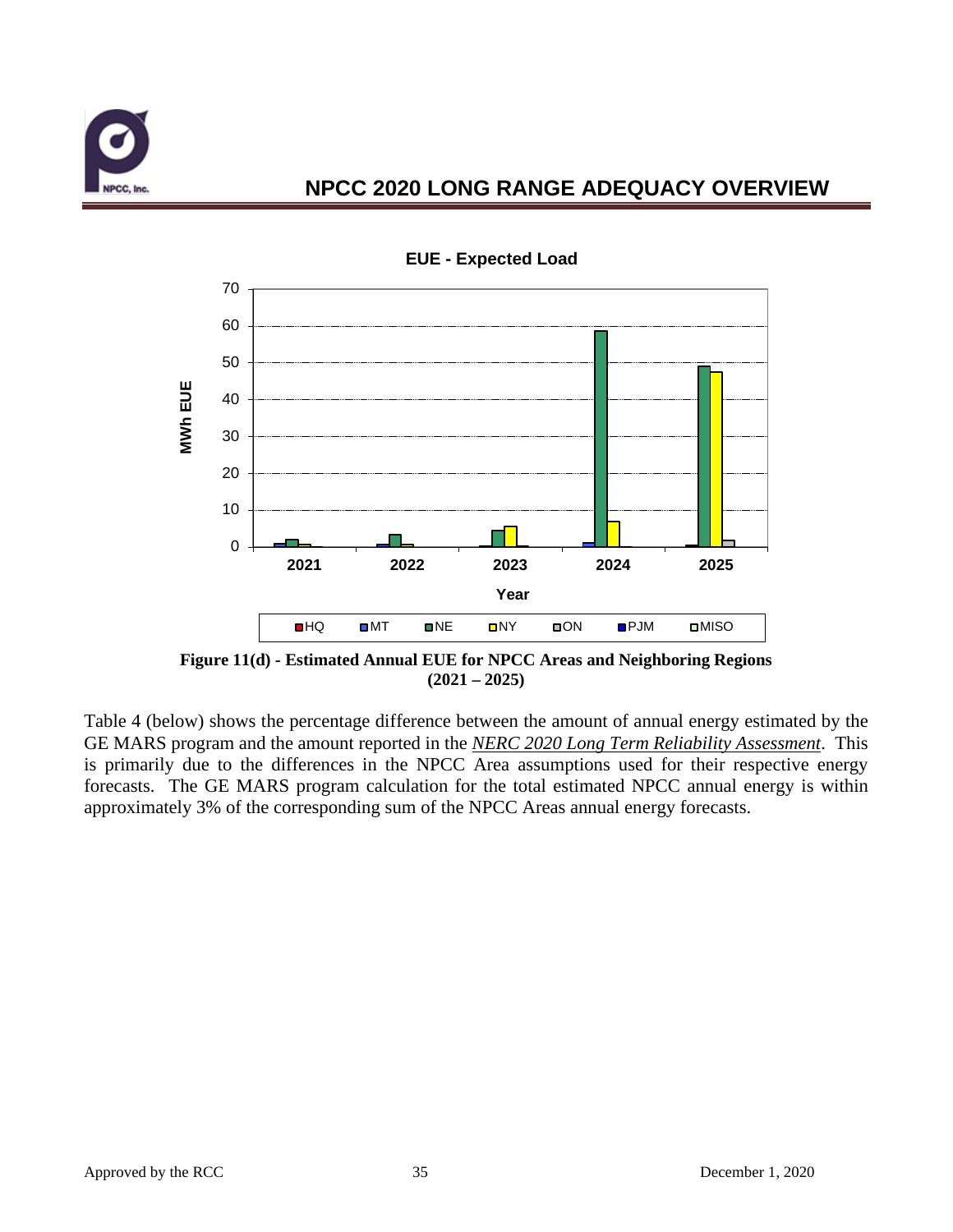

| Year               | 2021     | 2022     | 2023     | 2024     | 2025     |
|--------------------|----------|----------|----------|----------|----------|
| Québec             |          |          |          |          |          |
| <b>MARS</b>        | 194,004  | 194,679  | 195,102  | 199,365  | 197,848  |
| <b>2020 LTRA</b>   | 192,188  | 191,760  | 191,760  | 195,695  | 196,571  |
| <b>MARS - LTRA</b> | 1,816    | 2,918    | 3,342    | 3,670    | 1,277    |
| %(MARS-LTRA)/LTRA  | 0.94%    | 1.52%    | 1.74%    | 1.88%    | 0.65%    |
|                    |          |          |          |          |          |
| <b>Maritimes</b>   |          |          |          |          |          |
| <b>MARS</b>        | 29,035   | 28,525   | 28,524   | 28,952   | 28,981   |
| <b>2020 LTRA</b>   | 27,787   | 27,976   | 28,360   | 28,507   | 28,509   |
| <b>MARS - LTRA</b> | 1,248    | 549      | 164      | 446      | 472      |
| %(MARS-LTRA)/LTRA  | 4.49%    | 1.96%    | 0.58%    | 1.56%    | 1.66%    |
|                    |          |          |          |          |          |
| <b>New England</b> |          |          |          |          |          |
| <b>MARS</b>        | 136,955  | 138,230  | 139,510  | 140,890  | 141,507  |
| <b>2020 LTRA</b>   | 123,270  | 123,688  | 123,864  | 124,539  | 124,678  |
| <b>MARS - LTRA</b> | 13,685   | 14,542   | 15,646   | 16,351   | 16,829   |
| %(MARS-LTRA)/LTRA  | 11.10%   | 11.76%   | 12.63%   | 13.13%   | 13.50%   |
|                    |          |          |          |          |          |
| <b>New York</b>    |          |          |          |          |          |
| <b>MARS</b>        | 149,975  | 151,149  | 149,624  | 148,952  | 148,204  |
| <b>2020 LTRA</b>   | 150,627  | 152,114  | 150,544  | 149,904  | 149,167  |
| <b>MARS - LTRA</b> | $-652$   | $-965$   | $-920$   | $-952$   | $-963$   |
| %(MARS-LTRA)/LTRA  | $-0.43%$ | $-0.63%$ | $-0.61%$ | $-0.64%$ | $-0.65%$ |
|                    |          |          |          |          |          |
| <b>Ontario</b>     |          |          |          |          |          |
| <b>MARS</b>        | 134,408  | 134,646  | 134,883  | 137,228  | 137,929  |
| <b>2020 LTRA</b>   | 134,320  | 134,556  | 134,793  | 137,135  | 137,836  |
| <b>MARS - LTRA</b> | 89       | 90       | 91       | 93       | 93       |
| %(MARS-LTRA)/LTRA  | 0.07%    | 0.07%    | 0.07%    | 0.07%    | 0.07%    |

#### **Table 4 –Comparison of Energies Modeled (Annual GWh)**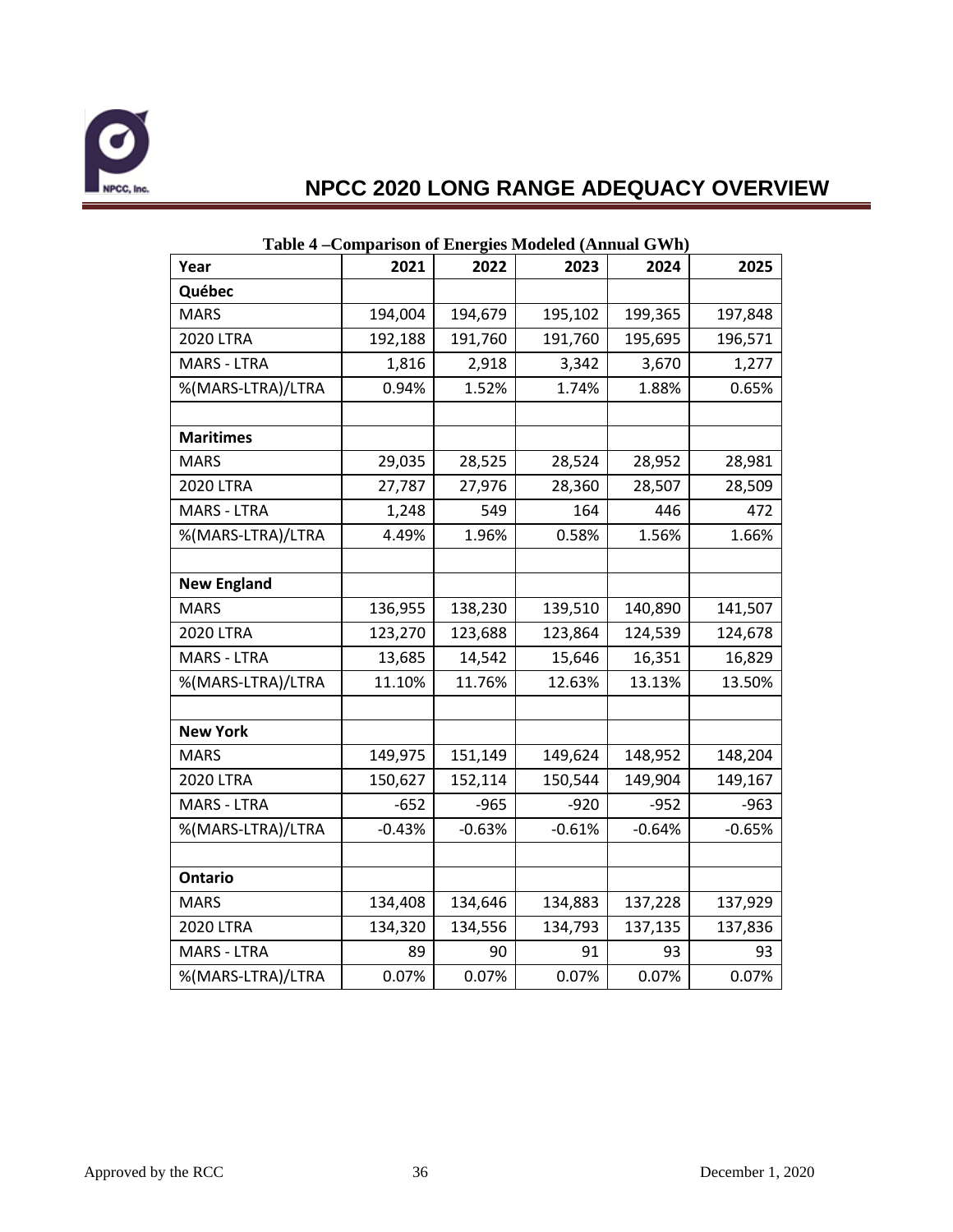

| Year               | 2021    | 2022    | 2023    | 2024    | 2025    |
|--------------------|---------|---------|---------|---------|---------|
| <b>NPCC</b>        |         |         |         |         |         |
| <b>MARS</b>        | 644,377 | 647,228 | 647,644 | 655,388 | 654,469 |
| <b>2020 LTRA</b>   | 628,191 | 630,094 | 629,321 | 635,780 | 636,761 |
| <b>MARS - LTRA</b> | 16,186  | 17,134  | 18,323  | 19,608  | 17,708  |
| %(MARS-LTRA)/LTRA  | 2.58%   | 2.72%   | 2.91%   | 3.08%   | 2.78%   |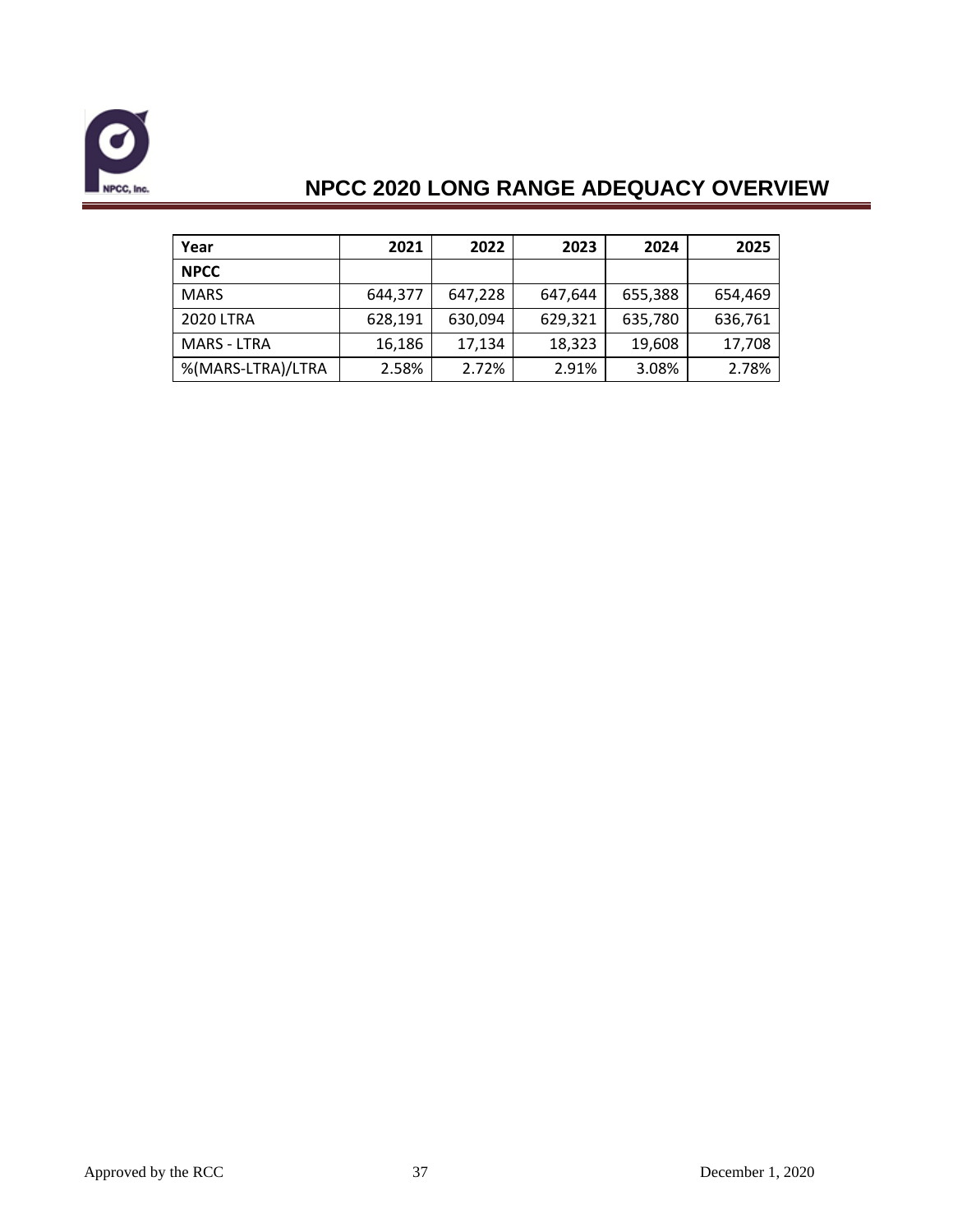

# <span id="page-39-0"></span>**Observations**

Figures 12(a) and 12(b) summarize the estimated annual NPCC Area Loss of Load Expectation (LOLE) from previous NPCC Multi-Area Probabilistic Reliability Assessments under Base Case assumptions for the expected load level.



## **Area LOLE - Expected Load**

**Figure 12(a) - Summary of Estimated Annual NPCC Area LOLE from previous NPCC Multi-Area Probabilistic Reliability Assessments (Base Case)**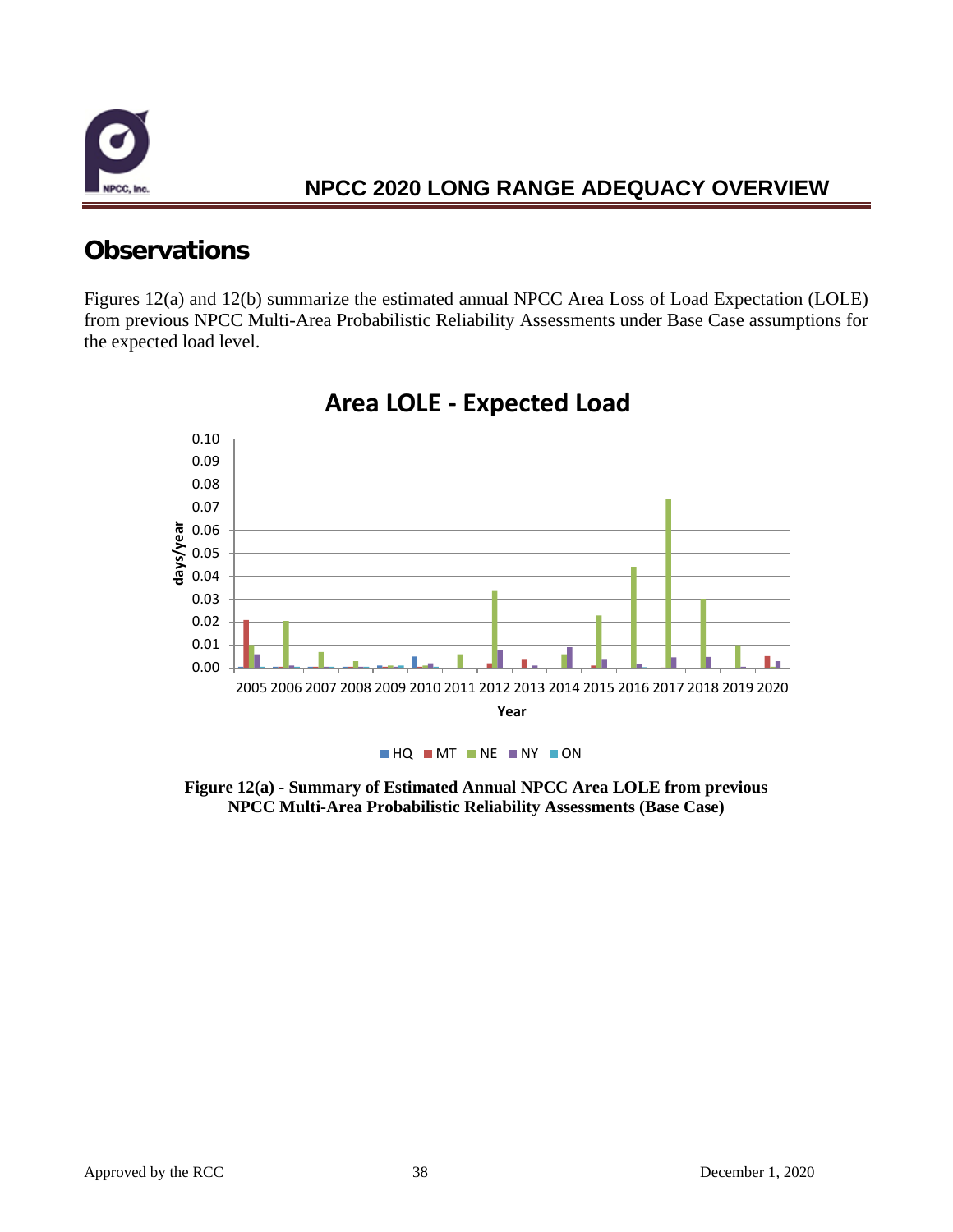



# **Area LOLE - Expected Load**

This retrospective summary illustrates the NPCC Areas have generally demonstrated, on average, an annual LOLE significantly less than 0.1 days/year.

Figures 13(a) and 13(b) adds the estimated annual NPCC Area Loss of Load Expectation (LOLE) estimated for  $2021 - 2025$ .

<sup>■ 2005 ■ 2006 ■ 2007 ■ 2008 ■ 2009 ■ 2010 ■ 2011 ■ 2012</sup> 2013 2014 2015 2016 2017 2018 2019 2020

**Figure 12(b) - Summary of Estimated Annual NPCC Area LOLE from previous NPCC Multi-Area Probabilistic Reliability Assessments (Base Case)**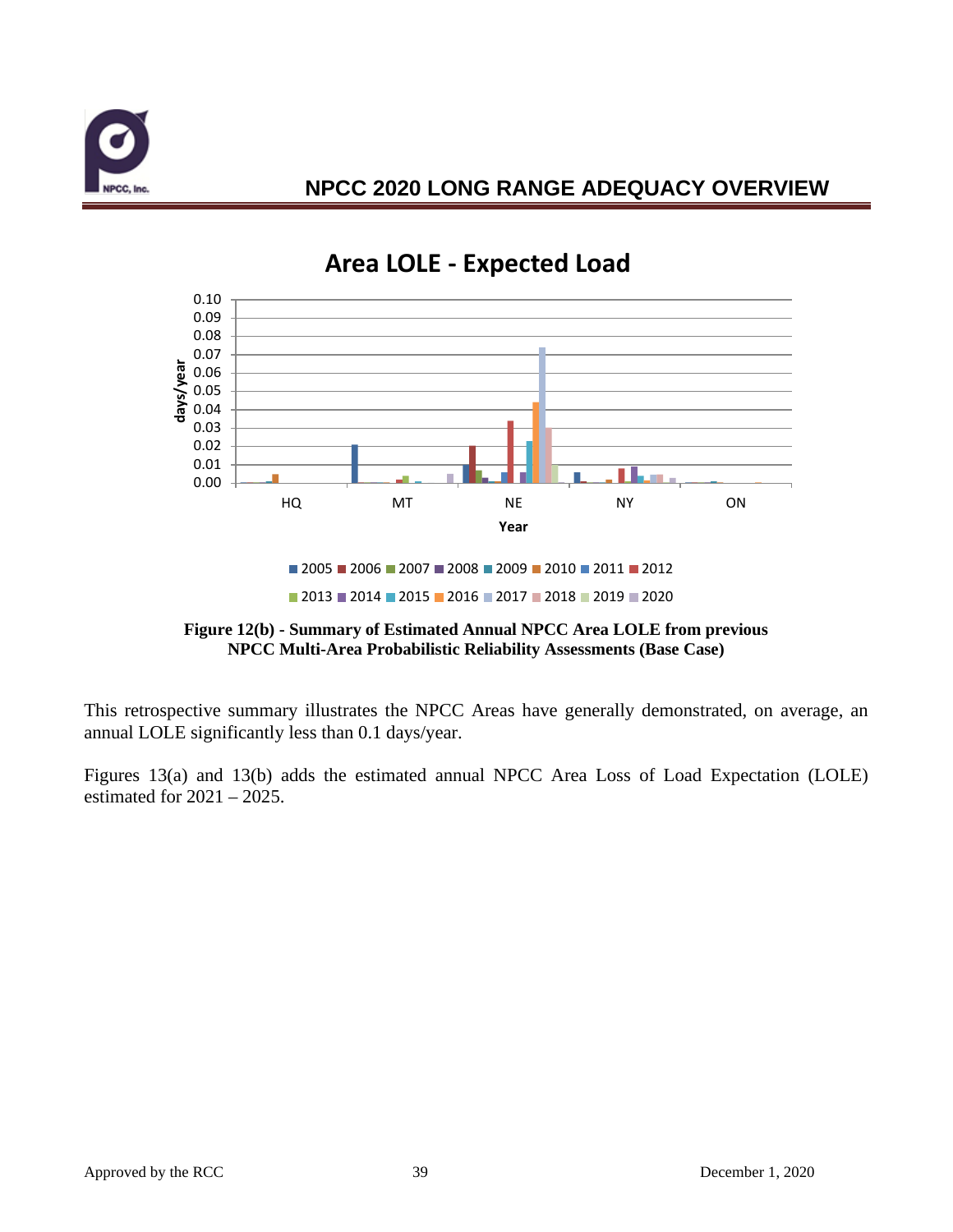



# **Area LOLE - Expected Load**

**HQ MT NE NY ON** 

**Figure 13(a) – Combined Summary of Estimated Annual NPCC Area LOLE (Base Case)**



**Figure 13(b) – Combined Summary of Estimated Annual NPCC Area LOLE (Base Case)**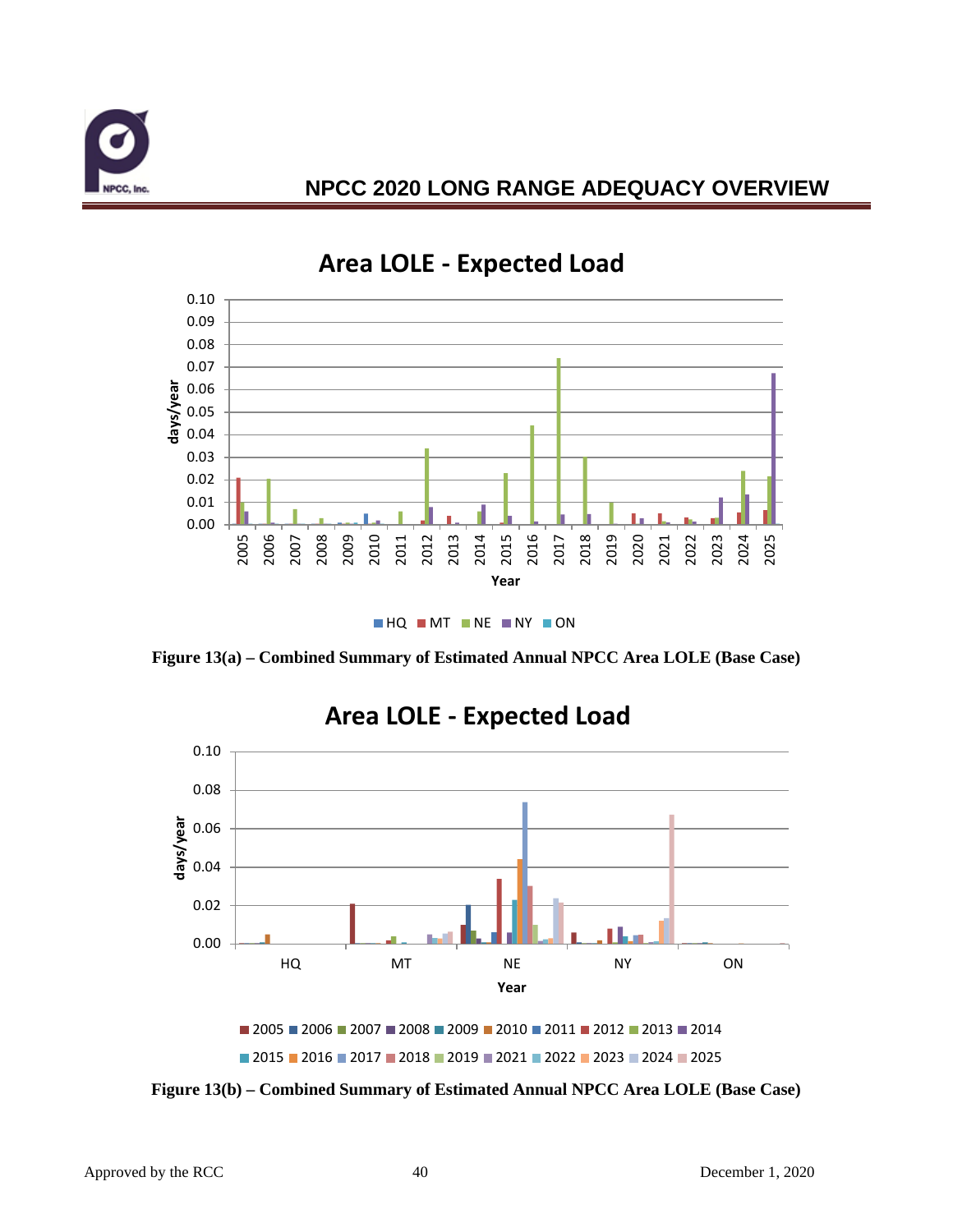

## Appendix A: Objective and Scope of Work

#### **1. Objective**

Extend the G.E. MARS database developed for the near-term seasonal assessments for the years 2021 – 2025, in order to facilitate NPCC Area Resource Adequacy studies and related NERC Reliability Assessment Subcommittee probabilistic analysis. To the extent possible, a detailed reliability representation for Regions bordering NPCC for the 2021 - 2025 time period will be modeled.

The resultant long-range G.E. MARS model will reflect NPCC Area and neighboring Regional plans proposed to meet their respective resource adequacy planning criteria, including considering the potential effects of proposed market mechanism.

#### **2. Scope**

The CP-8 Working Group's G.E. MARS long-range database will be used to develop a model suitable for the years 2021 - 2025, consistent with the NPCC Area data reported in 2020 NERC Long-Term Reliability Assessment, recognizing:

- $\checkmark$  uncertainty in forecasted demand,
- $\checkmark$  scheduled outages of transmission,
- $\checkmark$  forced and scheduled outages of generation facilities, including fuel
- $\checkmark$  supply disruptions,
- $\checkmark$  the impacts of Sub-Area transmission constraints,
- $\checkmark$  the impacts of proposed load response programs; and,
- $\checkmark$  as appropriate, the reliability impacts that the existing and anticipated market rules may have on the assumptions, including the input data.

The annual Loss of Load Expectation (LOLE) will be estimated for each NPCC Area and neighboring Regions for each calendar year. In addition, Loss of Load Hours (LOLH) and Expected Unserved Energy will also be similarly estimated for the NPCC Areas, consistent with related NERC Reliability Assessment Subcommittee probabilistic analyses requirements.

#### **3. Schedule**

A report summarizing the results will be approved no later than December 1, 2020.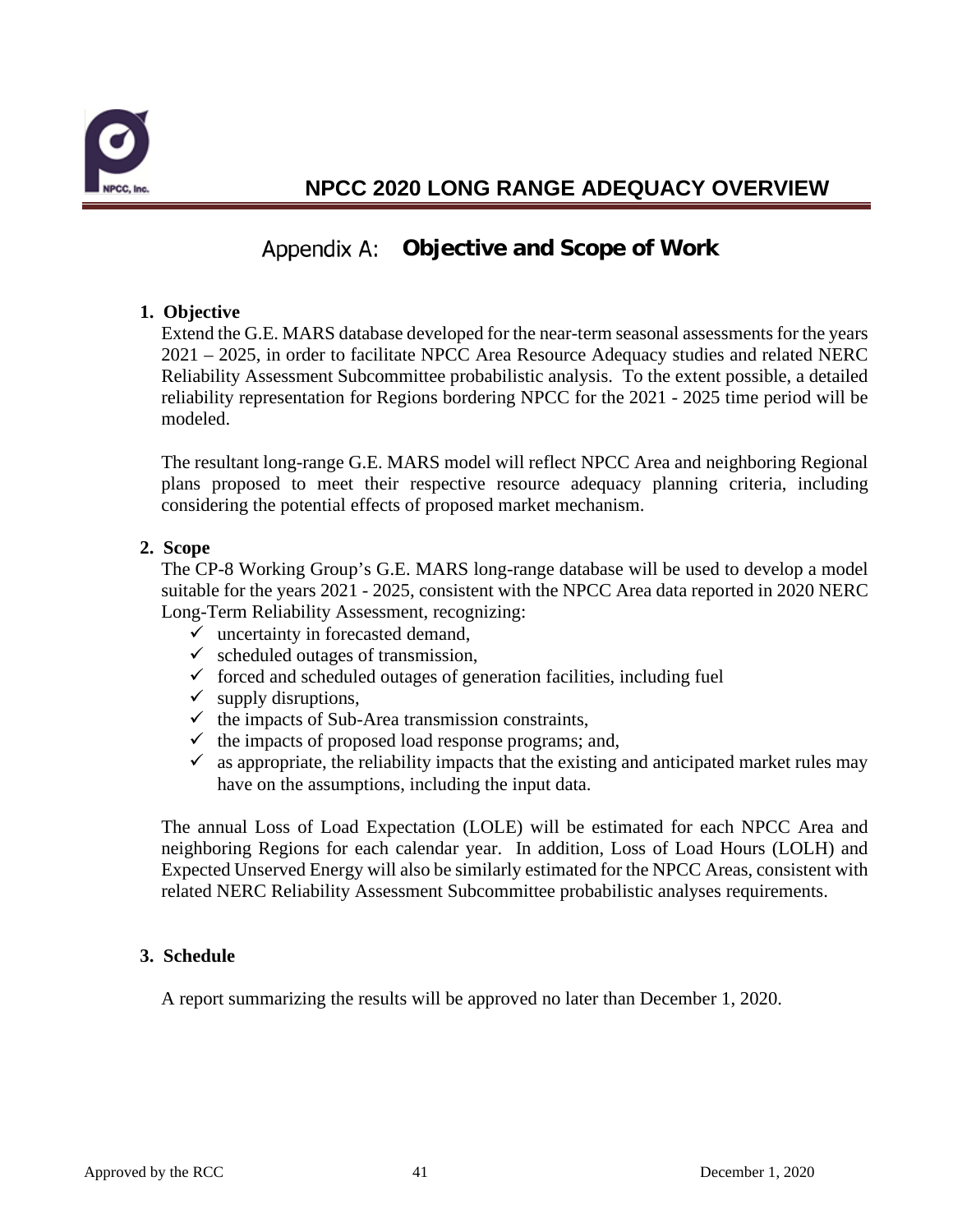

|                                              | Quebec   | <b>Maritime</b><br>Area | <b>New</b><br><b>England</b> | <b>New York</b> | Ontario     | <b>PJM-RTO</b> | <b>MISO</b> |
|----------------------------------------------|----------|-------------------------|------------------------------|-----------------|-------------|----------------|-------------|
| 2021                                         | (Jan)    | (Jan)                   | (Aug)                        | (Aug)           | (Jul)       | (Jul)          | (Aug)       |
| Capacity (MW) *                              | 41.694   | 7,523                   | 32,100                       | 37,273          | 33,082      | 194,192        | 109,061     |
| <b>Purchase/Sale (MW)</b>                    | 171      | $-69$                   | 1,305                        | 1,626           | 0           | 671            | $-1,501$    |
| Load (MW)                                    | 38,775   | 5.496                   | 28,634                       | 32,129          | 22,103      | 150,905        | 95,223      |
| <b>Nameplate Demand</b><br>Response (MW)     | 1,982    | 277                     | 3,654                        | 873             | 359         | 8,955          | 4,553       |
| <b>Active Demand</b><br>Response (MW)        | $\Omega$ | $\Omega$                | 654                          | $\Omega$        | $\mathbf 0$ | $\Omega$       | $\Omega$    |
| Reserves (%)                                 | 13.1     | 40.7                    | 29.4                         | 23.8            | 51.3        | 35.1           | 17.7        |
| <b>Maintenance - Peak</b><br>Week (MW)       | $***$    | 10                      | $\Omega$                     | $\Omega$        | 765         | $\Omega$       | $\Omega$    |
| Wind Output at time of<br>Area Peak (MW) *** | 1.354    | 596                     | 183                          | 296             | 790         | 1,809          | 1,524       |
| <b>Wind Nameplate</b><br>Capacity (MW)       | 3,778    | 1,149                   | 1,081                        | 1,739           | 3,636       | 1,809          | 1,524       |

### **Modeled Capacity and Load**

\* Wind capacity included at nameplate rating; demand response not included in capacity

\*\* Capacity for Quebec reflects scheduled maintenance and restrictions<br>\*\*\* This value reflects the expected value during peak although the mod

This value reflects the expected value during peak, although the modeling varies across areas: Quebec, New England, PJM and MISO model wind units as equivalent thermal units; the Maritimes and New York use historical hourly profiles; **[20](#page-43-0)** Ontario utilizes random draws using a probability density function during the Monte Carlo simulation.

<span id="page-43-0"></span> $20$  The values shown represent the average wind generation in the top ten load hours, and does not represent the effective load carrying capability of the wind units or the firm capacity value.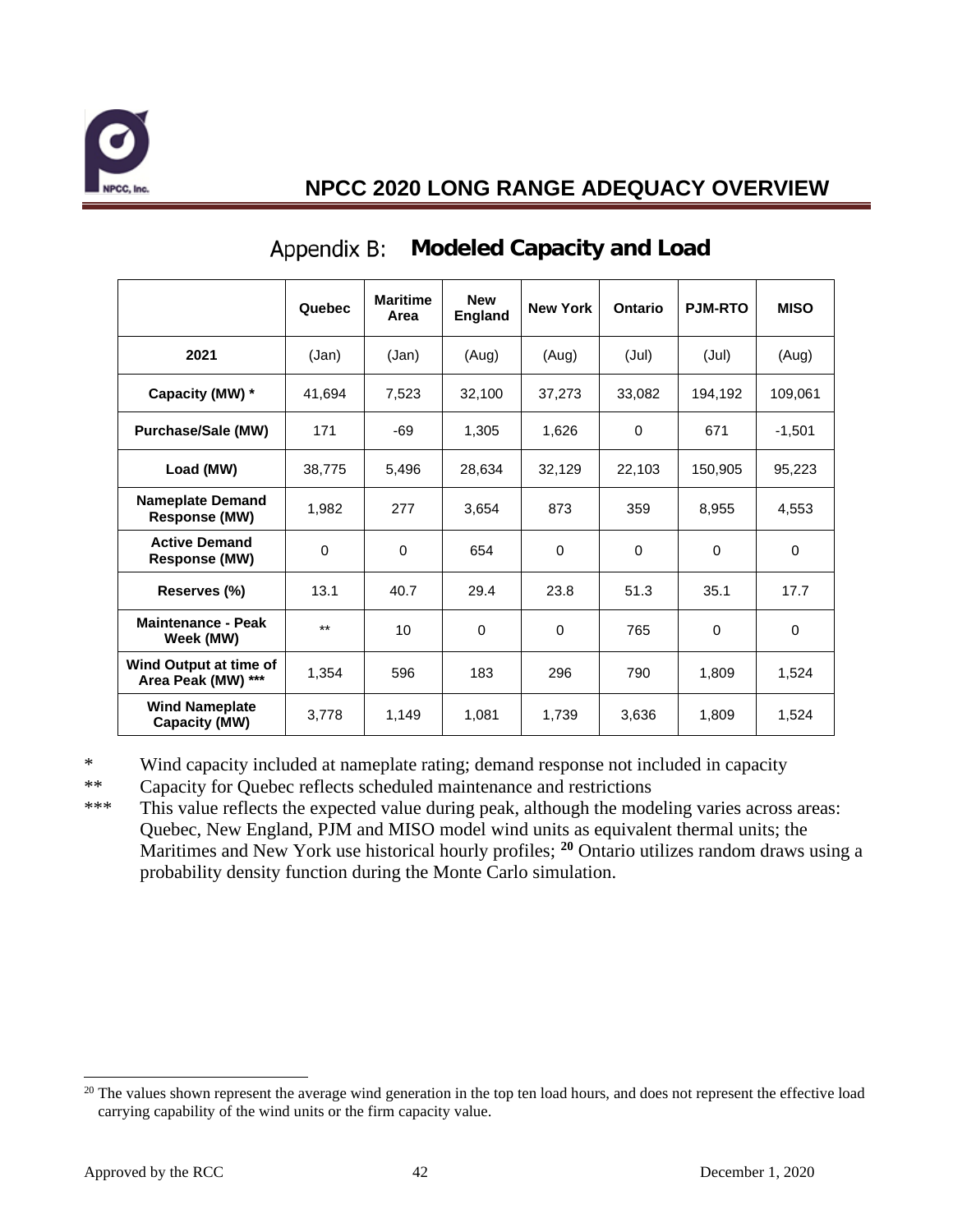

|                                              | Quebec   | <b>Maritime</b><br>Area | <b>New</b><br><b>England</b> | <b>New York</b> | Ontario     | <b>PJM-RTO</b> | <b>MISO</b> |
|----------------------------------------------|----------|-------------------------|------------------------------|-----------------|-------------|----------------|-------------|
| 2022                                         | (Jan)    | (Jan)                   | (Aug)                        | (Aug)           | (Jul)       | (Jul)          | (Aug)       |
| Capacity (MW) *                              | 42,353   | 7,523                   | 31,637                       | 37,820          | 32,204      | 196,564        | 109,371     |
| <b>Purchase/Sale (MW)</b>                    | 248      | $-66$                   | 1,188                        | 1,718           | $\Omega$    | 1,218          | $-2,048$    |
| Load (MW)                                    | 39,392   | 5,471                   | 28,843                       | 32,128          | 22,677      | 151,532        | 95,484      |
| <b>Nameplate Demand</b><br>Response (MW)     | 1,982    | 277                     | 3,984                        | 873             | 359         | 9,036          | 4,553       |
| <b>Active Demand</b><br><b>Response (MW)</b> | $\Omega$ | $\Omega$                | 681                          | $\mathbf 0$     | $\mathbf 0$ | $\Omega$       | $\mathbf 0$ |
| Reserves (%)                                 | 13.2     | 41.4                    | 27.6                         | 25.8            | 43.6        | 36.5           | 17.2        |
| <b>Maintenance - Peak</b><br>Week (MW)       | $***$    | $\Omega$                | $\Omega$                     | 0               | 525         | 0              | 0           |
| Wind Output at time of<br>Area Peak (MW) *** | 1,371    | 601                     | 185                          | 452             | 835         | 1,896          | 1,570       |
| <b>Wind Nameplate</b><br>Capacity (MW)       | 3,826    | 1,169                   | 1,081                        | 2,285           | 3,636       | 1,896          | 1,570       |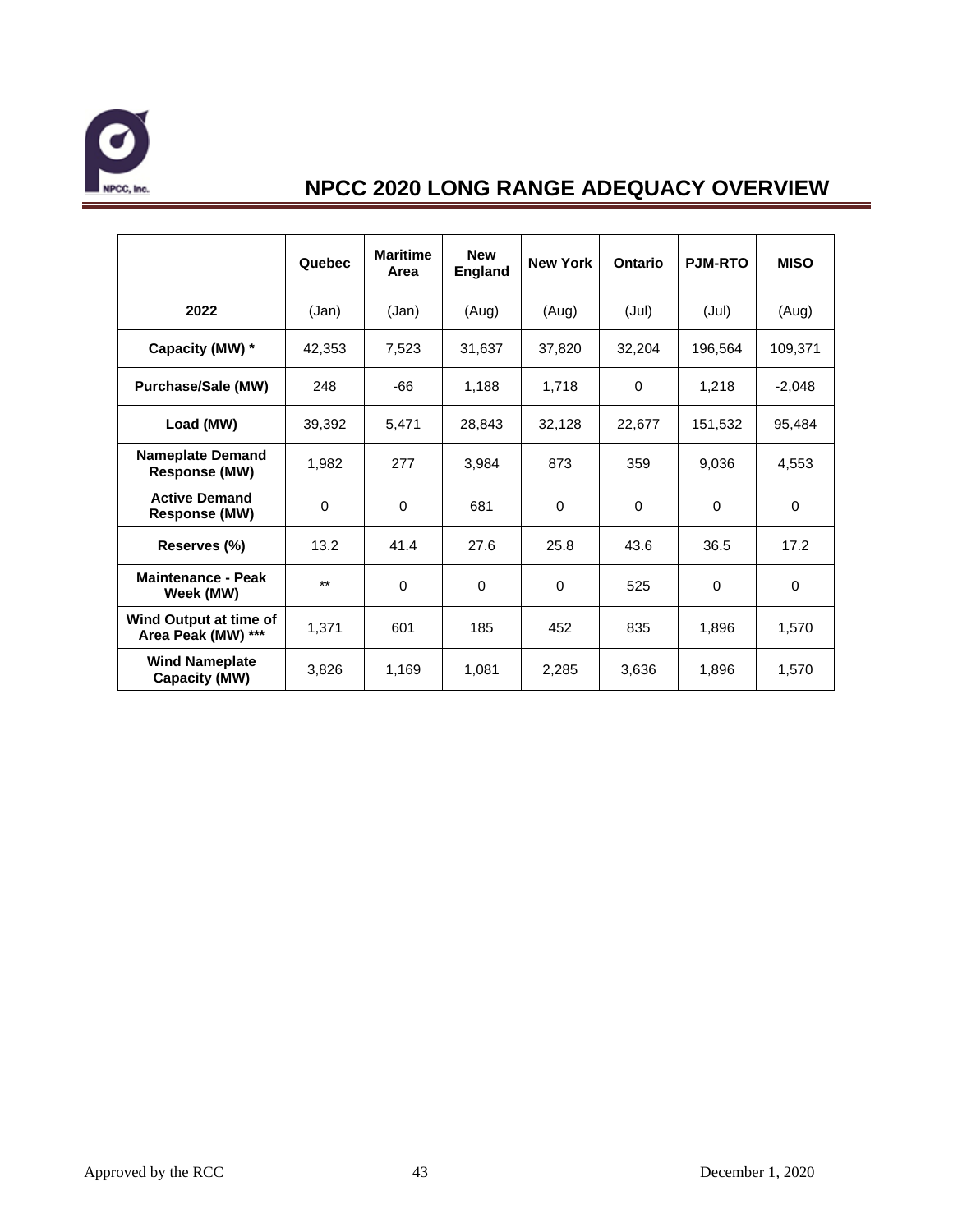

|                                              | Quebec   | <b>Maritime</b><br>Area | <b>New</b><br><b>England</b> | <b>New York</b> | Ontario     | <b>PJM-RTO</b> | <b>MISO</b> |
|----------------------------------------------|----------|-------------------------|------------------------------|-----------------|-------------|----------------|-------------|
| 2023                                         | (Jan)    | (Jan)                   | (Aug)                        | (Aug)           | (Jul)       | (Jul)          | (Aug)       |
| Capacity (MW) *                              | 42,330   | 7,562                   | 31,375                       | 37,341          | 31,253      | 202,053        | 109,695     |
| <b>Purchase/Sale (MW)</b>                    | 330      | $-149$                  | 1,059                        | 1,696           | $\Omega$    | 1,218          | $-2,048$    |
| Load (MW)                                    | 39,790   | 5,506                   | 29,083                       | 31,918          | 23,248      | 153,997        | 95,755      |
| <b>Nameplate Demand</b><br>Response (MW)     | 1,977    | 277                     | 4,302                        | 873             | 359         | 9,067          | 4,553       |
| <b>Active Demand</b><br>Response (MW)        | $\Omega$ | 0                       | 592                          | 0               | $\mathbf 0$ | 0              | $\mathbf 0$ |
| Reserves (%)                                 | 12.2     | 39.7                    | 26.3                         | 25.0            | 36.0        | 37.9           | 17.2        |
| <b>Maintenance - Peak</b><br>Week (MW)       | $***$    | 10                      | $\Omega$                     | 268             | 868         | $\Omega$       | $\Omega$    |
| Wind Output at time of<br>Area Peak (MW) *** | 1,371    | 600                     | 185                          | 472             | 1,174       | 1,896          | 1,618       |
| <b>Wind Nameplate</b><br>Capacity (MW)       | 3,826    | 1,209                   | 1,081                        | 2,385           | 3,636       | 1,896          | 1,618       |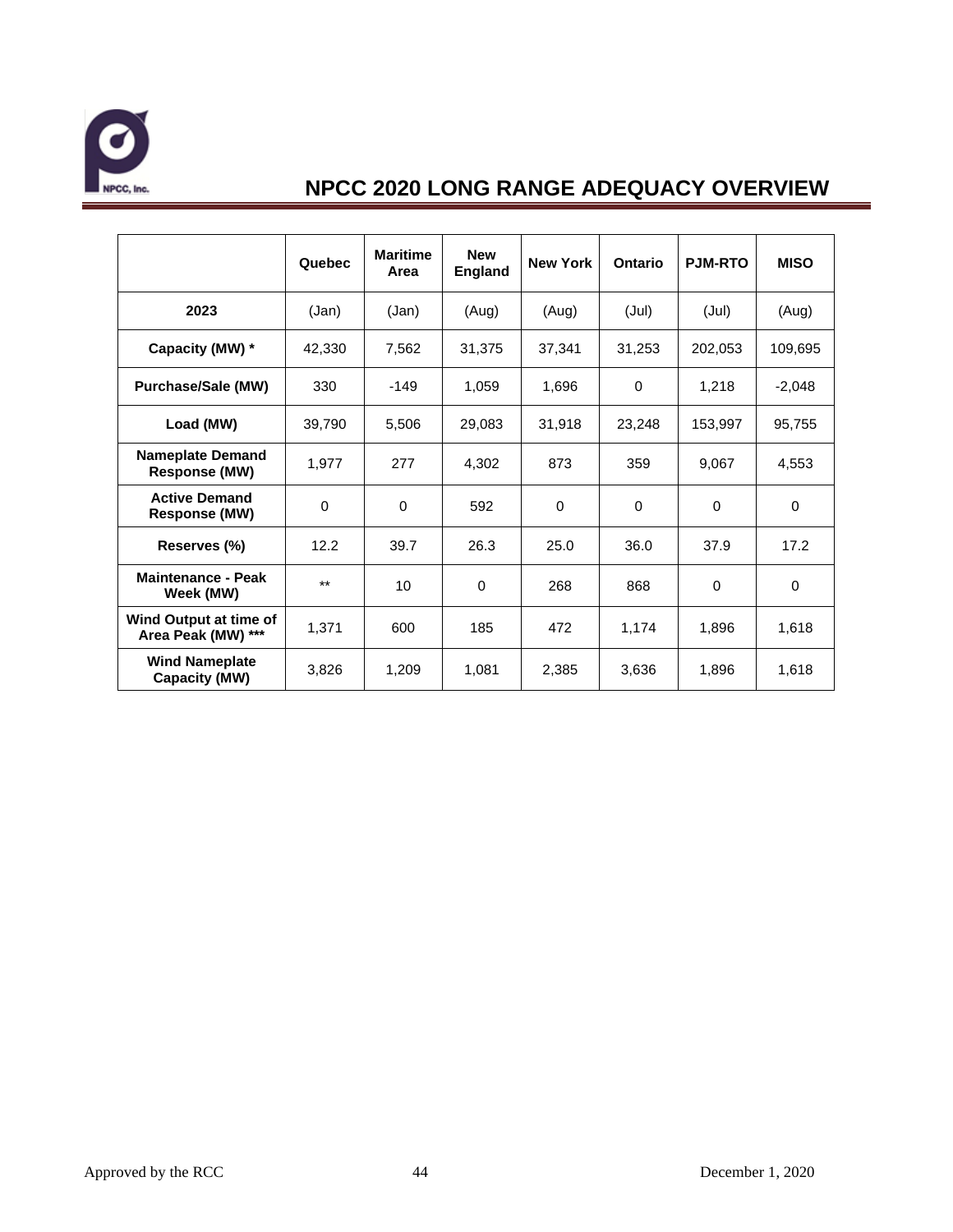

|                                              | Quebec   | <b>Maritime</b><br>Area | <b>New</b><br><b>England</b> | <b>New York</b> | Ontario     | <b>PJM-RTO</b> | <b>MISO</b> |
|----------------------------------------------|----------|-------------------------|------------------------------|-----------------|-------------|----------------|-------------|
| 2024                                         | (Jan)    | (Jan)                   | (Aug)                        | (Aug)           | (Jul)       | (Jul)          | (Aug)       |
| Capacity (MW) *                              | 42,341   | 7,576                   | 29,958                       | 37,333          | 31,956      | 203,324        | 110,076     |
| <b>Purchase/Sale (MW)</b>                    | $-141$   | $-72$                   | 82                           | 1,756           | $\Omega$    | 1,218          | $-2,048$    |
| Load (MW)                                    | 40,156   | 5,533                   | 29,303                       | 31,838          | 23,535      | 154,320        | 96,075      |
| <b>Nameplate Demand</b><br>Response (MW)     | 2,159    | 277                     | 4,599                        | 873             | 277         | 9,125          | 4,553       |
| <b>Active Demand</b><br>Response (MW)        | $\Omega$ | 0                       | 592                          | 0               | $\mathbf 0$ | 0              | $\mathbf 0$ |
| Reserves (%)                                 | 10.5     | 40.6                    | 18.6                         | 25.5            | 37.0        | 38.5           | 17.2        |
| <b>Maintenance - Peak</b><br>Week (MW)       | $***$    | $\Omega$                | $\Omega$                     | 268             | 490         | $\Omega$       | $\Omega$    |
| Wind Output at time of<br>Area Peak (MW) *** | 1,371    | 484                     | 185                          | 292             | 1,150       | 1,896          | 1,667       |
| <b>Wind Nameplate</b><br>Capacity (MW)       | 3,826    | 1,229                   | 1,081                        | 2,385           | 3,636       | 1,896          | 1,667       |